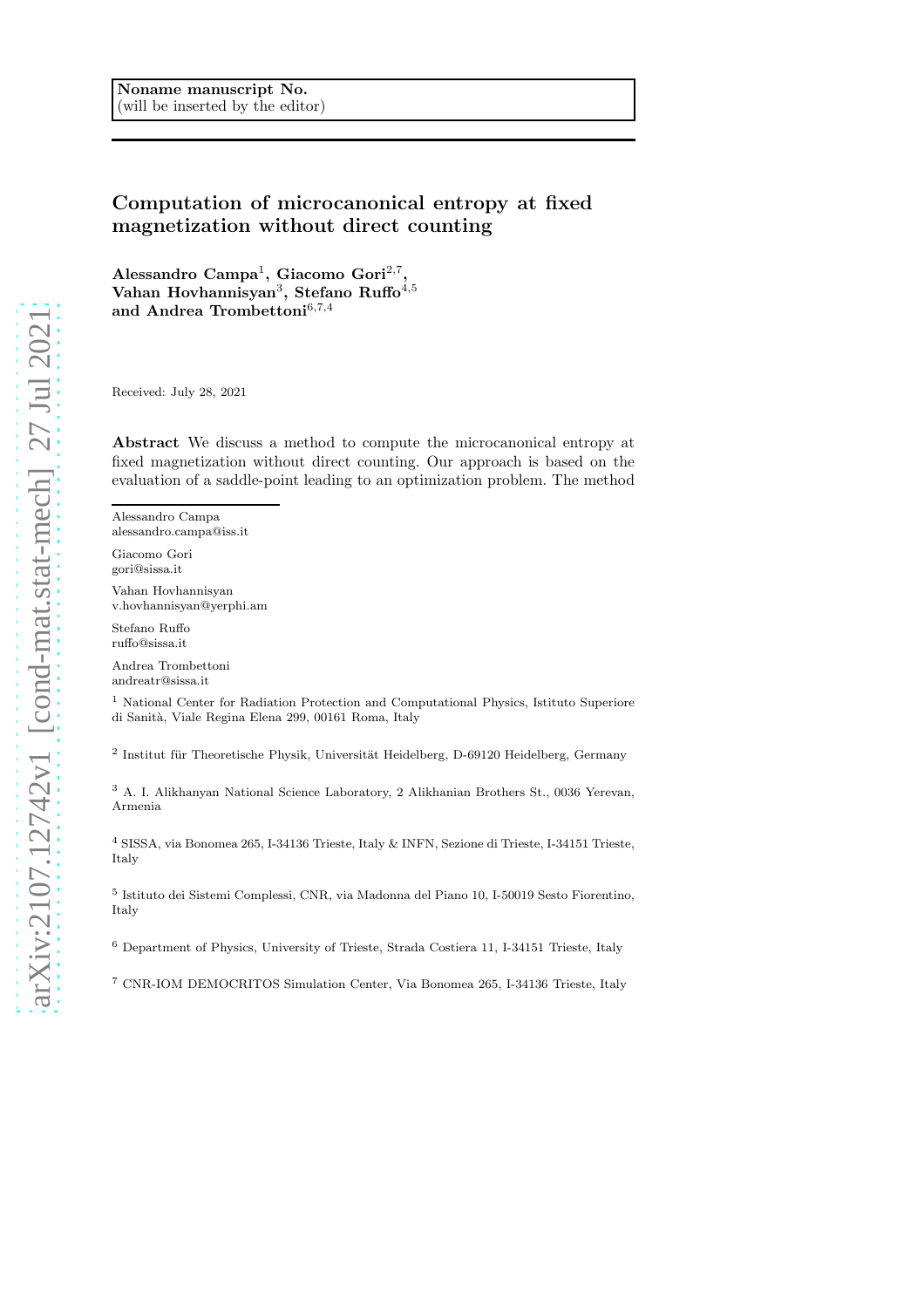is applied to a benchmark Ising model with simultaneous presence of mean-field and nearest-neighbour interactions for which direct counting is indeed possible, thus allowing a comparison. Moreover, we apply the method to an Ising model with mean-field, nearest-neighbour and next-nearest-neighbour interactions, for which direct counting is not straightforward. For this model, we compare the solution obtained by our method with the one obtained from the formula for the entropy in terms of all correlation functions. This example shows that for general couplings our method is much more convenient than direct counting methods to compute the microcanonical entropy at fixed magnetization.

Keywords Entropy · Long–range interactions · Ensemble inequivalence · Phase transitions

PACS 05.20.-y · 05.20.Gg · 64.60.-i

Mathematics Subject Classification (2010) 82B05 · 82B26

# 1 Introduction

The determination of the entropy of a physical system is a major task in any thermodynamic calculation [\[1\]](#page-39-0). To compute the entropy, as notoriously carved on the Boltzmann tombstone, one has to compute the number of microscopic states consistent with the macroscopic quantities characterizing the system. The central problem is then the counting of the number of such states. When the system is simple, by means of combinatoric tools one can perform explicitly this calculation for any finite number  $N$  of the constituents of the system. In other cases one does not have the access to the exact number at finite  $N$ , but the correct limit for large  $N$  can be found by neglecting subleading contributions. We refer to the possibility of directly determining the number of states – in an exact or approximate form – as *direct counting* or enumeration, as it is also referred to in [\[2\]](#page-39-1). We stress that the problem of the difficulty of computing the entropy by direct counting is particularly relevant when dealing with non-additive systems, like systems with long-range interactions, since these systems present, most of the times, ensemble inequivalence, and thus the microcanical entropy is in general different from the canonical entropy [\[3\]](#page-40-0).

When direct counting is not easy or possible, due to the difficulty of carrying out the corresponding full or approximate combinatoric calculation, one can anyway aim at calculating the entropy in the limit of large N resorting to other accessible thermodynamic quantities or using information from the equation of state of the system under consideration. A problem that is often encountered is represented by the difficulty of getting the needed expressions in presence of additional conserved quantities, consequence of specific physical constraints acting on the system. This issue is present, e.g., when, working in the microcanonical ensemble, the entropy at a given energy has to be determined in presence of other constraints. In this case the entropy, and therefore the number of states, has to be known as a function not only of the energy,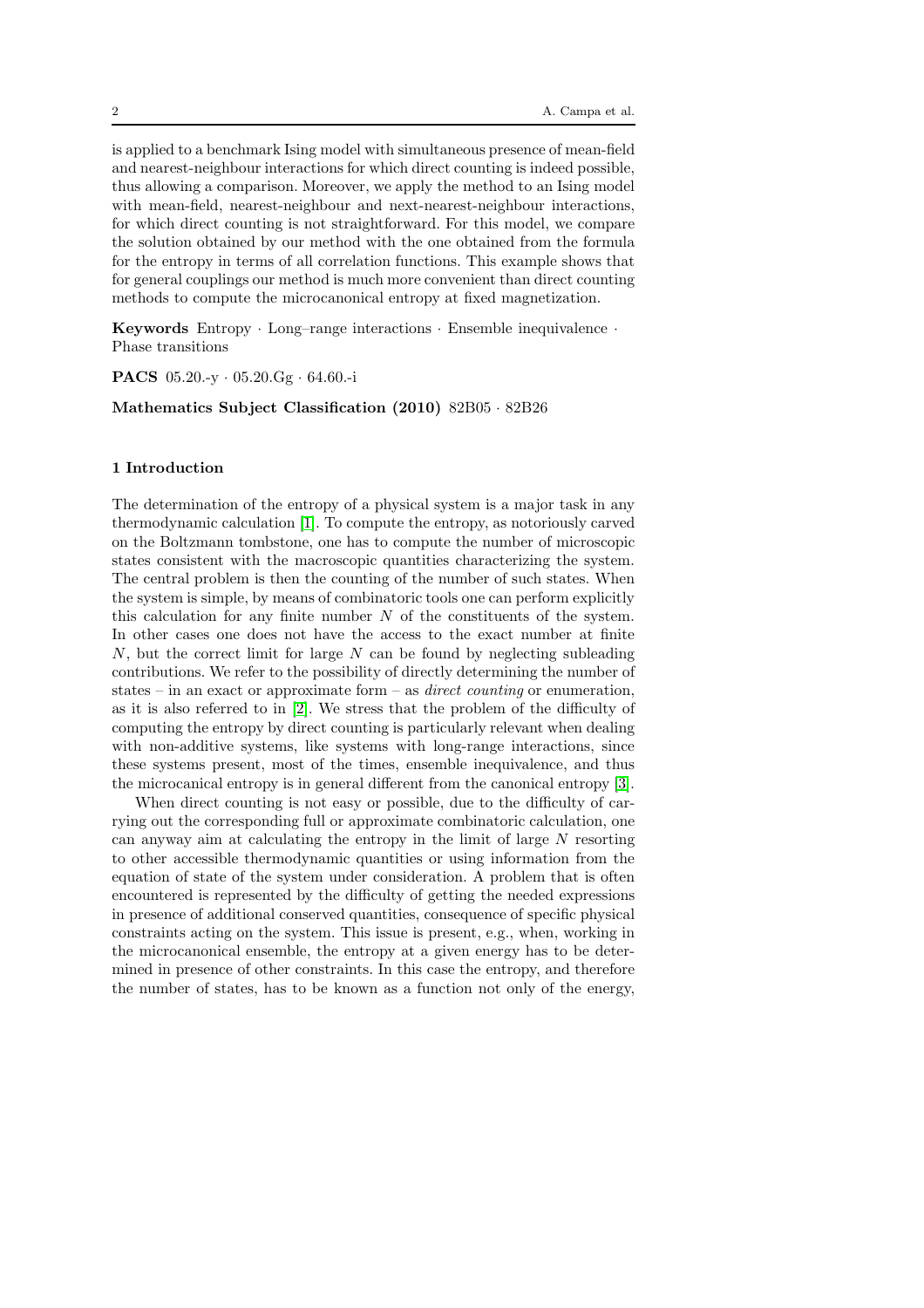but also of other macroscopic observables, such as order parameters and other correlation functions, characterizing the thermodynamic state.

Among the various physical systems in which the previous general considerations apply, a special attention is devoted to magnetic and spin systems, where the issue of determining the entropy from the counting of states is ubiquitously present [\[4\]](#page-40-1). The order parameter characterizing these systems is the magnetization. Then there are situations in which it could be necessary to compute the entropy as a function of the energy and magnetization, or, in other words, to find the entropy in presence of the constraint of fixed magnetization. Generally the natural physical setting of a magnetic system is one in which the fixed control parameter is the external magnetic field, with the (average) magnetization obtained as a derived quantity by the usual thermodynamic relation; also the spontaneous magnetization in absence of an external field in ferromagnetic systems falls into this scheme. However, there are cases in which the Hamiltonian of a magnetic system can be used to describe another type of system, meaning that it is possible to map the original system into a magnetic one; the magnetization would then represent, under this mapping, a control parameter of the original system. For example, the spin value could be associated to the presence or absence of a charged particle in the corresponding site, and the magnetization would be related to the density of the system [\[5\]](#page-40-2). It is clear that in such cases the magnetization is a natural control parameter. When ensembles are equivalent, the computation of the entropy could be done in the canonical ensemble, which is generally easier to deal with. But if equivalence does not hold, as in most non-additive systems, in particular those with long-range interactions, if one wants to study the system at given energy (and magnetization), it is necessary to compute the microcanonical partition function, i.e., to compute the number of states. In this circumstance, the interest of this computation is present also when the Hamiltonian represents a genuine magnetic system; in fact, inequivalence would be associated to a possible negative susceptibility in the microcanonical ensemble. To determine if this property occurs, one has to compute the microcanonical entropy at fixed magnetization.

Another typical situation in which one works at a fixed magnetization in magnetic systems is provided by spin models obtained in the strong coupling limit from lattice fermionic or bosonic systems, such as the Hubbard model [\[6\]](#page-40-3) or its bosonic counterpart [\[7\]](#page-40-4). In that case, for large interactions one naturally obtains spin models [\[8\]](#page-40-5) since in that limit the part of the Hilbert space contributing to the effective Hamiltonian for each lattice site is finite dimensional. When the number of particles in the original lattice model is fixed, the magnetization in the spin model is in turn fixed and therefore one is interested to work in sectors at a fixed magnetization.

Since the calculation of entropy at fixed magnetization without resorting to direct counting is in general a challenging problem, in this paper we aim at presenting a method that, starting from the canonical partition function, is able to give a useful expression for the microcanonical entropy at fixed magnetization. As a benchmark, we first apply the presented method to a model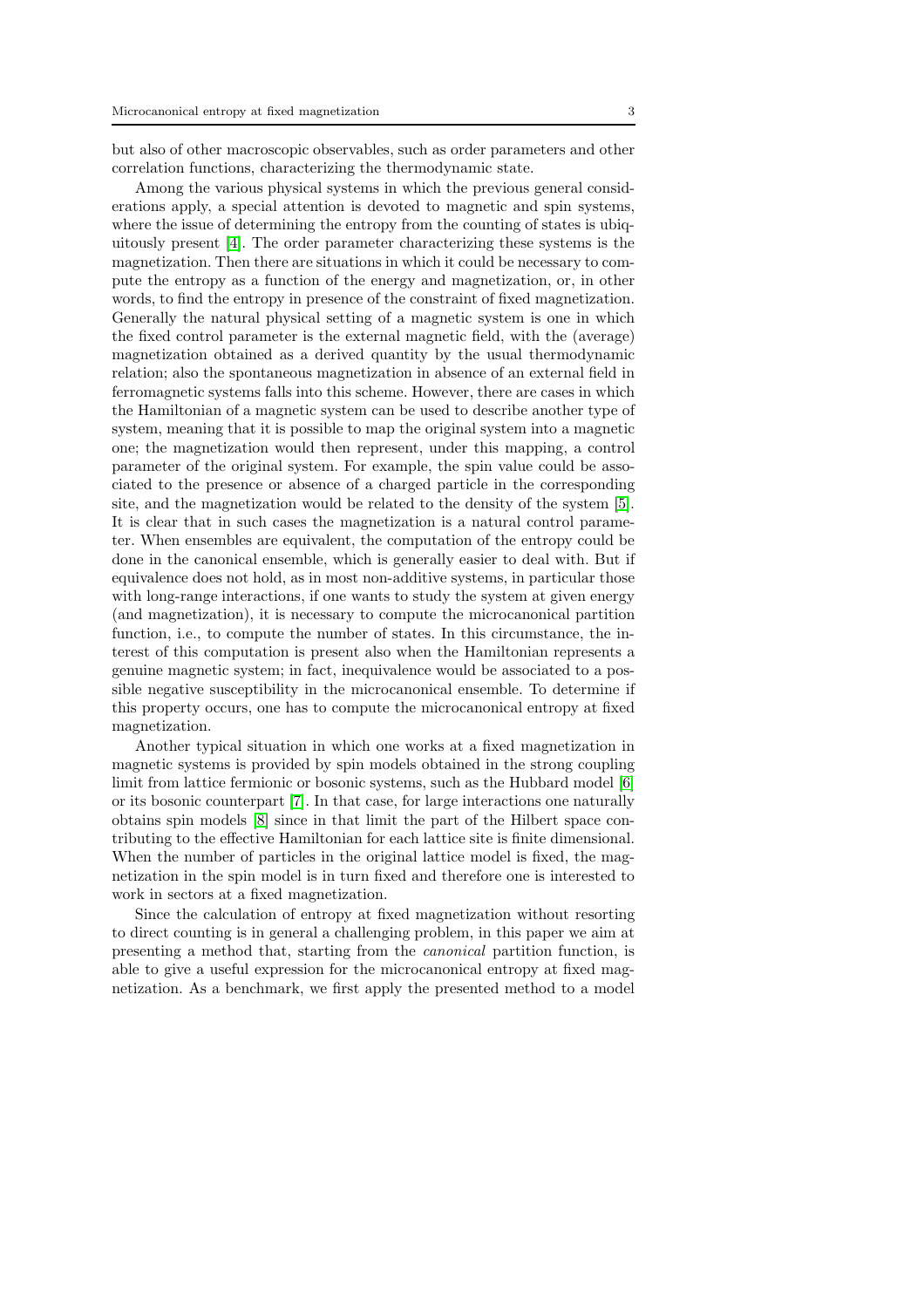in which there is a long-range, mean-field coupling between all the spins of an Ising chain in presence of a nearest-neighbour term [\[9–](#page-40-6)[11\]](#page-40-7). The rationale for this choice is that it may exhibit ensemble inequivalence when the long-range coupling is ferromagnetic and the short-range is antiferromagnetic, and one can study and compare both the canonical and microcanonical phase diagrams. Even more importantly for our purposes, in this model the direct counting is possible and one can compare the results obtained from the method presented here and direct counting findings. Moreover, the model has the merit that it is easily generalizable, and one can study the effect of additional couplings, such as finite-range terms. In a recent paper [\[12\]](#page-40-8) the addition of a next-nearestneighbour term was considered and the canonical phase diagram shown to exhibit a rich structure, with a large variety of different critical points. Since the direct counting in such a model is rather involved and cumbersome, it provides an ideal case study to give results for the microcanonical entropy at fixed magnetization in a case in which direct counting is not known in the literature.

The plan of the paper is the following. In section 2 we derive formal expressions for the canonical and microcanonical partition functions at fixed magnetization. In section 3 these expressions are used to obtain the procedure to compute the canonical and microcanonical entropies at fixed magnetization for a general spin system in which there are both long-range mean-field and short-range interactions. In this section we also discuss the issue of ensemble inequivalence. In section 4 we apply the procedure to specific models; in particular we consider a model where the short-range interaction is only between nearest-neighbours and another model where also a next-nearest-neighbour interaction is present. We choose these models since they allow (with difficulty for the second case) a direct counting evaluation, and thus a comparison with the results of our procedure provides a test for it. In section 5 a discussion and the conclusions are given. Some additional material is in the appendices.

# <span id="page-3-0"></span>2 Formal expressions for the partition functions at fixed magnetization

In this paper we consider spin systems, for which the dynamical variables take discrete values; correspondingly, the sum over the configurations is denoted by a sum over the discrete values of the spins  $S_i$ . The constraint of fixed magnetization is a constraint on the sum of the  $S_i$ . However, the general expressions that we obtain in this section and in the following one are independent from the structure of the configuration space of the system. In particular, they are valid also for continuous dynamical variables (in that case the constraint would be, e.g., on the position of the center of mass of the system): in the derivation of the general expressions one would substitute the sum over the spin configurations  $\{S_i\}$  with the integral over the continuous dynamical variables, obtaining at the end the same expressions.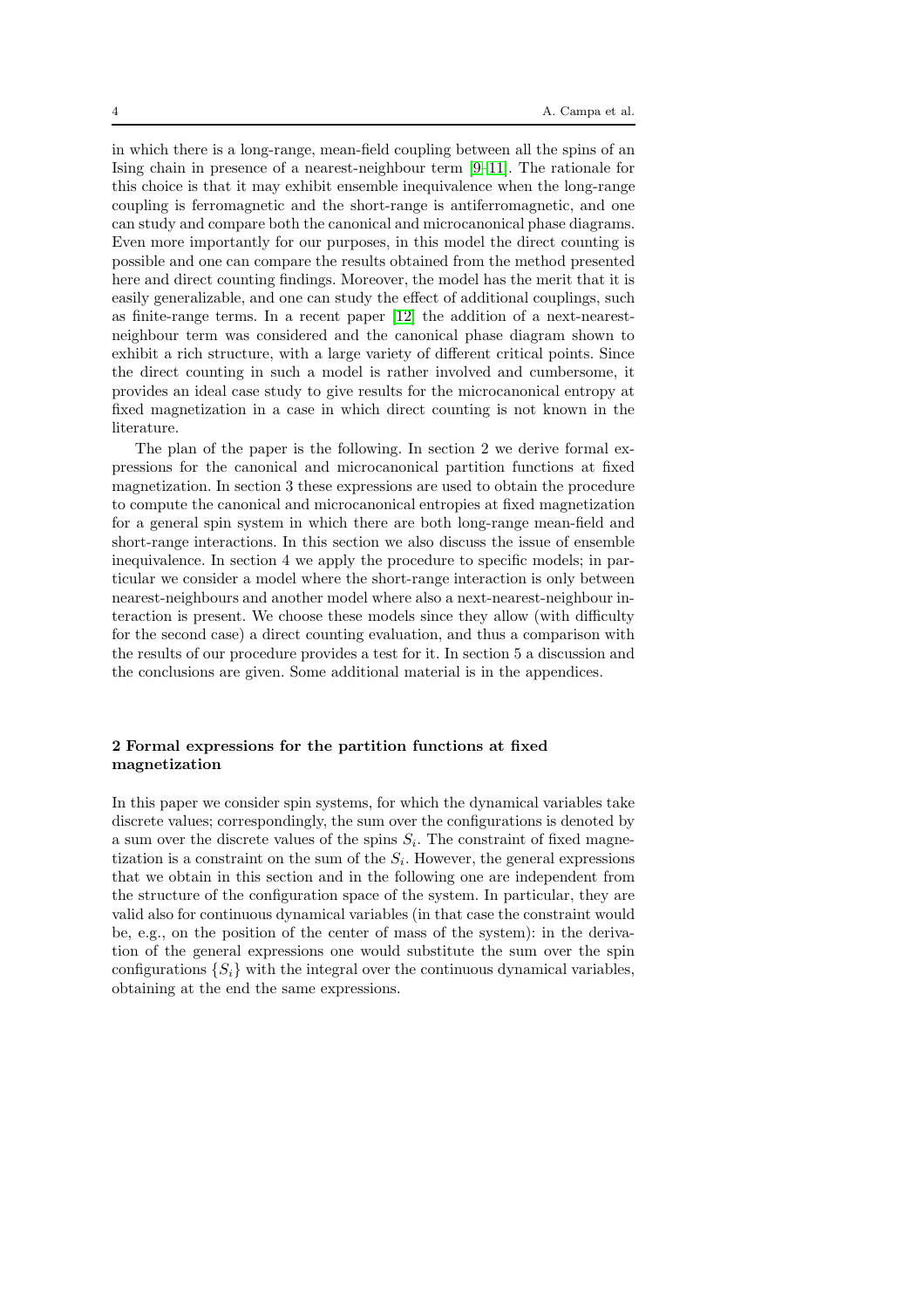As explained above, we focus on the entropy at fixed magnetization, which is defined by:

<span id="page-4-2"></span>
$$
\hat{m} = \frac{1}{N} \sum_{i=1}^{N} S_i \,. \tag{1}
$$

The use of the hat in the notation is justified by the necessity to distinguish the magnetization  $\hat{m}$  as a function of the spin configuration from its fixed value m on which the thermodynamic quantities defined in the following will depend. Before proceeding, we find it convenient to begin by writing down the known expressions for the usual entropy and the free energy, i.e., for the case when there is no such constraint of fixed magnetization. In a system of  $N$  spins, the number of states (i.e., the microcanonical partition function)  $\Omega(\epsilon, N)$  with fixed energy per particle equal to  $\epsilon$  and the associated microcanonical entropy  $s_{\text{micro}}(\epsilon)$  are given by:

$$
\Omega(\epsilon, N) \equiv \exp[N s_{\text{micro}}(\epsilon)] = \sum_{\{S_i\}} \delta\left(N \epsilon - H(\{S_i\})\right). \tag{2}
$$

On the other hand, the partition function  $Z(\beta, N)$  and the associated (rescaled) free energy  $\phi(\beta)$  per particle are expressed by:

$$
Z(\beta, N) \equiv \exp[-N\phi(\beta)] = \sum_{\{S_i\}} \exp[-\beta H(\{S_i\})]
$$

$$
= \int d(N\epsilon) \exp\{-N[\beta\epsilon - s_{\text{micro}}(\epsilon)]\}, \qquad (3)
$$

where  $\beta = 1/k_BT$  is proportional to the inverse of the temperature T, with  $k_B$ the Boltzmann constant. The last expression shows that in the thermodynamic limit, where the saddle-point approximation becomes exact, the rescaled free energy  $\phi(\beta)$  is the Legendre-Fenchel transform of the microcanonical entropy  $s_{\text{micro}}(\epsilon)$ :

<span id="page-4-0"></span>
$$
\phi(\beta) = \min_{\epsilon} \left[ \beta \epsilon - s_{\text{micro}}(\epsilon) \right]. \tag{4}
$$

To consider now the magnetization constraint, we need to modify the above expressions by adding a proper  $\delta$  function. Precisely, the number of states (or microcanonical partition function)  $\Omega(\epsilon, m, N)$  with fixed energy per particle equal to  $\epsilon$  and fixed magnetization per particle equal to m, and the associated microcanonical entropy per particle  $\widetilde{s}_{\text{micro}}(\epsilon, m)$  are obtained by:

<span id="page-4-1"></span>
$$
\widetilde{\Omega}(\epsilon, m, N) \equiv \exp\left[N\widetilde{s}_{\text{micro}}(\epsilon, m)\right] = \sum_{\{S_i\}} \delta\left(N\epsilon - H(\{S_i\})\right) \delta\left(\sum_i S_i - Nm\right). \tag{5}
$$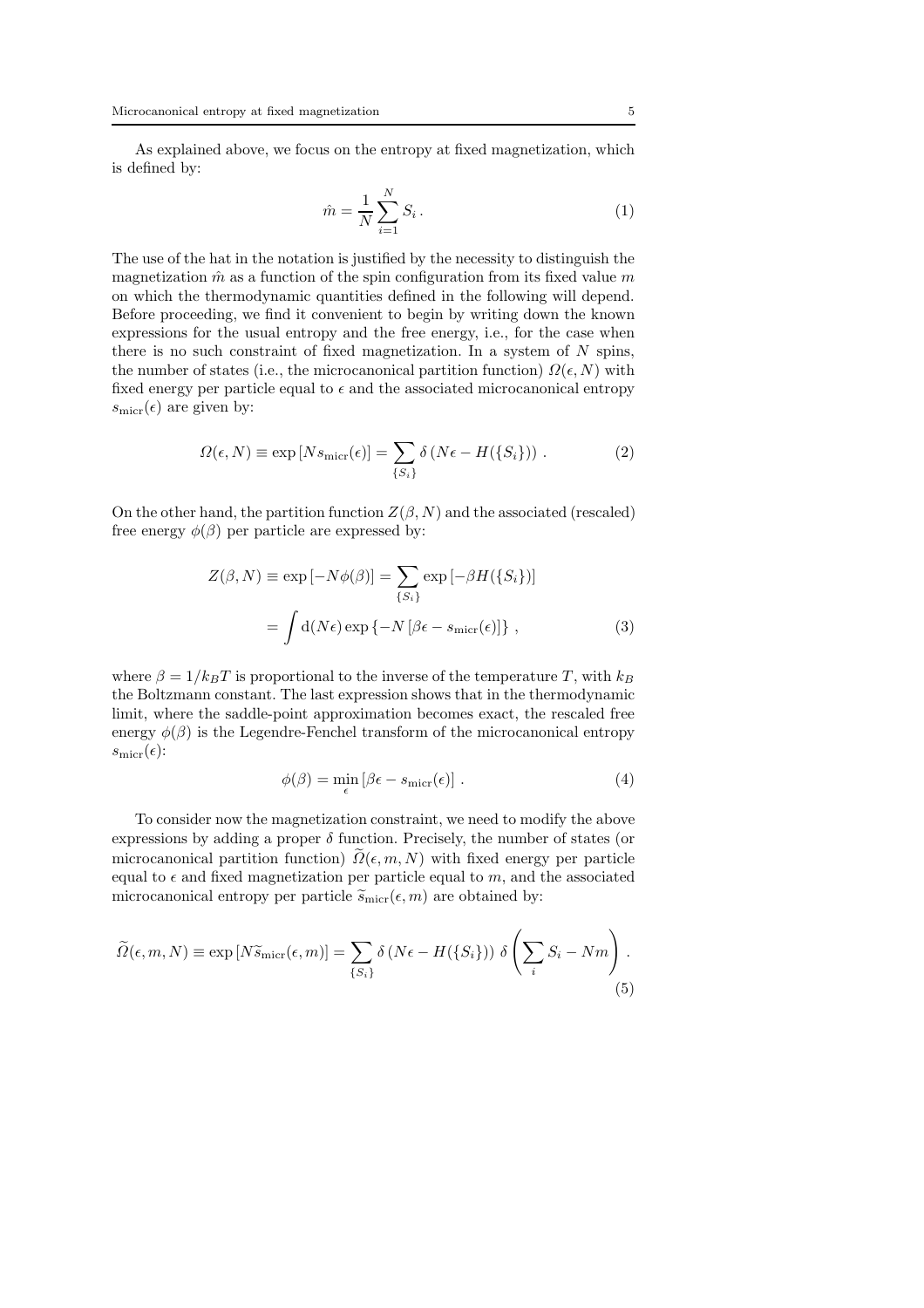Analogously, the partition function  $\widetilde{Z}(\beta, m, N)$  and the associated rescaled free energy  $\widetilde{\phi}(\beta, m)$  per particle at fixed magnetization m are given by:

<span id="page-5-0"></span>
$$
\widetilde{Z}(\beta, m, N) \equiv \exp\left[-N\widetilde{\phi}(\beta, m)\right] = \sum_{\{S_i\}} \exp\left[-\beta H(\{S_i\})\right] \delta\left(\sum_i S_i - Nm\right)
$$

$$
= \int d(N\epsilon) \exp\left\{-N\left[\beta\epsilon - \widetilde{s}_{\text{micro}}(\epsilon, m)\right]\right\}.
$$
 (6)

As in the case of Eq. [\(4\)](#page-4-0), the last expression shows that in the thermodynamic limit the rescaled free energy  $\widetilde{\phi}(\beta, m)$  is the Legendre-Fenchel transform of the microcanonical entropy  $\widetilde{s}_{\text{micro}}(\epsilon, m)$ :

<span id="page-5-3"></span>
$$
\tilde{\phi}(\beta, m) = \min_{\epsilon} \left[ \beta \epsilon - \tilde{s}_{\text{micro}}(\epsilon, m) \right], \tag{7}
$$

(for brevity in the following we do not specify any more that the entropy and the free energy are to be intended per particle).

The above expressions can be transformed by using the representation of the  $\delta$  function. Since the partition functions are given by sums over spin configurations that assume discrete values, in principle the  $\delta$  functions should not be interpreted as Dirac  $\delta$ , but as Kronecker  $\delta$ . This should be reflected in the corresponding representation. However, the distinction between Dirac and Kronecker  $\delta$  is not relevant for the final expression, as will be clear in the following (besides, in the thermodynamic limit both  $\epsilon$  and m become parameters assuming continuous values). We can therefore use the representation of the Dirac  $\delta$  function. For the microcanonical partition function we thus have:

<span id="page-5-1"></span>
$$
\widetilde{\Omega}(\epsilon, m, N) =
$$
\n
$$
= \sum_{\{S_i\}} \left(\frac{1}{2\pi}\right)^2 \int_{-\infty}^{+\infty} d\lambda \int_{-\infty}^{+\infty} d\varphi \exp\left\{i\lambda \left[N\epsilon - H(\{S_i\})\right] + i\varphi \left[\sum_i S_i - Nm\right]\right\}
$$
\n
$$
= \sum_{\{S_i\}} \left(\frac{1}{2\pi i}\right)^2 \int_{-i\infty}^{+\infty} d\lambda \int_{-i\infty}^{+\infty} d\varphi \exp\left\{\lambda \left[N\epsilon - H(\{S_i\})\right] + \varphi \left[\sum_i S_i - Nm\right]\right\}.
$$
\n(8)

For the canonical partition function we similarly have:

<span id="page-5-2"></span>
$$
\widetilde{Z}(\beta, m, N) = \sum_{\{S_i\}} \frac{1}{2\pi i} \int_{-i\infty}^{+i\infty} d\varphi \exp\left\{-\beta H(\{S_i\}) + \varphi \left[\sum_i S_i - Nm\right]\right\}.
$$
 (9)

The microcanonical entropy and the rescaled free energy, as shown in the defining equivalences at the beginning of Eq. [\(5\)](#page-4-1) and Eq. [\(6\)](#page-5-0), are then obtained from the logarithm of Eq. [\(8\)](#page-5-1) and Eq. [\(9\)](#page-5-2), respectively. We note that in both expressions [\(8\)](#page-5-1) and [\(9\)](#page-5-2) the sum over the configurations is the canonical partition function of the system with an added external magnetic field, in which  $\varphi$ is equal to the magnetic field multiplied by the inverse temperature.

In the next section we apply these general expressions to the case where long-range interactions are present.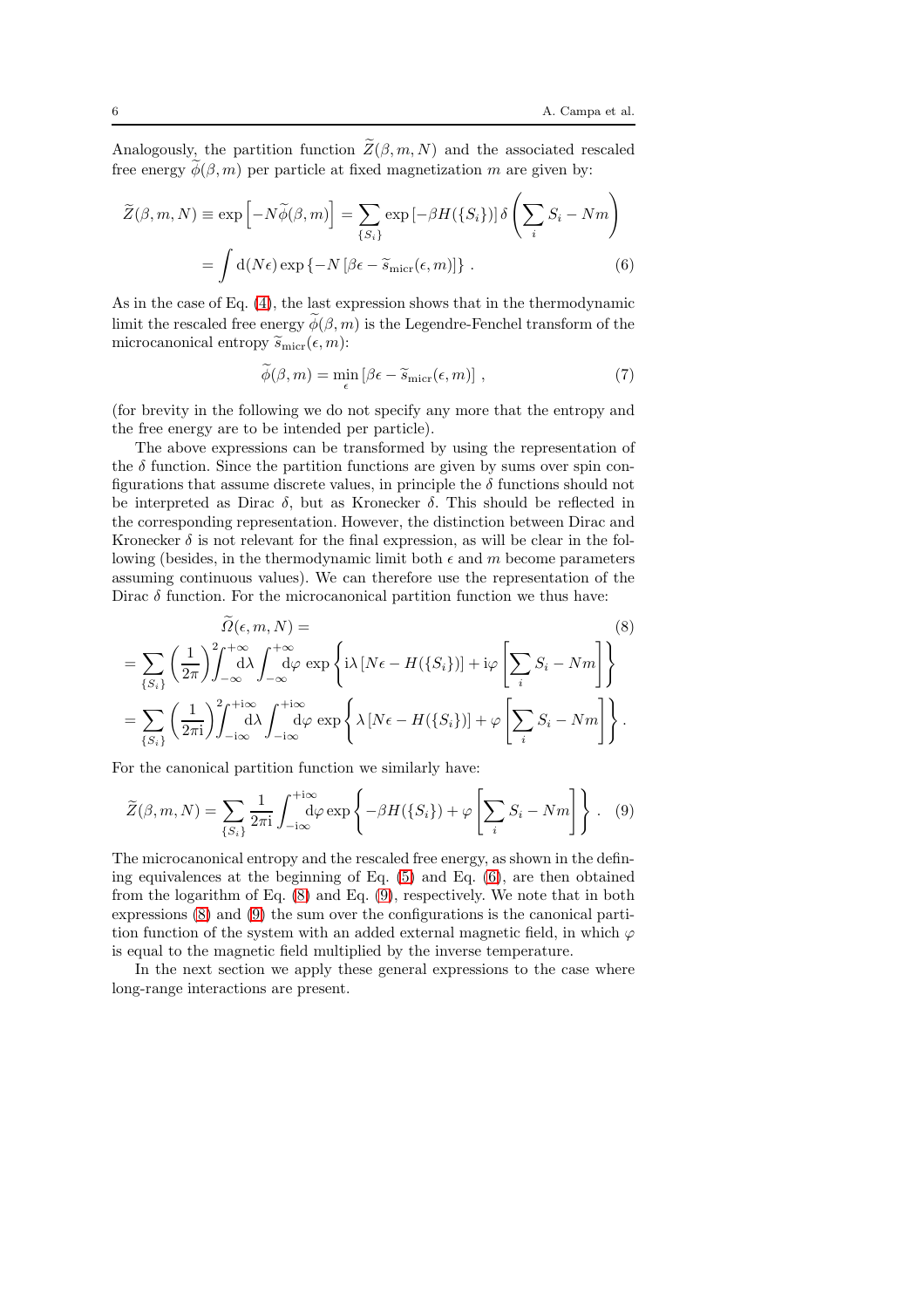# <span id="page-6-2"></span>3 Models with long- and short-range terms

We are interested in models that can exhibit ensemble inequivalence, arising from the presence of long-range interactions. In this framework and considering spin systems, the latter are defined as those in which the coupling constant between two spins has a decaying behaviour with distance as  $J_{i,j} \sim 1/|i-j|^{\alpha}$ , with  $\alpha$  smaller than the spatial dimension of the system. When  $\alpha = 0$  we have the case of mean-field terms. When long-range interactions are present, thermodynamic quantities are no more additive and ensemble inequivalence can arise. In particular, this generally occurs in presence of first order phase transitions in the canonical ensemble, so that the function  $\phi(\beta)$  is not everywhere differentiable; it is known, in fact, that if  $\phi(\beta)$  is everywhere differentiable, then Eq. [\(4\)](#page-4-0) can be inverted [\[3\]](#page-40-0), so that  $s(\epsilon)$  is concave and ensembles are  $_{\rm equivalent}^{1}$  $_{\rm equivalent}^{1}$  $_{\rm equivalent}^{1}$ .

To have a concrete case of study, we consider models having general finiterange interactions plus long-range terms of the mean-field form. These models generally present first order phase transitions, due to the combined effect of the mean-field terms and of the short-range terms. We will derive our expressions by assuming a system with two mean-field terms plus unspecified short-range interactions. The dimensionality d of the lattice will also be left unspecified. Of course, as in any computational method, the computations in concrete models are easier for one-dimensional systems. In the following section, where we show the application to a specific model, we will then consider, as an example, a one-dimensional model that we have already studied within the framework of the canonical ensemble [\[12\]](#page-40-8) and that, even with only one mean-field term, presents a very rich thermodynamic phase diagrams, with first and second order phase transitions, critical and tricritical points, and critical end points.

As a preliminary step, we recall that, dealing with systems with long-range interactions, one often obtains an expression of the canonical partition function  $Z(\beta, N)$  in the form

$$
Z(\beta, N) = \int_{-\infty}^{+\infty} d\mathbf{x} \exp[-N\psi(\beta, \mathbf{x})], \qquad (10)
$$

where  $\mathbf{x} \equiv (x_1, \ldots, x_M)$  is a M-dimensional auxiliary variable, and where  $\psi(\beta, \mathbf{x})$  is a real analytic function of  $\beta$  and **x**. This form is a multidimensional generalization [\[13\]](#page-40-9) of an expression previously considered only for  $M = 1$ [\[14\]](#page-40-10). As we will see shortly, one obtains an expression of this sort by using a Hubbard-Stratonovich transformation to perform the computation of the canonical partition function in presence of mean-field terms. Using a saddlepoint evaluation, valid in the thermodynamic limit, one finds that the microcanonical entropy  $s_{\text{micro}}(\epsilon)$  is given by [\[3,](#page-40-0) [13,](#page-40-9) [14\]](#page-40-10):

<span id="page-6-1"></span>
$$
s_{\text{micro}}(\epsilon) = \max_{\mathbf{x}} \left\{ \min_{\beta} \left[ \beta \epsilon - \psi(\beta, \mathbf{x}) \right] \right\}.
$$
 (11)

<span id="page-6-0"></span><sup>1</sup> We remind that the Legendre-Fenchel transform of any function is automatically concave.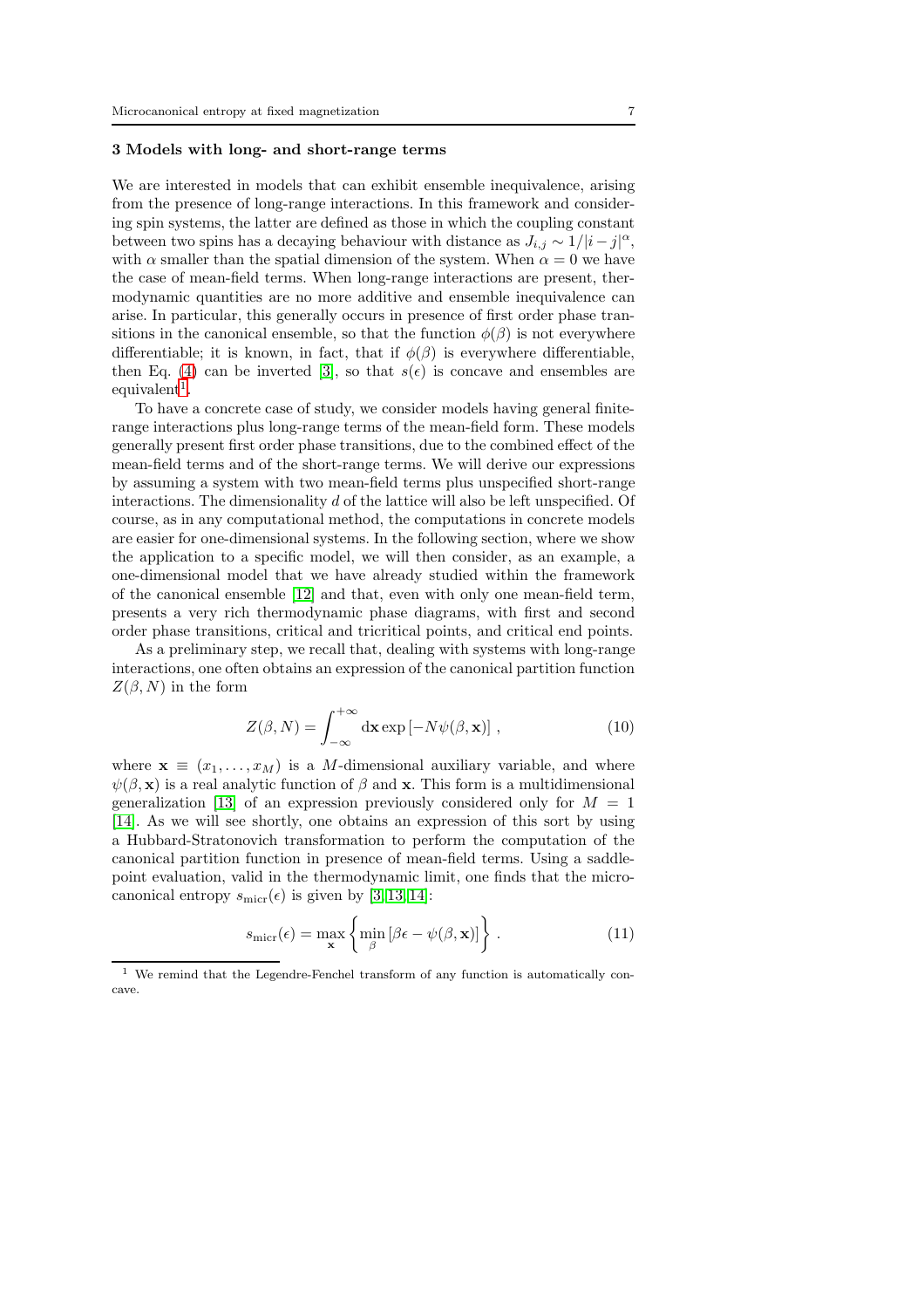On the other hand, the canonical entropy, computed from the rescaled free energy  $\phi(\beta)$ , is obtained from

<span id="page-7-1"></span>
$$
s_{\text{can}}(\epsilon) = \min_{\beta} \left\{ \max_{\mathbf{x}} \left[ \beta \epsilon - \psi(\beta, \mathbf{x}) \right] \right\}.
$$
 (12)

These two min-max expressions can give different results [\[3,](#page-40-0) [13,](#page-40-9) [14\]](#page-40-10), and when this happens ensemble inequivalence occurs.

In this section we will consider the case with two auxiliary variables (i.e.,  $M = 2$ , thus an expression of the form

$$
Z(\beta, N) = \int_{-\infty}^{+\infty} dx \int_{-\infty}^{+\infty} dy \exp[-N\psi(\beta, x, y)].
$$
 (13)

Let us then introduce the kind of models we consider. As mentioned above, we will work with a system with two mean-field terms, more precisely with a Hamiltonian given by:

<span id="page-7-2"></span>
$$
H(\{S_i\}) = -\frac{J}{2N} \left(\sum_{i=1}^N S_i\right)^2 - \frac{K}{2N} \left(\sum_{i=1}^N S_i^2\right)^2 + \sum_{i=1}^N U([S_i]),\qquad(14)
$$

with positive coupling constants,  $J > 0$ ,  $K > 0$ . We see that the first meanfield term is proportional to  $-N\hat{m}^2$ , with the magnetization  $\hat{m}$  defined in Eq. [\(1\)](#page-4-2), while the second mean-field term is proportional to  $-N\hat{q}^2$ , with  $\hat{q}$  equal to the quadrupole moment

<span id="page-7-4"></span>
$$
\hat{q} = \frac{1}{N} \sum_{i=1}^{N} S_i^2.
$$
\n(15)

As usual with mean-field terms, the coupling constants are normalized with the number N of spins. In the final term of the Hamiltonian the notation  $U([S_i])$  denotes a function of the *i*-th spin  $S_i$  and its neighbours. Namely,  $U([S_i])$  is a short-range term that could contain the interaction of the *i*th spin with its nearest-neighbours, next-nearest-neighbours, next-to-nextnearest-neighbours, and so on. If the lattice is not one-dimensional, of course the index i stands for the set of indices used to identify the lattice point. In the implementation of the method to an one-dimensional lattice in section [4](#page-24-0) we consider in detail Ising spins with  $U([S_i]) = -(K_1/2)S_iS_{i+1}$  (only nearestneighbour couplings) and  $U([S_i]) = -(K_1/2)S_iS_{i+1}-(K_2/2)S_iS_{i+2}$  (including a next-nearest-neighbour term). However, the general expressions that we will derive are independent on the spin value. As a matter of fact, in order to have a nontrivial contribution to the Hamiltonian in correspondence of the quadrupole mean-field term, one has to consider non Ising spins<sup>[2](#page-7-0)</sup>.

We now make use of the Hubbard-Stratonovich transformation

<span id="page-7-3"></span>
$$
\exp(ab^2) = \sqrt{\frac{a}{\pi}} \int_{-\infty}^{+\infty} dx \, \exp(-ax^2 + 2abx) \qquad (a > 0), \qquad (16)
$$

<span id="page-7-0"></span><sup>&</sup>lt;sup>2</sup> For  $S_i = -1, 0, 1$  and a function  $U([S_i])$  given by just a term proportional to  $S_i^2$  we would obtain the Hamiltonian of the Blume-Emery-Griffiths model; however, in this computation we are not assuming a specific spin model and a specific function  $U([S_i])$ .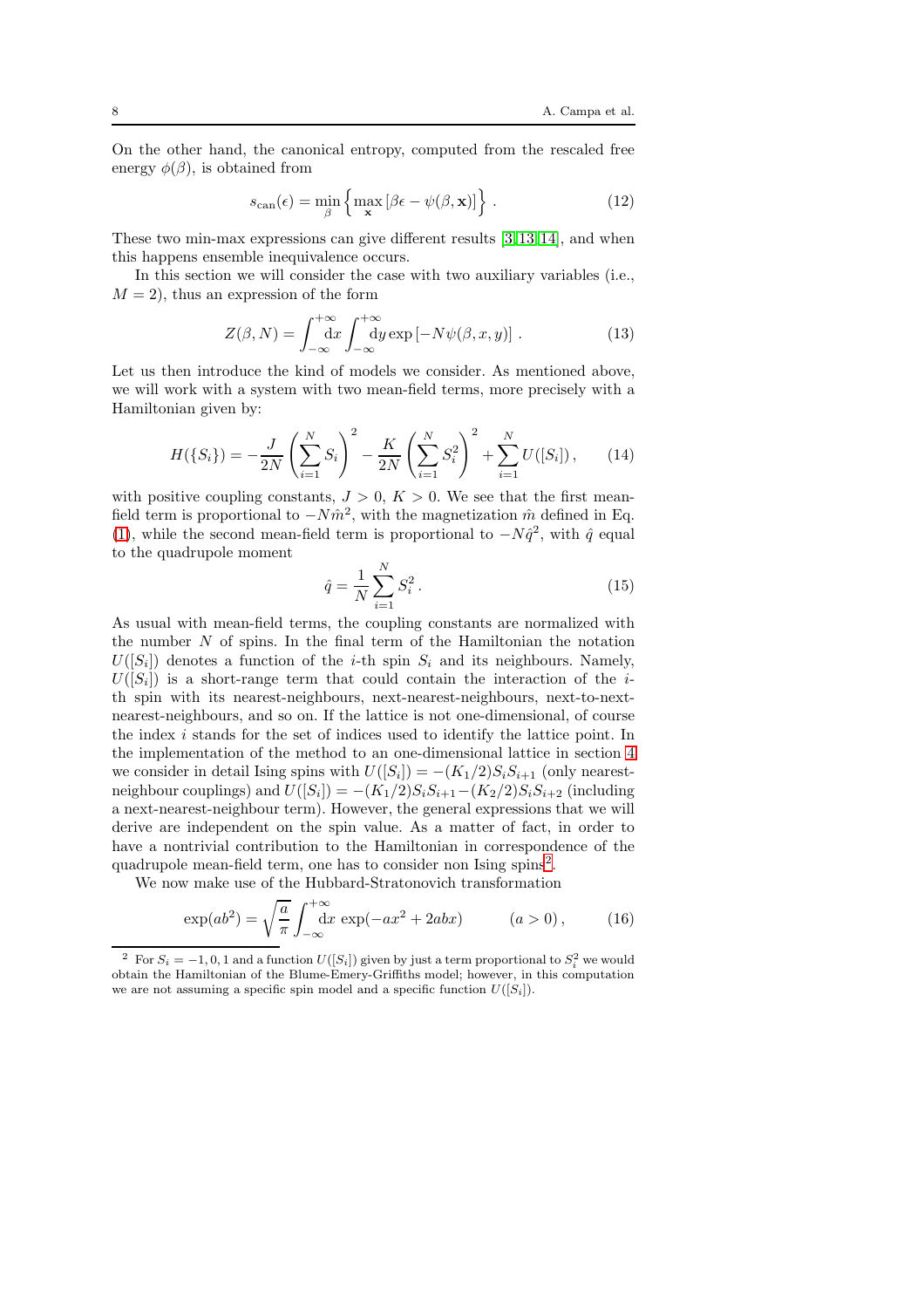applied, for positive  $\beta$ , once to the case where  $a = \beta J N/2$  and  $b = (\sum_i S_i/N)$  $\hat{m}$ , and once to the case where  $a = \beta KN/2$  and  $b = (\sum_i S_i^2/N) = \hat{q}$ . We then obtain:

<span id="page-8-0"></span>
$$
\exp\left[-\beta H(\{S_i\})\right] = \qquad (17)
$$
\n
$$
= \frac{\beta N \sqrt{JK}}{2\pi} \int_{-\infty}^{+\infty} dx \int_{-\infty}^{+\infty} dy \exp\left[-\frac{N}{2}\beta Jx^2 - \frac{N}{2}\beta Ky^2 + \beta Jx \sum_{i=1}^N S_i + \beta Ky \sum_{i=1}^N S_i^2 - \beta \sum_{i=1}^N U([S_i])\right].
$$

Inserting in Eq. [\(9\)](#page-5-2) and performing the sum over the spin configurations we get

<span id="page-8-1"></span>
$$
\widetilde{Z}(\beta, m, N) =
$$
\n
$$
= \frac{1}{2\pi i} \frac{\beta N \sqrt{JK}}{2\pi} \int_{-\infty}^{+\infty} dx \int_{-\infty}^{+\infty} dy \int_{-i\infty}^{+i\infty} d\varphi \exp\left\{-N\left[\frac{\beta J}{2}x^2 + \frac{\beta K}{2}y^2 + \hat{\psi}(\beta, \beta Jx + \varphi, \beta Ky) + m\varphi\right]\right\},
$$
\n(18)

where the function  $\hat{\psi}(\beta, \beta Jx + \varphi, \beta Ky)$  is defined by:

<span id="page-8-2"></span>
$$
\exp\left[-N\hat{\psi}(\beta,\beta Jx+\varphi,\beta Ky)\right] =
$$
\n
$$
= \sum_{\{S_i\}} \exp\left[ (\beta Jx+\varphi) \sum_{i=1}^N S_i + \beta Ky \sum_{i=1}^N S_i^2 - \beta \sum_{i=1}^N U([S_i]) \right].
$$
\n(19)

Then, we have an expression of the canonical partition function  $Z(\beta, m, N)$  in which, besides the two auxiliary variables  $x$  and  $y$ , the other auxiliary variable  $\varphi$ , coming from the Fourier representation of the  $\delta$  function that implements the constraint of fixed magnetization m, appears. We see that  $\hat{\psi}$  is a real analytic function of its arguments. Thus, the dependence of  $\hat{\psi}$  on  $\beta Jx+\varphi$  comes from the combination of the third term in the exponent of Eq. [\(17\)](#page-8-0) and the second term in the exponent of Eq. [\(9\)](#page-5-2), the dependence on  $\beta Ky$  comes from the fourth term in the exponent of Eq. [\(17\)](#page-8-0), while the extra dependence on  $\beta$  comes from the short-range term, the last term in the exponent of Eq. [\(17\)](#page-8-0). It might be difficult to obtain  $\hat{\psi}$ , for example the use of a transfer matrix evaluation could be necessary. Here we do not specify any particular form. Clearly, if  $d > 1$ the determination of  $\hat{\psi}$  becomes considerably more involved (one may resort to approximations for it), but for the purposes of the present discussion there are no changes in the argument. We remark that these difficulties would be present already in the calculation of the canonical partition function. Moreover, so far we did not explicitly use the values taken by the spins  $S_i$ . As remarked above, in the implementation we will consider Ising spins,  $S_i = \pm 1$ , but the application to more general cases is straightforward.

Furthermore, for the moment we consider only positive temperatures, i.e.  $\beta \geq 0$ , postponing the treatment of negative temperatures. In spin systems,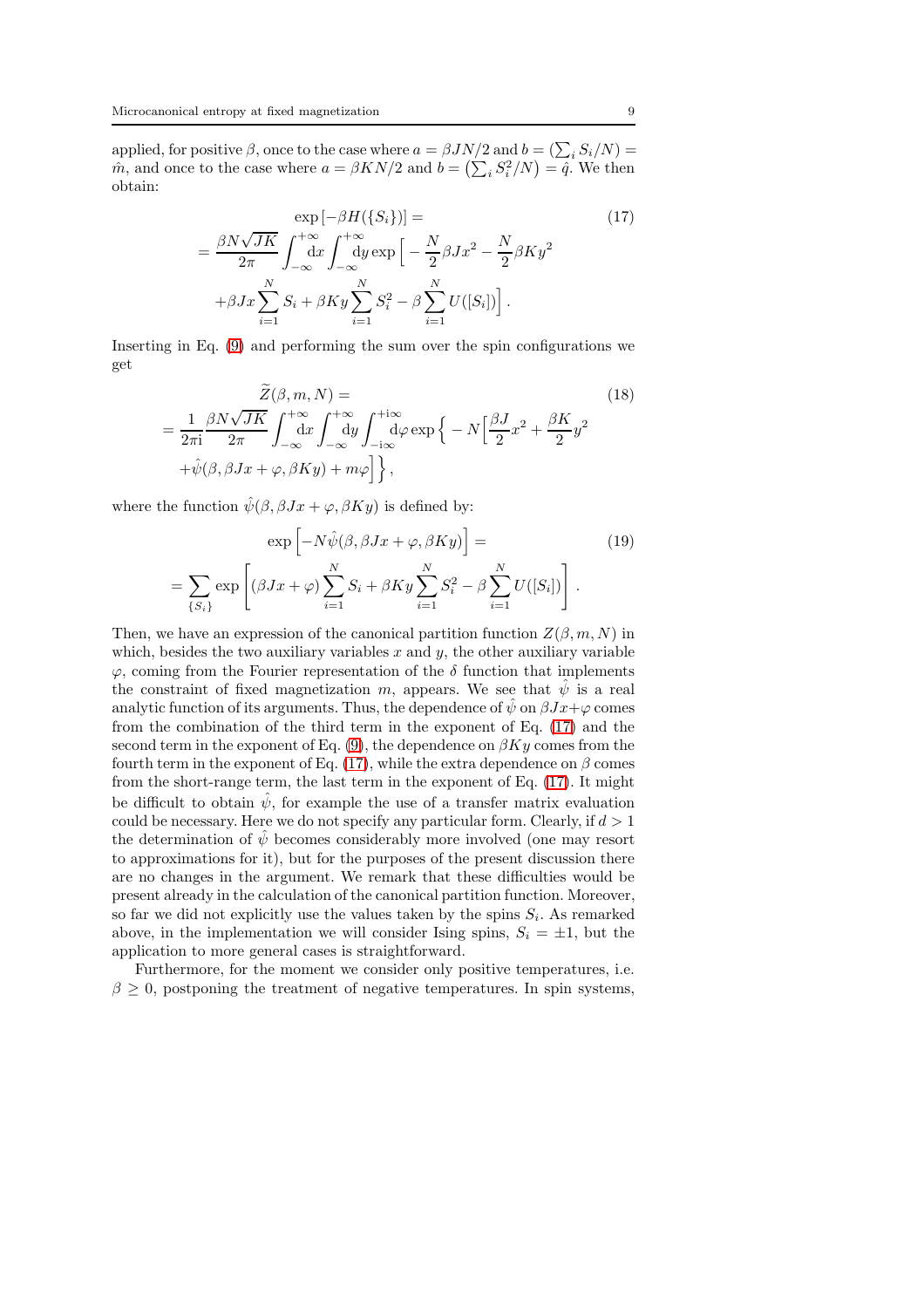where the energy is upper bounded, the latter are possible in the microcanonical ensemble. They occur for energies where the derivative of the entropy with respect to the energy is negative. Although physically we do not envisage a thermal bath at negative temperatures, it is possible to formally define a canonical partition function at negative temperatures, since the upper boundedness of the energy implies that this partition function is well defined. We remind that, thinking to the thermodynamic situations in which it is sensible to talk of negative temperatures, we are forced to consider them as "hotter" than the positive temperatures. More precisely,  $T = +\infty$  and  $T = -\infty$  coincide, while any negative temperature is "hotter" than  $T = \infty$ . Moreover, if  $T_1 < T_2 < 0$ , then  $T_2$  is "hotter" than  $T_1$ . Finally, the "hottest" temperature is  $T = 0^-$ , although numerically it is infinitesimally close to the coldest temperature  $T = 0^+$ .

Before writing the expression for the microcanonical partition function [\(8\)](#page-5-1) we remark the following. In [\(8\)](#page-5-1) the integrals on  $\lambda$  and  $\varphi$  are made on the imaginary axis; however, we can perform the integration on a line parallel to the imaginary axis, adding a real part to both  $\lambda$  and  $\varphi$ , since this is allowed by the definition of the Dirac  $\delta$ . Furthermore, as discussed in [\[3\]](#page-40-0), the integrals in  $\lambda$  and  $\varphi$  can be limited to a finite segment parallel to the imaginary axis<sup>[3](#page-9-0)</sup>.

We then obtain:

×

<span id="page-9-1"></span>
$$
\widetilde{\Omega}(\epsilon, m, N) = \left(\frac{1}{2\pi i}\right)^2 \frac{\beta N \sqrt{JK}}{2\pi} \times
$$
\n
$$
\int_{-\infty}^{+\infty} dx \int_{-\infty}^{+\infty} dy \int_{\sigma - i\eta}^{\sigma + i\eta} \int_{\mu - i\nu}^{\mu + i\nu} d\varphi \exp\left\{N\left[\lambda \epsilon - \frac{\lambda J}{2}x^2 - \frac{\beta K}{2}y^2 - \phi(\lambda, \lambda Jx + \varphi, \lambda Ky) - m\varphi\right]\right\},
$$
\n(20)

where  $\sigma$  and  $\mu$  are the fixed real parts of  $\lambda$  and  $\varphi$ , respectively, while  $\eta$  and  $\nu$ denote the respective limits of integration along the segments parallel to the imaginary axis. Analogously, the integration limits of  $\varphi$  in Eq. [\(18\)](#page-8-1) can be changed in  $(\mu - i\nu, \mu + i\nu)$ . We note that, since Eq. [\(17\)](#page-8-0) is valid for positive β, then the fixed real part  $\sigma$  in the integral in  $\lambda$  must be nonnegative.

From Eqs. [\(18\)](#page-8-1) and [\(20\)](#page-9-1) one can derive the expressions giving the rescaled free energy  $\phi(\beta, m)$  and the microcanonical entropy  $\tilde{s}(\epsilon, m)$ . The integrals can be evaluated with the saddle point approximation. It can be shown [\[3\]](#page-40-0) that the relevant saddle points in the variables  $\lambda$  and  $\varphi$  lie on the real axis. Let us first consider  $\phi(\beta, m)$ . Since the real part of the exponent in Eq. [\(18\)](#page-8-1) has a minimum on the real axis when  $\varphi$  varies on the line parallel to the imaginary axis, then it has a maximum, on the same point of the real axis, when  $\varphi$  varies along the real axis. We therefore have:

<span id="page-9-2"></span>
$$
\widetilde{\phi}(\beta, m) = \min_{x, y} \left[ \max_{\varphi} \left( \frac{\beta J}{2} x^2 + \frac{\beta K}{2} y^2 + \hat{\psi}(\beta, \beta J x + \varphi, \beta K y) + m \varphi \right) \right].
$$
 (21)

<span id="page-9-0"></span><sup>&</sup>lt;sup>3</sup> This also shows why, as noted above, the use of the representation of the Dirac  $\delta$ , instead of that of the Kronecker  $\delta$ , has no importance in this computation.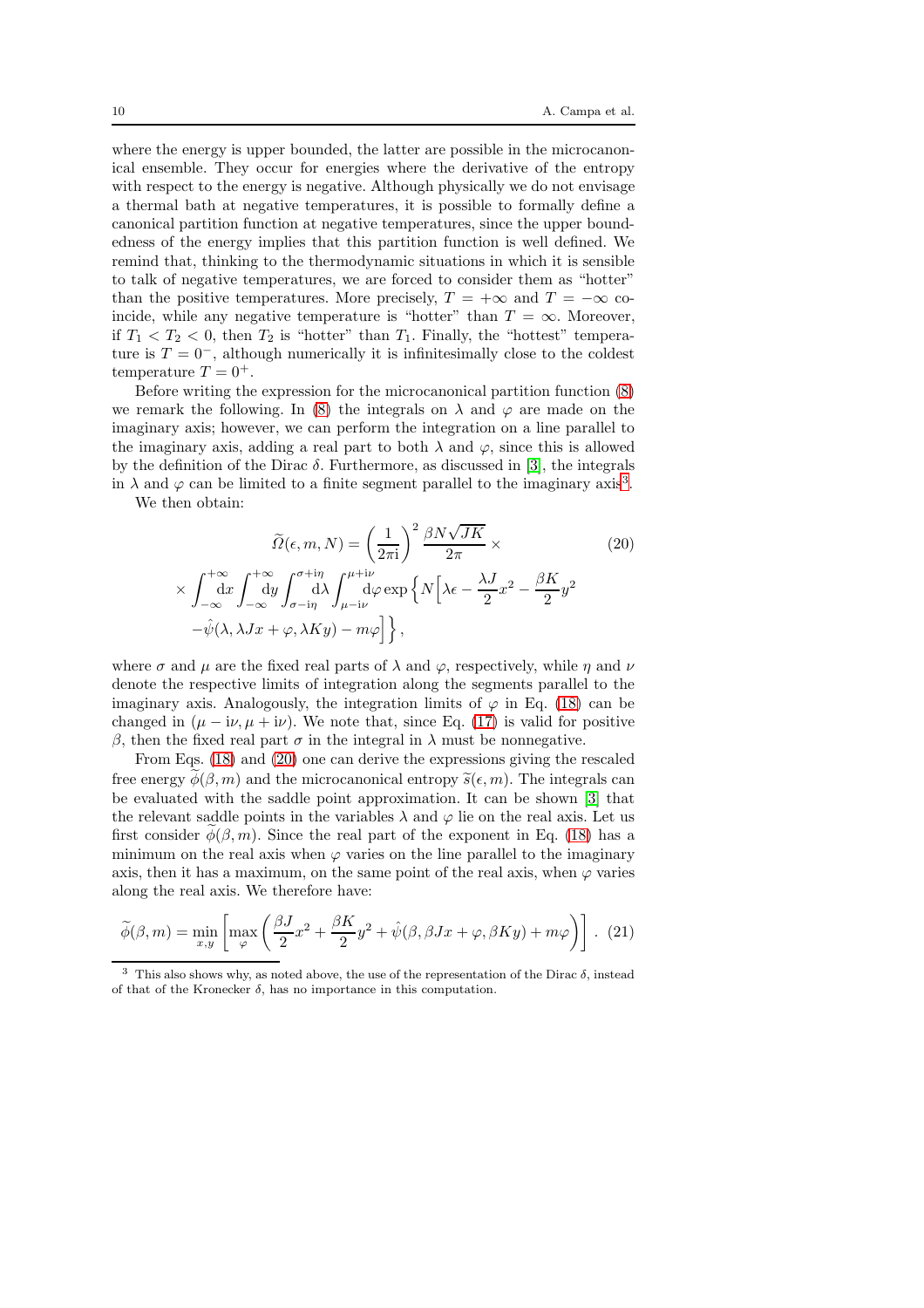From this one can obtain the expression for the canonical entropy  $\tilde{s}_{\text{can}}(\epsilon, m)$ 

<span id="page-10-0"></span>
$$
\widetilde{s}_{\text{can}}(\epsilon, m) =
$$
\n
$$
= \min_{\beta \ge 0} \left\{ \max_{x,y} \left[ \min_{\varphi} \left( \beta \epsilon - \frac{\beta J}{2} x^2 - \frac{\beta K}{2} y^2 - \hat{\psi}(\beta, \beta J x + \varphi, \beta K y) - m \varphi \right) \right] \right\}.
$$
\n(22)

An analogous saddle point evaluation of Eq. [\(20\)](#page-9-1) allows to find the expression of the microcanonical entropy  $\tilde{s}_{\text{micro}}(\epsilon, m)$ , obtaining:

<span id="page-10-1"></span>
$$
\widetilde{s}_{\text{micro}}(\epsilon, m) =
$$
\n
$$
= \max_{x,y} \left\{ \min_{\beta \ge 0} \left[ \min_{\varphi} \left( \beta \epsilon - \frac{\beta J}{2} x^2 - \frac{\beta K}{2} y^2 - \hat{\psi}(\beta, \beta J x + \varphi, \beta K y) - m \varphi \right) \right] \right\}.
$$
\n(23)

From Eqs. [\(22\)](#page-10-0) and [\(23\)](#page-10-1) one can obtain the  $(\beta, x, y, \varphi)$  point satisfying the extremal problems. As in the case of  $s_{\text{micro}}(\epsilon)$  and  $s_{\text{can}}(\epsilon)$ , given respectively in Eq. [\(11\)](#page-6-1) and Eq. [\(12\)](#page-7-1), the different order in which minimization with respect to  $\beta$  and maximization with respect to x and y is performed can lead to different results, i.e., to different extremal points, and then to ensemble inequivalence. From the properties of min-max extremal problems [\[3\]](#page-40-0) it follows that in general we will have  $\widetilde{s}_{\text{micro}}(\epsilon, m) \leq \widetilde{s}_{\text{can}}(\epsilon, m)$ .

We note that in Eqs. [\(22\)](#page-10-0) and [\(23\)](#page-10-1) it is possible to include  $\beta = 0$ . In fact, for  $\beta = 0$  the partition function [\(9\)](#page-5-2) reduces to the number of states with given magnetization, and no Hubbard-Stratonovich transformation is necessary. However, the function in round brackets in Eqs. [\(22\)](#page-10-0) and [\(23\)](#page-10-1) becomes equal to  $(-\hat{\psi}(0,\varphi,0) - m\varphi)$ , and it is easy to see that this value<sup>[4](#page-10-2)</sup> is reached continuously when  $\beta \to 0^+$ . Therefore, the two extremal problems [\(22\)](#page-10-0) and [\(23\)](#page-10-1) can be extended to  $\beta = 0$ , for which no maximization with respect to x and y has to be performed.

The study of the extremal problems [\(22\)](#page-10-0) and [\(23\)](#page-10-1) is performed by determining the stationarity and stability conditions that have to be satisfied by the  $(\beta, x, y, \varphi)$  point in each case. We emphasize that the relations we are going to derive have the purpose to find analytical expressions for the points, but in an actual computation concerning a given concrete model the most rapid way to proceed will be to numerically solve the extremization problems [\(22\)](#page-10-0) and [\(23\)](#page-10-1). Therefore, the somewhat cumbersome appearance of the expressions that we will obtain are not a hindrance for the applications. To ease the notation it is convenient to denote with u, v and w the three arguments  $(\beta, \beta Jx + \varphi)$  and  $\beta Ky$ ) of  $\hat{\psi}$ , and, as customary, to use subscripts to denote partial derivatives with respect to an argument.

We will proceed step by step for each of the two extremal problems, since this is convenient to determine the stability conditions, expressed by inequalities to be satisfied at the extremal points  $(\beta, x, y, \varphi)$ . On the other hand, the

<span id="page-10-2"></span><sup>&</sup>lt;sup>4</sup> It is also not difficult to realize from Eq. [\(19\)](#page-8-2) that  $\exp[-N\hat{\psi}(0,\varphi)]$  is equal to the partition function of N independent spins subject to a magnetic field h with  $\varphi$  playing the role of βh.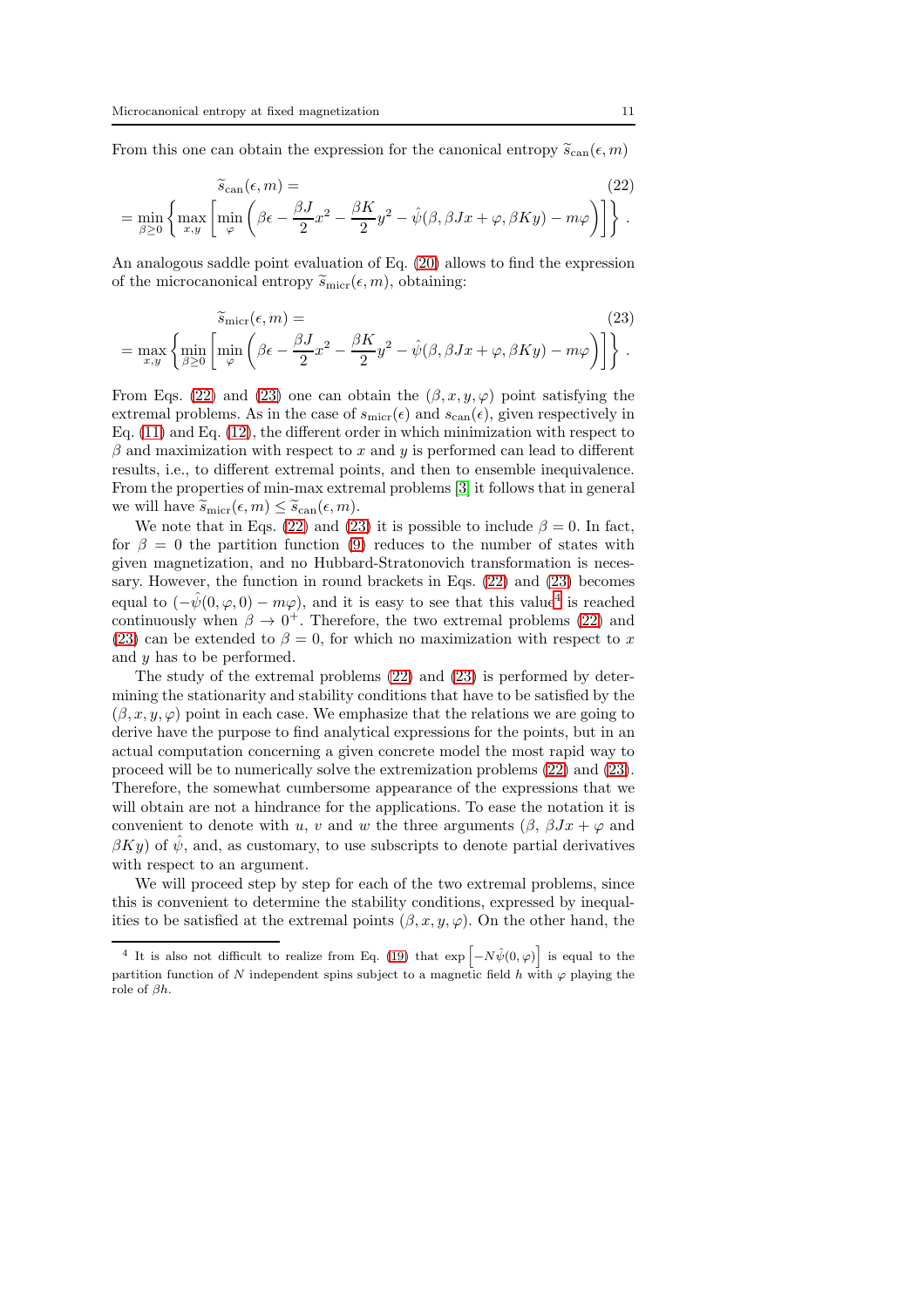stationarity conditions can be easily written all together, and they are the same for both problems, and we anticipate them here. They are given by:

<span id="page-11-0"></span>
$$
\hat{\psi}_v + m = 0 \tag{24}
$$

$$
\hat{\psi}_v + x = 0 \tag{25}
$$

$$
\hat{\psi}_w + y = 0 \tag{26}
$$

$$
\epsilon - \frac{J}{2}x^2 - \hat{\psi}_u - Jx\hat{\psi}_v - Ky\hat{\psi}_w = 0.
$$
 (27)

The first three equations are also those that must be verified in the extremal problem [\(21\)](#page-9-2). The first two equations imply that at the extremal points we have  $x = m$ . The fact that at the extremal point one has  $x = m$  is consistent with what obtained in the study of the unconstrained problem, i.e., in the computation of  $\phi(\beta)$  and  $s(\epsilon)$  (canonical or microcanonical), where one derives the equilibrium magnetization and finds that it is equal to the extremal value of  $x$  [\[3\]](#page-40-0).

Let us know complete the analysis, obtaining for each one of the stationarity conditions summarized in Eqs. [\(24-27\)](#page-11-0) the corresponding stability con-dition. We begin with the problem [\(22\)](#page-10-0). Minimizing with respect to  $\varphi$  one has:

<span id="page-11-1"></span>
$$
\hat{\psi}_v + m = 0 \tag{28}
$$

$$
\hat{\psi}_{vv} < 0 \tag{29}
$$

Eq. [\(28\)](#page-11-1) gives  $\varphi$  as a function of  $(\beta, x, y, m)$ , and one obtains the following relations:

<span id="page-11-2"></span>
$$
\varphi_x = -\beta J \tag{30}
$$

$$
\varphi_y = -\beta K \frac{\hat{\psi}_{vw}}{\hat{\psi}_{vv}} \tag{31}
$$

$$
\varphi_{\beta} = -\frac{\hat{\psi}_{uv}}{\hat{\psi}_{vv}} - Jx - Ky \frac{\hat{\psi}_{vw}}{\hat{\psi}_{vv}},
$$
\n(32)

useful for the successive steps. Then we have now:

$$
\widetilde{s}_{\text{can}}(\epsilon, m) = \min_{\beta \ge 0} \left\{ \max_{x, y} \left[ \beta \epsilon - \frac{\beta J}{2} x^2 - \frac{\beta K}{2} y^2 - \hat{\psi}(\beta, \beta Jx + \varphi(\beta, x, y, m), \beta K y) - m\varphi(\beta, x, y, m) \right] \right\}.
$$
\n(33)

The maximization with respect to  $x$  and  $y$  leads to the following stationarity and stability conditions:

<span id="page-11-3"></span>
$$
\hat{\psi}_v + x = 0 \tag{34}
$$

$$
\hat{\psi}_w + y = 0 \tag{35}
$$

$$
1 + \beta K \left(\hat{\psi}_{ww} - \frac{\hat{\psi}_{vw}^2}{\hat{\psi}_{vv}}\right) > 0, \qquad (36)
$$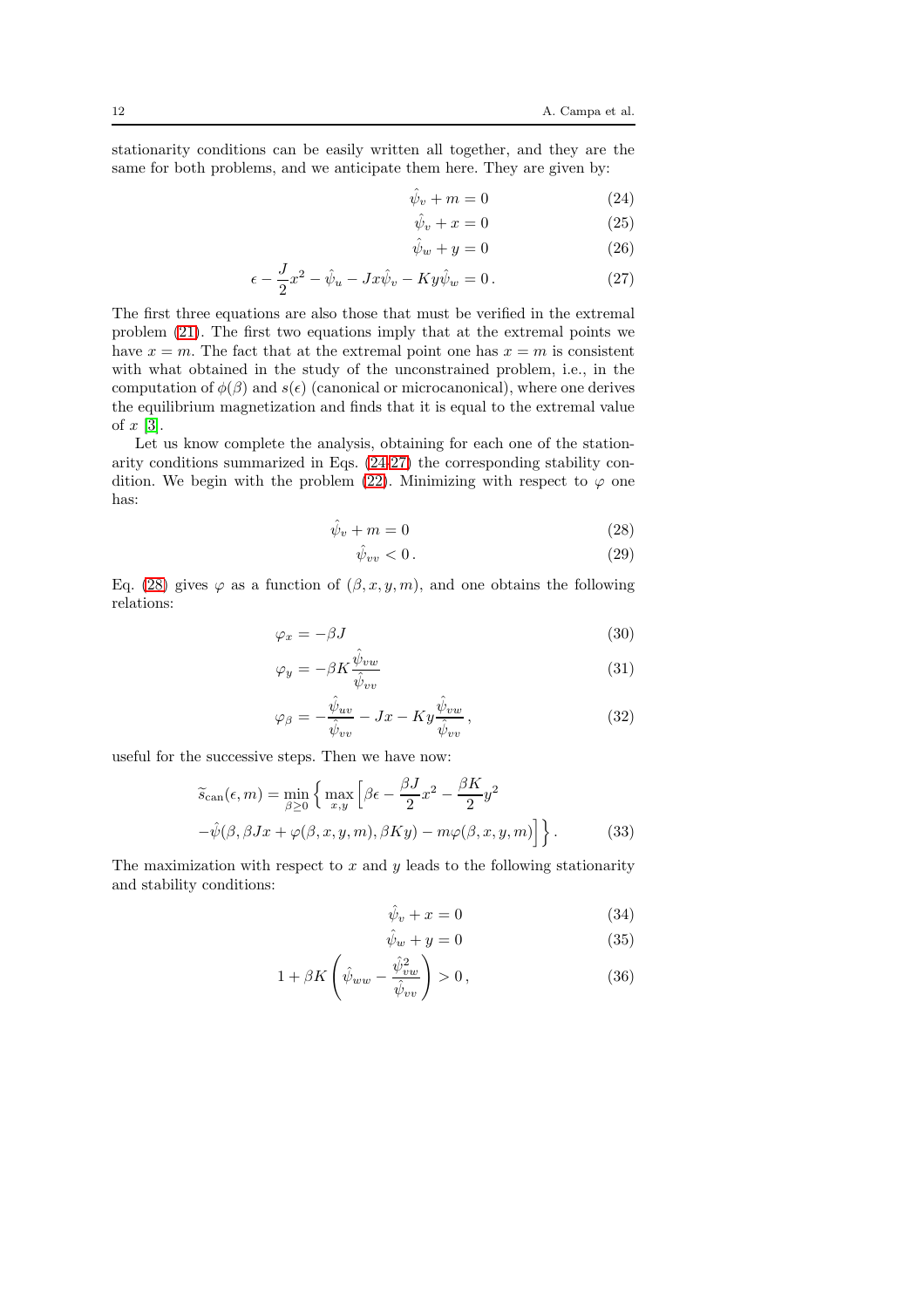where use has been made of Eqs. [\(30\)](#page-11-2) and [\(31\)](#page-11-2). Equation [\(36\)](#page-11-3) will be compared with the corresponding one obtained below in the study of  $\tilde{s}_{\text{micro}}(\epsilon, m)$ , to see how inequivalence can arise. Eqs.  $(34)$  and  $(35)$  define in principle x and y as a function of  $(\beta, m)$ . However, the former one, taken together with Eq. [\(28\)](#page-11-1), shows that at the extremum one has  $x = m$ . Consistently, computing the derivative of x and y with respect to  $\beta$ , used in the following step, we find, with the help of [\(32\)](#page-11-2):

<span id="page-12-0"></span>
$$
x_{\beta} = 0 \tag{37}
$$

$$
y_{\beta} = -\frac{\hat{\psi}_{uw} - \frac{\hat{\psi}_{uv}\hat{\psi}_{vw}}{\hat{\psi}_{vv}} + Ky\left(\hat{\psi}_{ww} - \frac{\hat{\psi}_{vw}^2}{\hat{\psi}_{vv}}\right)}{1 + \beta K\left(\hat{\psi}_{ww} - \frac{\hat{\psi}_{vw}^2}{\hat{\psi}_{vv}}\right)}.
$$
(38)

Then we are left with:

$$
\widetilde{s}_{\text{can}}(\epsilon, m) = \min_{\beta \ge 0} \left\{ \beta \epsilon - \frac{\beta J}{2} x^2 (\beta, m) - \frac{\beta K}{2} y^2 (\beta, m) - \hat{\psi}(\beta, \beta J x(\beta, m) + \varphi(\beta, x(\beta, m), y(\beta, m), m), \beta K y(\beta, m)) - m \varphi(\beta, x(\beta, m), y(\beta, m), m) \right\},
$$
\n(39)

where in this expression we have left the formal dependence of  $x$  and  $y$  on  $(\beta, m)$ . Without writing explicitly anymore this dependence, minimization with respect to  $\beta$  leads to the stationarity condition:

$$
\epsilon - \frac{J}{2}x^2 - \frac{K}{2}y^2 - \hat{\psi}_u - Jx\hat{\psi}_v - Ky\hat{\psi}_w = 0, \qquad (40)
$$

where use has been made of Eqs. [\(28\)](#page-11-1), [\(37\)](#page-12-0) and [\(38\)](#page-12-0). This equation gives  $\beta$ as a function of  $\epsilon$  and m. The stability condition requires some algebra. Using Eq. [\(32\)](#page-11-2) the stability is obtained as:

$$
\hat{\psi}_{uu}\hat{\psi}_{vv} - \hat{\psi}_{uv}^2 + 2Ky\left(\hat{\psi}_{uw}\hat{\psi}_{vv} - \hat{\psi}_{uv}\hat{\psi}_{vw}\right) + (Ky)^2\left(\hat{\psi}_{vv}\hat{\psi}_{ww} - \hat{\psi}_{vw}^2\right) + \beta K \hat{\psi}_{vv}\left[\hat{\psi}_{uw} - \frac{\hat{\psi}_{uv}\hat{\psi}_{vw}}{\hat{\psi}_{vv}} + Ky\left(\hat{\psi}_{ww} - \frac{\hat{\psi}_{vw}^2}{\hat{\psi}_{vv}}\right)\right]y_\beta > 0.
$$
\n(41)

Substituting the expression of  $y_\beta$  given by Eq. [\(38\)](#page-12-0) we have:

<span id="page-12-1"></span>
$$
\hat{\psi}_{uu}\hat{\psi}_{vv} - \hat{\psi}_{uv}^2 + 2Ky\left(\hat{\psi}_{uw}\hat{\psi}_{vv} - \hat{\psi}_{uv}\hat{\psi}_{vw}\right) + (Ky)^2\left(\hat{\psi}_{vv}\hat{\psi}_{ww} - \hat{\psi}_{vw}^2\right) \n- \beta K\hat{\psi}_{vv}\left[\frac{\hat{\psi}_{uw} - \frac{\hat{\psi}_{uv}\hat{\psi}_{vw}}{\hat{\psi}_{vv}} + Ky\left(\hat{\psi}_{ww} - \frac{\hat{\psi}_{vw}^2}{\hat{\psi}_{vv}}\right)\right]^2}{1 + \beta K\left(\hat{\psi}_{ww} - \frac{\hat{\psi}_{vw}^2}{\hat{\psi}_{vv}}\right)} > 0.
$$
\n(42)

From Eq. [\(29\)](#page-11-1) and Eq. [\(36\)](#page-11-3) it follows that the second line of Eq. [\(42\)](#page-12-1) (including the minus sign) is positive. This is to be taken into account in the comparison with the corresponding stability condition in the following study of  $\widetilde{s}_{\text{micro}}(\epsilon, m)$ .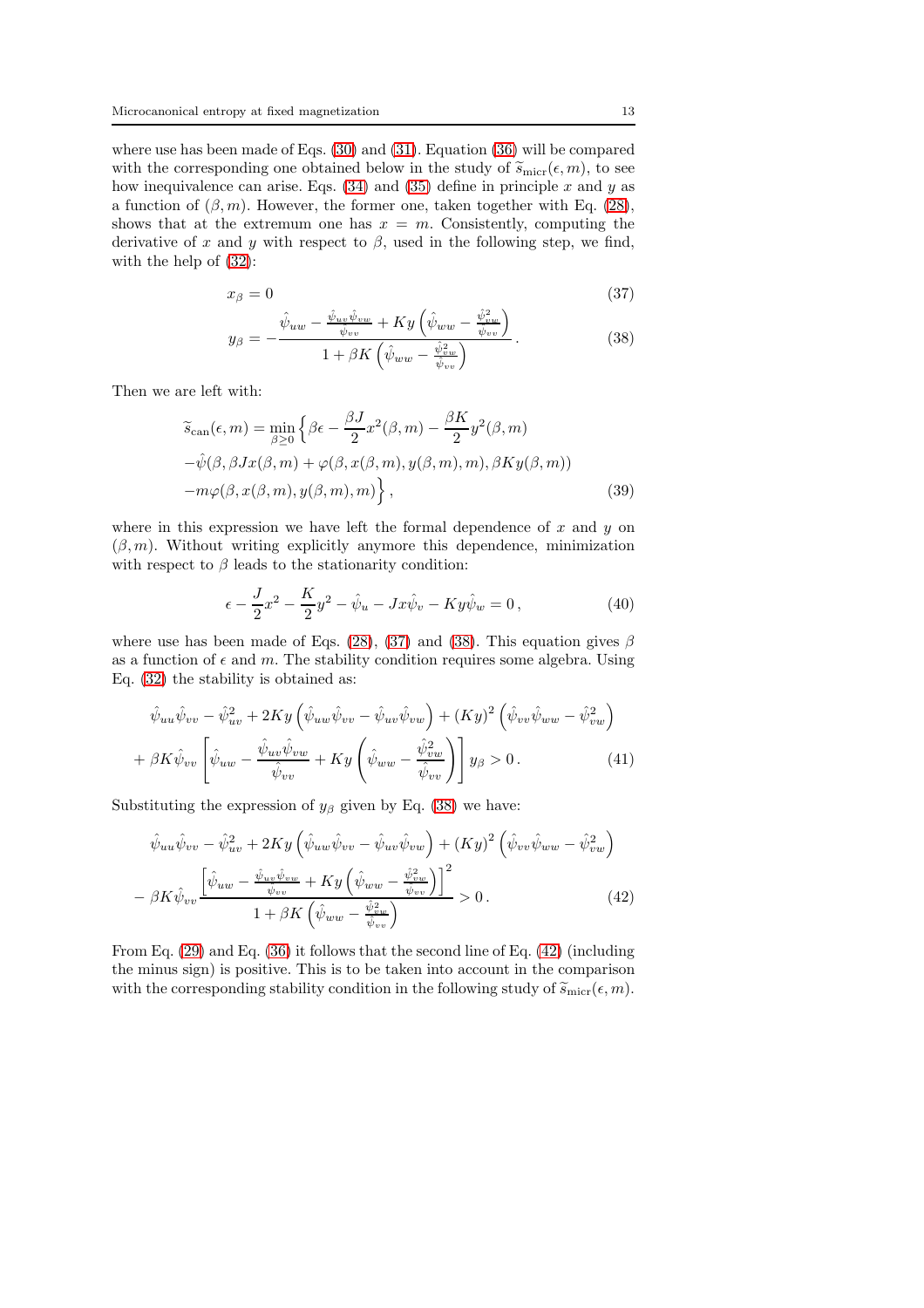It is convenient to summarize the stability conditions of the problem [\(22\)](#page-10-0). They are:

$$
\hat{\psi}_{vv} < 0 \tag{43}
$$

$$
1 + \beta K \left(\hat{\psi}_{ww} - \frac{\hat{\psi}_{vw}^2}{\hat{\psi}_{vv}}\right) > 0 \tag{44}
$$

$$
\hat{\psi}_{uu}\hat{\psi}_{vv} - \hat{\psi}_{uv}^2 + 2Ky\left(\hat{\psi}_{uw}\hat{\psi}_{vv} - \hat{\psi}_{uv}\hat{\psi}_{vw}\right) + (Ky)^2\left(\hat{\psi}_{vv}\hat{\psi}_{ww} - \hat{\psi}_{vw}^2\right) \n- \beta K \hat{\psi}_{vv} \frac{\left[\hat{\psi}_{uw} - \frac{\hat{\psi}_{uv}\hat{\psi}_{vw}}{\hat{\psi}_{vv}} + Ky\left(\hat{\psi}_{ww} - \frac{\hat{\psi}_{vw}^2}{\hat{\psi}_{vv}}\right)\right]^2}{1 + \beta K\left(\hat{\psi}_{ww} - \frac{\hat{\psi}_{vw}^2}{\hat{\psi}_{vv}}\right)} > 0.
$$
\n(45)

We now consider the extremal problem  $(23)$ , concerning the microcanonical entropy. The first step is the same of the canonical case, so that the corresponding stationarity and stability conditions are given by [\(28\)](#page-11-1) and [\(29\)](#page-11-1), respectively, and also Eqs. [\(30\)](#page-11-2), [\(31\)](#page-11-2) and [\(32\)](#page-11-2) are the same. Then we have:

$$
\widetilde{s}_{\text{micro}}(\epsilon, m) = \max_{x, y} \left\{ \min_{\beta \ge 0} \left[ \beta \epsilon - \frac{\beta J}{2} x^2 - \frac{\beta K}{2} y^2 - \hat{\psi}(\beta, \beta Jx + \varphi(\beta, x, y, m), \beta Ky) - m\varphi(\beta, x, y, m) \right] \right\}.
$$
\n(46)

The minimization with respect to  $\beta$  gives the stationarity condition:

$$
\epsilon - \frac{J}{2}x^2 - \frac{K}{2}y^2 - \hat{\psi}_u - Jx\hat{\psi}_v - Ky\hat{\psi}_w = 0, \qquad (47)
$$

where Eq. [\(28\)](#page-11-1) has been used. As we know, it is the same as that of the other extremal problem. It gives  $\beta$  as a function of  $(\epsilon, x, y, m)$ . From this function we obtain, using [\(32\)](#page-11-2):

<span id="page-13-1"></span>
$$
\beta_x = 0 \tag{48}
$$

$$
\beta_y = -\beta K \frac{\hat{\psi}_{uv} - \frac{\hat{\psi}_{uv}\hat{\psi}_{vw}}{\hat{\psi}_{vv}} + Ky\left(\hat{\psi}_{ww} - \frac{\hat{\psi}_{vw}^2}{\hat{\psi}_{vv}}\right)}{\hat{\psi}_{uu} - \frac{\hat{\psi}_{uv}^2}{\hat{\psi}_{vv}} + 2Ky\left(\hat{\psi}_{uw} - \frac{\hat{\psi}_{uv}\hat{\psi}_{vw}}{\hat{\psi}_{vv}}\right) + (Ky)^2\left(\hat{\psi}_{ww} - \frac{\hat{\psi}_{vw}^2}{\hat{\psi}_{vv}}\right)} (49)
$$

We point out that in writing the last expressions we have also used the stationarity conditions that are obtained in the following and last step, the maximization with respect to x and y. Making use of Eq.  $(32)$ , we find that the stability condition is given by:

<span id="page-13-0"></span>
$$
\hat{\psi}_{uu}\hat{\psi}_{vv} - \hat{\psi}_{uv}^2 + 2Ky\left(\hat{\psi}_{uw}\hat{\psi}_{vv} - \hat{\psi}_{uv}\hat{\psi}_{vw}\right) + (Ky)^2\left(\hat{\psi}_{vv}\hat{\psi}_{ww} - \hat{\psi}_{vw}^2\right) > 0. \tag{50}
$$

We see that this is different from the corresponding stability condition [\(42\)](#page-12-1). The latter requires the positivity of an expression given by the left hand side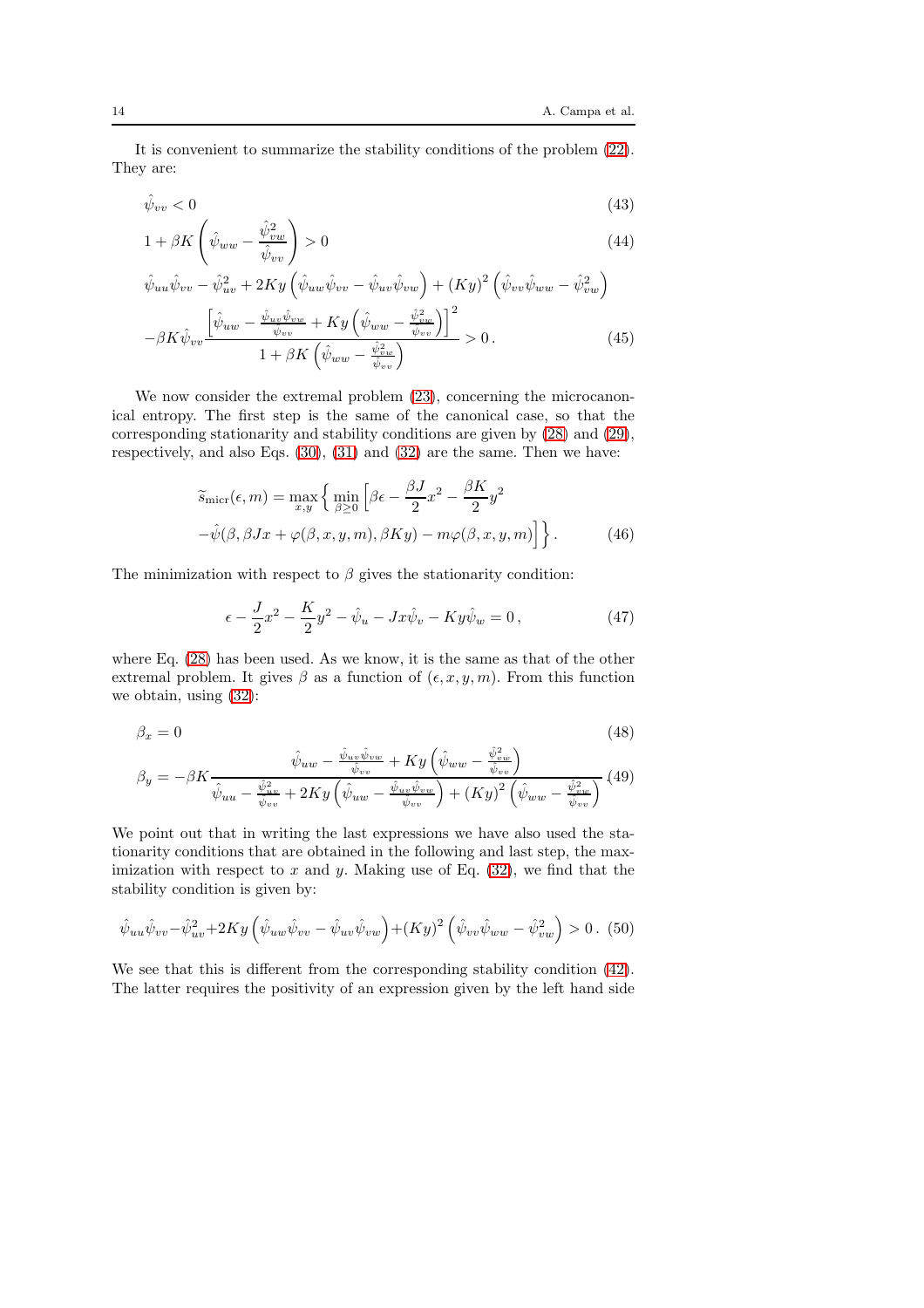of [\(50\)](#page-13-0) plus the second line of [\(42\)](#page-12-1), that we have noted is always positive at the extremal point. We come back to this later. The final step is given by:

$$
\widetilde{s}_{\text{micro}}(\epsilon, m) = \max_{x, y} \left\{ \beta(\epsilon, x, y, m)\epsilon - \frac{\beta(\epsilon, x, y, m)J}{2} x^2 - \frac{\beta(\epsilon, x, y, m)K}{2} y^2 - \hat{\psi}(\beta(\epsilon, x, y, m), \beta(\epsilon, x, y, m)Jx + \varphi(\beta(\epsilon, x, y, m), x, y, m), \beta(\epsilon, x, y, m)Ky) - m\varphi(\beta(\epsilon, x, y, m), x, y, m) \right\}.
$$
\n(51)

The stationarity conditions are:

$$
\hat{\psi}_v + x = 0 \tag{52}
$$

$$
\hat{\psi}_w + y = 0, \qquad (53)
$$

equal respectively to [\(34\)](#page-11-3) and [\(35\)](#page-11-3), as expected. But the stability condition is not equal to [\(36\)](#page-11-3), being instead given by, using [\(30\)](#page-11-2) and [\(31\)](#page-11-2):

$$
1 + \beta K \left[ \hat{\psi}_{ww} - \frac{\hat{\psi}_{vw}^2}{\hat{\psi}_{vv}} \right] + \left[ \hat{\psi}_{uw} - \frac{\hat{\psi}_{uv}\hat{\psi}_{vw}}{\hat{\psi}_{vv}} + Ky \left( \hat{\psi}_{ww} - \frac{\hat{\psi}_{vw}^2}{\hat{\psi}_{vv}} \right) \right] \beta_y > 0.
$$
\n(54)

Substituting  $\beta_y$  from eq. [\(49\)](#page-13-1) we obtain:

$$
1 + \beta K \left[ \hat{\psi}_{ww} - \frac{\hat{\psi}_{vw}^2}{\hat{\psi}_{vv}} \right]
$$
\n
$$
- \beta K \frac{\left[ \hat{\psi}_{uw} - \frac{\hat{\psi}_{uv}\hat{\psi}_{vw}}{\hat{\psi}_{vv}} + Ky \left( \hat{\psi}_{ww} - \frac{\hat{\psi}_{vw}^2}{\hat{\psi}_{vv}} \right) \right]^2}{\hat{\psi}_{uu} - \frac{\hat{\psi}_{uv}^2}{\hat{\psi}_{vv}} + 2Ky \left( \hat{\psi}_{uw} - \frac{\hat{\psi}_{uv}\hat{\psi}_{vw}}{\hat{\psi}_{vv}} \right) + (Ky)^2 \left( \hat{\psi}_{ww} - \frac{\hat{\psi}_{vw}^2}{\hat{\psi}_{vv}} \right)} > 0.
$$
\n(55)

Furthermore, from Eqs. [\(29\)](#page-11-1) and [\(50\)](#page-13-0) we have that the denominator in the fraction in the second line is negative; therefore the second line (including the minus sign) is positive. On the other hand, we had noted, in the study of the canonical problem, that the corresponding stability condition (see Eq. [\(36\)](#page-11-3)) required that the first line alone be positive. After treating the case of negative temperatures we come back to the differences between the stability conditions and the associated possibility of ensemble inequivalence.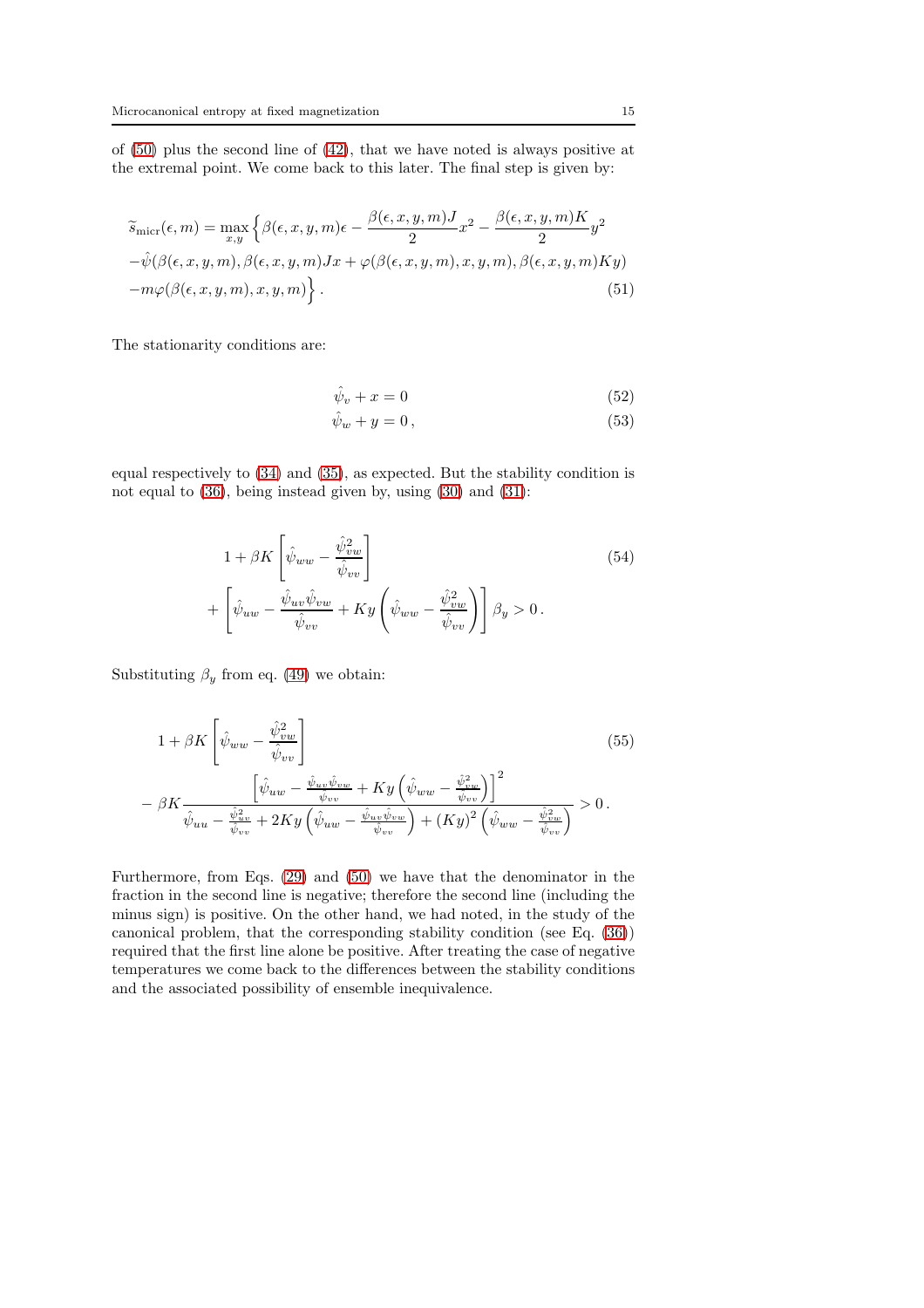The summary of the stability conditions of the problem [\(23\)](#page-10-1) is:

$$
\hat{\psi}_{vv} < 0 \tag{56}
$$
\n
$$
\hat{\psi}_{uu}\hat{\psi}_{vv} - \hat{\psi}_{uv}^2 + 2Ky\left(\hat{\psi}_{uw}\hat{\psi}_{vv} - \hat{\psi}_{uv}\hat{\psi}_{vw}\right)
$$

$$
+(Ky)^{2}\left(\hat{\psi}_{vv}\hat{\psi}_{ww}-\hat{\psi}_{vw}^{2}\right)>0
$$
\n(57)

$$
1 + \beta K \left[ \hat{\psi}_{ww} - \frac{\hat{\psi}_{vw}^2}{\hat{\psi}_{vv}} \right]
$$
 (58)

$$
-\beta K \frac{\left[\hat{\psi}_{uw} - \frac{\hat{\psi}_{uv}\hat{\psi}_{vw}}{\hat{\psi}_{vv}} + Ky\left(\hat{\psi}_{ww} - \frac{\hat{\psi}_{vw}^2}{\hat{\psi}_{vv}}\right)\right]^2}{\hat{\psi}_{uu} - \frac{\hat{\psi}_{uv}^2}{\hat{\psi}_{vv}} + 2Ky\left(\hat{\psi}_{uw} - \frac{\hat{\psi}_{uv}\hat{\psi}_{vw}}{\hat{\psi}_{vv}}\right) + (Ky)^2\left(\hat{\psi}_{ww} - \frac{\hat{\psi}_{vw}^2}{\hat{\psi}_{vv}}\right)} > 0.
$$

#### 3.1 Negative temperatures

We noted above that spin systems can have negative temperatures, since the energy is upper bounded. As a consequence, we should expect that, if in Eqs. [\(22\)](#page-10-0) or [\(23\)](#page-10-1) we choose values of  $\epsilon$  and m for which the corresponding temperature is negative, then the extremal problems will not be satisfied for any  $\beta \geq 0$ . Then we have to extend the analysis to negative values of  $\beta$ . The treatment of negative temperatures requires some changes in the expressions. However, we will see below that, considering the two cases together, we can obtain a procedure that has the double advantage to be shorter and to include at the same time temperatures of both signs.

When  $\beta < 0$  we have to use a different form of the Hubbard-Stratonovich transformation, i.e.

<span id="page-15-0"></span>
$$
\exp(ab^2) = \sqrt{\frac{-a}{\pi}} \int_{-\infty}^{+\infty} dx \, \exp(ax^2 + 2iabx) \,, \tag{59}
$$

which is valid for  $a < 0$ . For the following analysis it is useful to note that this equality is valid also if we add fixed imaginary parts to  $x$  and to  $y$ , i.e., if we perform the  $x$  and  $y$  integral on a line parallel to the real  $x$  axis and the real  $y$  axis, respectively. The expression for the canonical partition function that replaces [\(18\)](#page-8-1) is then

$$
\widetilde{Z}(\beta, m, N) =
$$
\n
$$
= \frac{1}{2\pi i} \frac{|\beta| N \sqrt{JK}}{2\pi} \int_{-\infty}^{+\infty} dx \int_{-\infty}^{+\infty} dy \int_{\mu - i\nu}^{\mu + i\nu} d\varphi \exp\left\{-N\left[-\frac{\beta J}{2}x^2 - \frac{\beta K}{2}y^2 + \hat{\psi}(\beta, i\beta Jx + \varphi, i\beta Ky) + m\varphi\right]\right\},
$$
\n(60)

where we have already taken into account that the integral over  $\varphi$  can be on a line parallel to the imaginary axis, with real part equal to  $\mu$ , and that the integration limits of  $\varphi$  can be changed in  $(\mu - i\nu, \mu + i\nu)$ . The function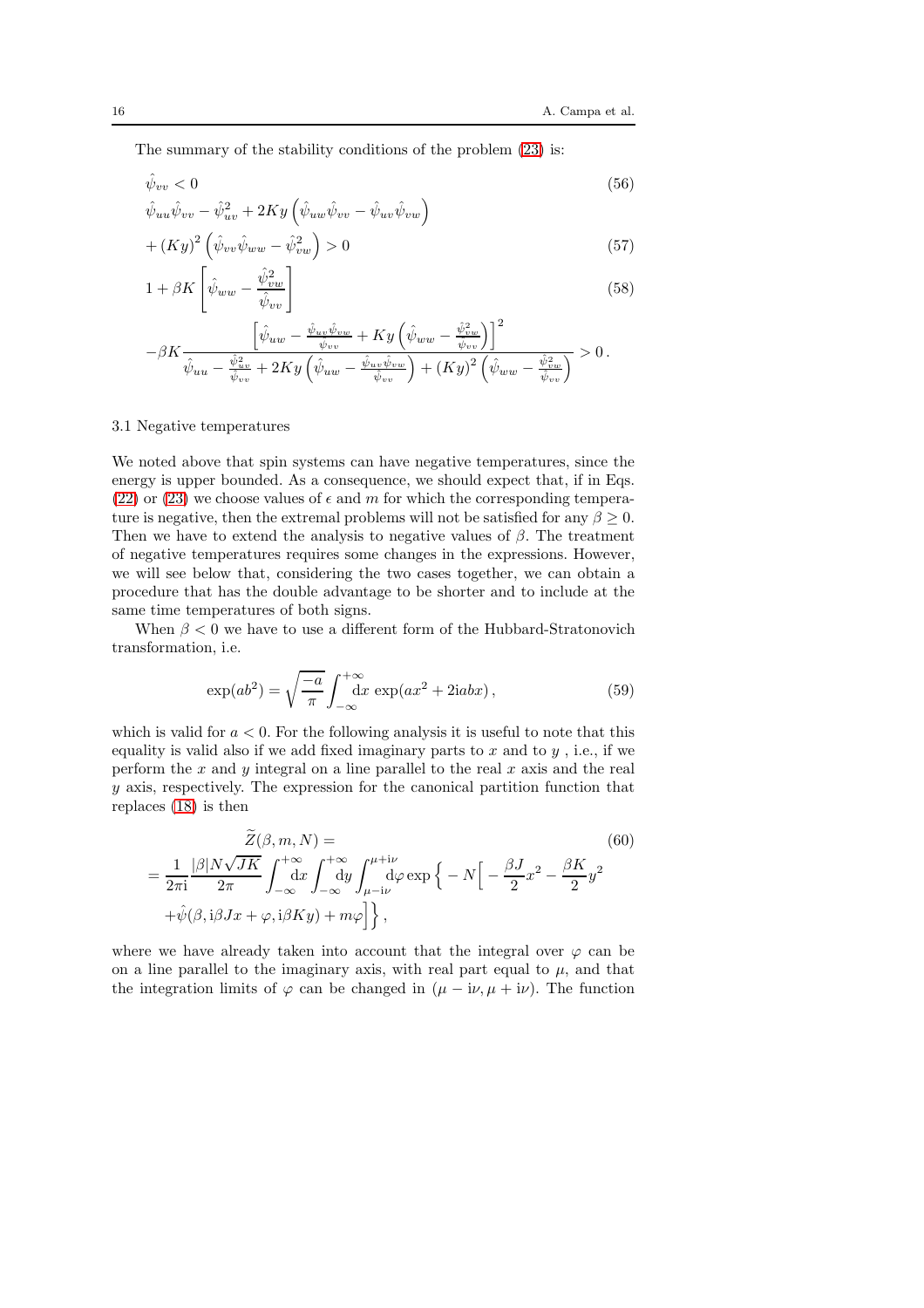$\hat{\psi}(\beta, i\beta Jx+\varphi, i\beta Ky)$  is defined as in Eq. [\(19\)](#page-8-2), therefore by the right hand side of that expression with  $\beta$  substituted by i $\beta$ . In the same way, the expression of the microcanonical partition function replacing [\(20\)](#page-9-1) is

$$
\widetilde{\Omega}(\epsilon, m, N) = \left(\frac{1}{2\pi i}\right)^2 \frac{|\beta| N \sqrt{JK}}{2\pi} \times
$$
\n
$$
\times \int_{-\infty}^{+\infty} dx \int_{-\infty}^{+\infty} dy \int_{\sigma - i\eta}^{\sigma + i\eta} d\lambda \int_{\mu - i\nu}^{\mu + i\nu} d\varphi \exp\left\{ N \left[ \lambda \epsilon + \frac{\lambda J}{2} x^2 + \frac{\beta K}{2} y^2 - \hat{\psi}(\lambda, i\lambda Jx + \varphi, i\lambda Ky) - m\varphi \right] \right\}, \tag{61}
$$

where  $\sigma$  is the fixed real parts of  $\lambda$ , and we have taken into account that the integration limits of  $\lambda$  can be taken as  $(\sigma - i\eta, \sigma + i\eta)$ . We note that, since Eq. [\(59\)](#page-15-0) is valid for negative  $\beta$ , then the fixed real part  $\sigma$  in the integral in  $\lambda$  must be nonpositive.

Then, we obtain the following expressions replacing Eqs. [\(21\)](#page-9-2), [\(22\)](#page-10-0) and [\(23\)](#page-10-1):

$$
\widetilde{\phi}(\beta, m) = \min_{x, y} \left[ \max_{\varphi} \left( -\frac{\beta J}{2} x^2 - \frac{\beta K}{2} y^2 + \hat{\psi}(\beta, \mathbf{i}\beta Jx + \varphi, \mathbf{i}\beta Ky) + m\varphi \right) \right],
$$
\n(62)

for the rescaled free energy,

<span id="page-16-0"></span>
$$
\widetilde{s}_{\text{can}}(\epsilon, m) =
$$
\n
$$
= \min_{\beta \le 0} \left\{ \max_{x,y} \left[ \min_{\varphi} \left( \beta \epsilon + \frac{\beta J}{2} x^2 + \frac{\beta K}{2} y^2 - \hat{\psi}(\beta, \mathbf{i} \beta J x + \varphi, \mathbf{i} \beta K y) - m\varphi \right) \right] \right\},
$$
\n(63)

for the canonical entropy, and

<span id="page-16-1"></span>
$$
\widetilde{s}_{\text{micro}}(\epsilon, m) =
$$
\n
$$
= \max_{x,y} \left\{ \min_{\beta \le 0} \left[ \min_{\varphi} \left( \beta \epsilon + \frac{\beta J}{2} x^2 + \frac{\beta K}{2} y^2 - \hat{\psi}(\beta, \mathbf{i} \beta J x + \varphi, \mathbf{i} \beta K y) - m\varphi \right) \right] \right\},
$$
\n(64)

for the microcanonical entropy. For the same argument given before, the value  $\beta = 0$  can be included in the analysis. Depending on the values of  $\epsilon$  and m we expect that it is possible to satisfy either the extremal problem [\(22\)](#page-10-0) or the extremal problem [\(63\)](#page-16-0), but not both (except when they are both satisfied for  $\beta = 0$ ); the same for the couple of problems [\(23\)](#page-10-1) and [\(64\)](#page-16-1).

We can now follow the same steps as above to obtain the stationarity and stability conditions of the problems [\(63\)](#page-16-0) and [\(64\)](#page-16-1). We will make a shorter presentation than for positive  $\beta$ , in particular we will not mention explicitly the equations used to obtain the stability conditions. In both cases the first step, i.e., the minimization with respect to  $\varphi$ , is the same as before. We then have the same stationarity and stability conditions, namely

<span id="page-16-2"></span>
$$
\hat{\psi}_v + m = 0 \tag{65}
$$

$$
\hat{\psi}_{vv} < 0 \,. \tag{66}
$$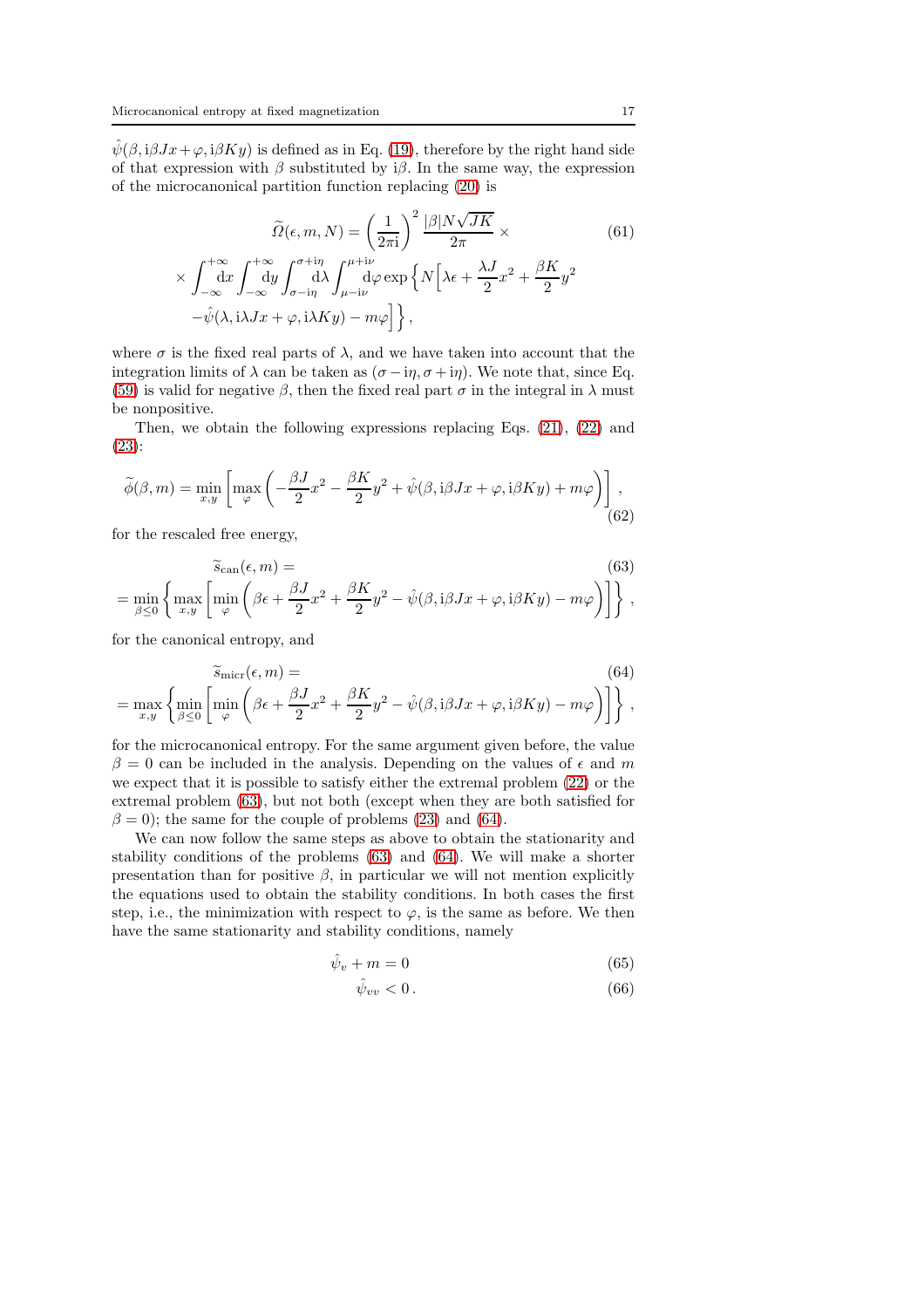In writing, here and in the following, an inequality like [\(66\)](#page-16-2) for a quantity that in principle is complex, we are assuming that it is actually real. In fact, as it can be verified a posteriori, both ix and iy at the extremal points are real quantities. Eq. [\(65\)](#page-16-2), defining  $\varphi$  as a function of  $(\beta, x, y, m)$ , now gives:

$$
\varphi_x = -\mathrm{i}\beta J \tag{67}
$$

$$
\varphi_y = -i\beta K \frac{\hat{\psi}_{vw}}{\hat{\psi}_{vv}}\tag{68}
$$

$$
\varphi_{\beta} = -\frac{\hat{\psi}_{uv}}{\hat{\psi}_{vv}} - iJx - iKy\frac{\hat{\psi}_{vw}}{\hat{\psi}_{vv}}.
$$
\n(69)

Thus, in the second step for the canonical case we have

$$
\widetilde{s}_{\text{can}}(\epsilon, m) = \min_{\beta \le 0} \left\{ \max_{x, y} \left[ \beta \epsilon + \frac{\beta J}{2} x^2 + \frac{\beta K}{2} y^2 - \hat{\psi}(\beta, \mathbf{i} \beta J x + \varphi(\beta, x, y, m), \mathbf{i} \beta K y) - m \varphi(\beta, x, y, m) \right] \right\}.
$$
\n(70)

The maximization with respect to  $x$  and  $y$  leads to the following stationarity and stability conditions:

<span id="page-17-0"></span>
$$
-i\hat{\psi}_v + x = 0 \tag{71}
$$

$$
-i\hat{\psi}_w + y = 0\tag{72}
$$

$$
1 + \beta K \left( \hat{\psi}_{ww} - \frac{\hat{\psi}_{vw}^2}{\hat{\psi}_{vv}} \right) > 0. \tag{73}
$$

This stationarity condition [\(71\)](#page-17-0), defining x as a function of  $(\beta, m)$ , shows, together with Eq. [\(65\)](#page-16-2), that ix = m, that we substitute in the next and final step. Then, as before,  $x_{\beta} = 0$ . We note that the application of the saddle point requires that the integral in  $x$  be performed on a line parallel to the real axis with imaginary part equal to  $-im.$  Furthermore, as mentioned above, Eq. [\(72\)](#page-17-0) shows that at the stationary point iy is real, and, as for the integration in  $x$ , the saddle point application requires that the integral in  $y$  be performed on a line parallel to the real axis. The third and final step for the canonical case is:

$$
\widetilde{s}_{\text{can}}(\epsilon, m) = \min_{\beta \le 0} \left\{ \beta \epsilon - \frac{\beta J}{2} m^2 + \frac{\beta K}{2} y^2 - \hat{\psi}(\beta, \beta Jm + \varphi(\beta, y(\beta, m), m)) - m\varphi(\beta, y(\beta, m), m) \right\}.
$$
\n(74)

The stationarity and stability conditions are given by

$$
\epsilon - \frac{J}{2}m^2 + \frac{K}{2}y^2 - \hat{\psi}_u - Jm\hat{\psi}_v - iKy\hat{\psi}_w = 0
$$
 (75)

$$
\hat{\psi}_{uu}\hat{\psi}_{vv} - \hat{\psi}_{uv}^2 + 2iKy\left(\hat{\psi}_{uw}\hat{\psi}_{vv} - \hat{\psi}_{uv}\hat{\psi}_{vw}\right) - (Ky)^2\left(\hat{\psi}_{vv}\hat{\psi}_{ww} - \hat{\psi}_{vw}^2\right)
$$

$$
-\beta K \hat{\psi}_{vv} \frac{\left[\hat{\psi}_{uw} - \frac{\hat{\psi}_{uv}\hat{\psi}_{vw}}{\hat{\psi}_{vv}} + iKy \left(\hat{\psi}_{ww} - \frac{\hat{\psi}_{vw}^2}{\hat{\psi}_{vv}}\right)\right]^2}{1 + \beta K \left(\hat{\psi}_{ww} - \frac{\hat{\psi}_{vw}^2}{\hat{\psi}_{vv}}\right)} > 0.
$$
\n(76)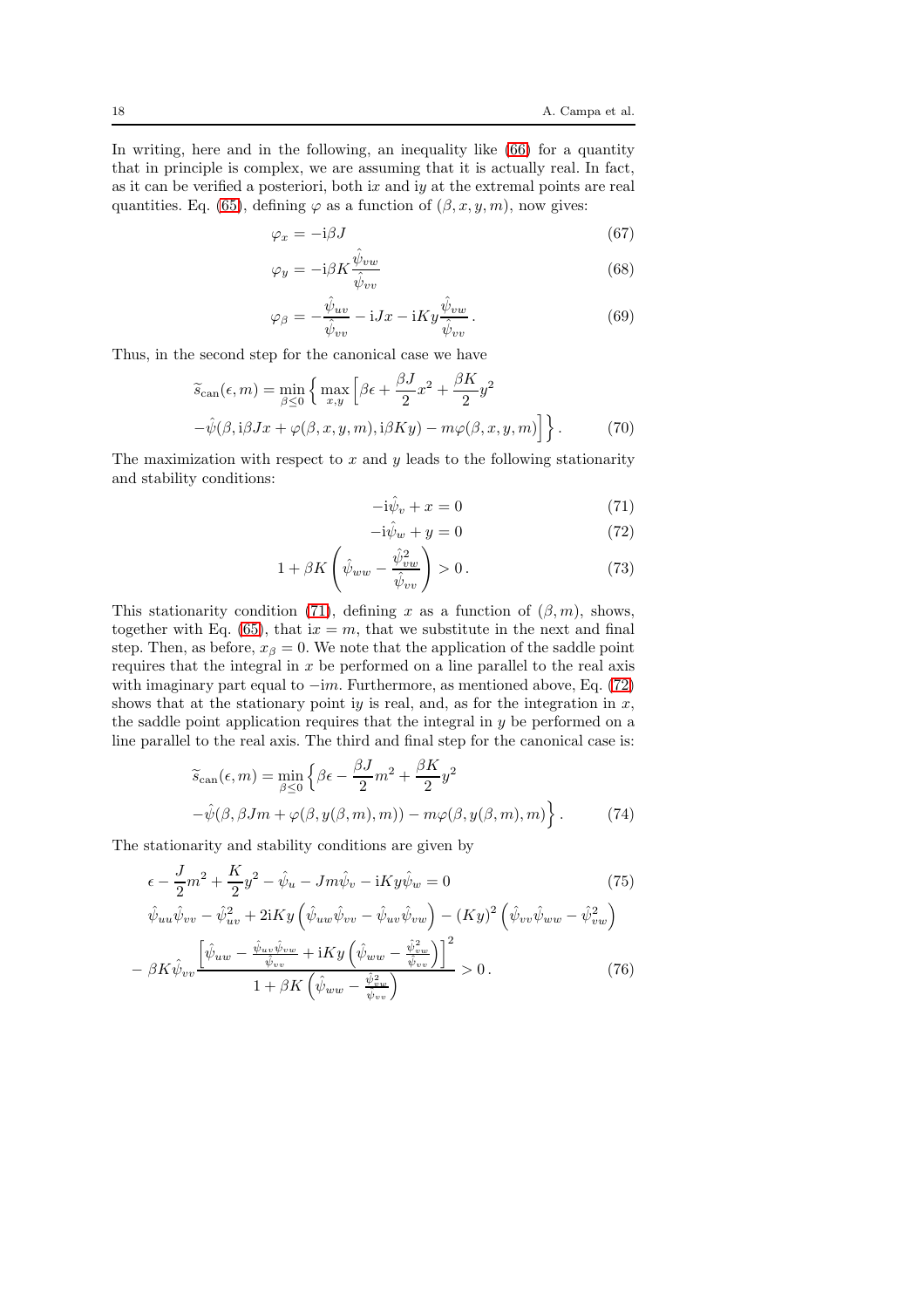We write for convenience, as before, the stability conditions of the problem [\(63\)](#page-16-0). They are:

$$
\hat{\psi}_{vv} < 0 \tag{77}
$$

$$
1 + \beta K \left(\hat{\psi}_{ww} - \frac{\hat{\psi}_{vw}^2}{\hat{\psi}_{vv}}\right) > 0 \tag{78}
$$

$$
\hat{\psi}_{uu}\hat{\psi}_{vv} - \hat{\psi}_{uv}^2 + 2iKy \left( \hat{\psi}_{uw}\hat{\psi}_{vv} - \hat{\psi}_{uv}\hat{\psi}_{vw} \right) - (Ky)^2 \left( \hat{\psi}_{vv}\hat{\psi}_{ww} - \hat{\psi}_{vw}^2 \right) \n- \beta K \hat{\psi}_{vv} \left[ \hat{\psi}_{uw} - \frac{\hat{\psi}_{uv}\hat{\psi}_{vw}}{\hat{\psi}_{vv}} + iKy \left( \hat{\psi}_{ww} - \frac{\hat{\psi}_{vw}^2}{\hat{\psi}_{vv}} \right) \right]^2 > 0.
$$
\n(79)

Going now to the microcanonical entropy, the second step for the problem [\(64\)](#page-16-1) is:

$$
\widetilde{s}_{\text{micro}}(\epsilon, m) = \max_{x, y} \left\{ \min_{\beta \le 0} \left[ \beta \epsilon + \frac{\beta J}{2} x^2 + \frac{\beta K}{2} y^2 - \hat{\psi}(\beta, \mathbf{i} \beta J x + \varphi(\beta, x, y, m), \mathbf{i} \beta K y) - m \varphi(\beta, x, y, m) \right] \right\}.
$$
\n(80)

Minimization with respect to  $\beta$  leads to the following stationarity and stability conditions:

$$
\epsilon + \frac{J}{2}x^2 + \frac{K}{2}y^2 - \hat{\psi}_u - iJx\hat{\psi}_v - iKy\hat{\psi}_w = 0
$$
\n(81)

$$
\hat{\psi}_{uu}\hat{\psi}_{vv} - \hat{\psi}_{uv}^2 + 2iKy\left(\hat{\psi}_{uw}\hat{\psi}_{vv} - \hat{\psi}_{uv}\hat{\psi}_{vw}\right) - (Ky)^2\left(\hat{\psi}_{vv}\hat{\psi}_{ww} - \hat{\psi}_{vw}^2\right) > 0\,. \tag{82}
$$

As we know, the stationarity condition is the same of the other extremal problem, and it gives  $\beta$  as a function of  $(\epsilon, x, y, m)$ . On the other hand, as for  $\beta > 0$  the stability condition is different. From the stationarity condition we obtain, in particular:

$$
\beta_y = -i\beta K \frac{\hat{\psi}_{uw} - \frac{\hat{\psi}_{uv}\hat{\psi}_{vw}}{\hat{\psi}_{vv}} + iKy \left(\hat{\psi}_{ww} - \frac{\hat{\psi}_{vw}^2}{\hat{\psi}_{vv}}\right)}{\hat{\psi}_{uu} - \frac{\hat{\psi}_{uv}^2}{\hat{\psi}_{vv}} + 2iKy \left(\hat{\psi}_{uw} - \frac{\hat{\psi}_{uv}\hat{\psi}_{vw}}{\hat{\psi}_{vv}}\right) - \left(Ky\right)^2 \left(\hat{\psi}_{ww} - \frac{\hat{\psi}_{vw}^2}{\hat{\psi}_{vv}}\right)}.
$$
\n(83)

We can now write the final step, given by:

$$
\widetilde{s}_{\text{micro}}(\epsilon, m) = \max_{x, y} \left\{ \beta(\epsilon, x, y, m)\epsilon + \frac{\beta(\epsilon, x, y, m)J}{2} x^2 + \frac{\beta(\epsilon, x, y, m)K}{2} y^2 - \hat{\psi}(\beta(\epsilon, x, y, m), i\beta(\epsilon, x, y, m)Jx + \varphi(\beta(\epsilon, x, y, m), x, y, m), i\beta(\epsilon, x, y, m)Ky) - m\varphi(\beta(\epsilon, x, y, m), x, y, m) \right\}.
$$
\n(84)

The stationarity conditions are:

$$
-i\hat{\psi}_v + x = 0 \tag{85}
$$

$$
-i\hat{\psi}_w + y = 0, \qquad (86)
$$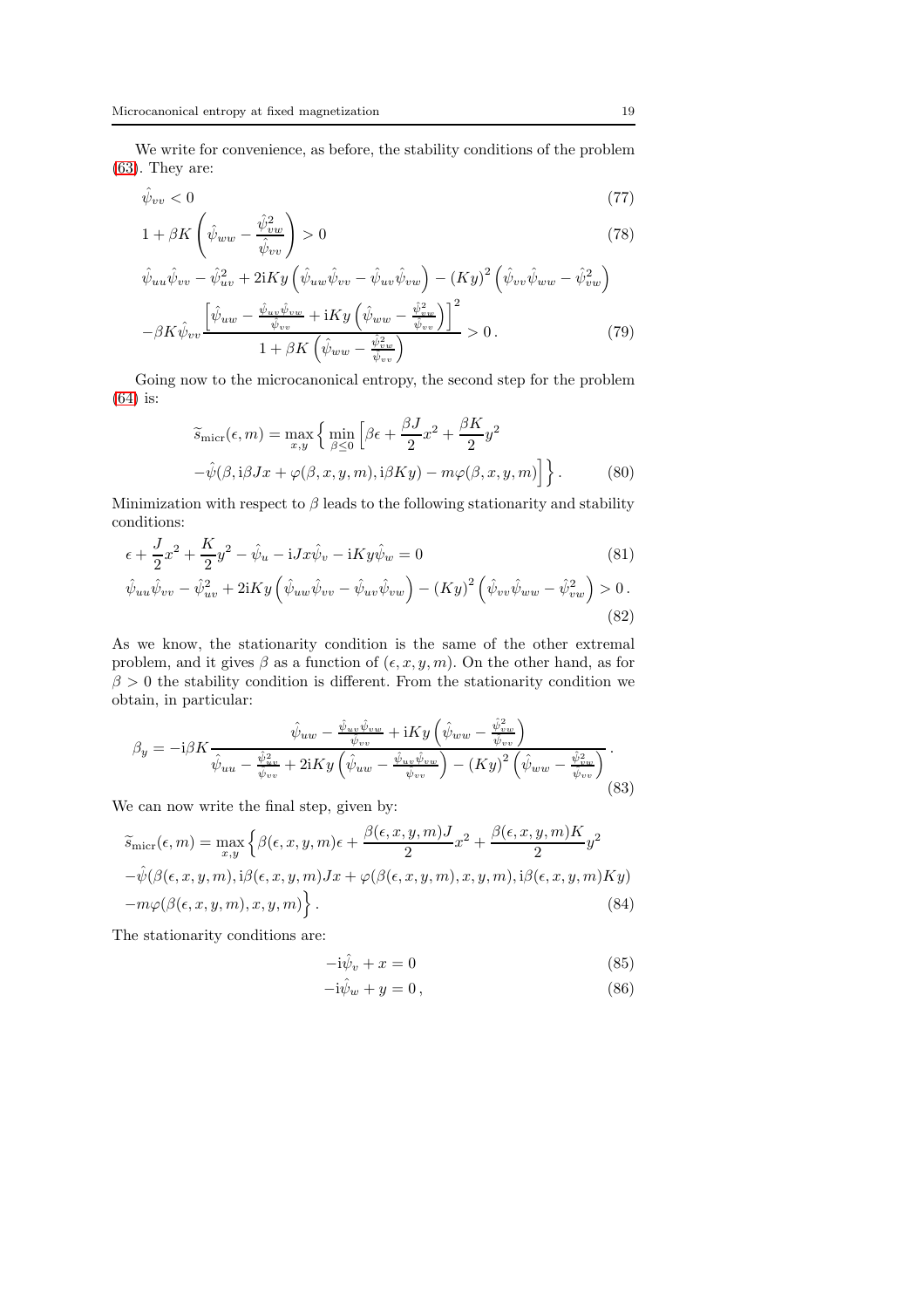equal respectively to [\(71\)](#page-17-0) and [\(72\)](#page-17-0), as expected. But the stability condition is not equal to [\(73\)](#page-17-0), being instead given by:

$$
1 + \beta K \left[ \hat{\psi}_{ww} - \frac{\hat{\psi}_{vw}^2}{\hat{\psi}_{vv}} \right]
$$
\n
$$
- \beta K \frac{\left[ \hat{\psi}_{uw} - \frac{\hat{\psi}_{uv}\hat{\psi}_{vw}}{\hat{\psi}_{vv}} + iKy \left( \hat{\psi}_{ww} - \frac{\hat{\psi}_{vw}^2}{\hat{\psi}_{vv}} \right) \right]^2}{\hat{\psi}_{uu} - \frac{\hat{\psi}_{uv}^2}{\hat{\psi}_{vv}} + 2iKy \left( \hat{\psi}_{uw} - \frac{\hat{\psi}_{uv}\hat{\psi}_{vw}}{\hat{\psi}_{vv}} \right) - (Ky)^2 \left( \hat{\psi}_{ww} - \frac{\hat{\psi}_{vw}^2}{\hat{\psi}_{vv}} \right)} > 0.
$$
\n
$$
(87)
$$

The summary of the stability conditions of the problem [\(64\)](#page-16-1) is:

$$
\hat{\psi}_{vv} < 0 \tag{88}
$$
\n
$$
\hat{\psi}_{uu}\hat{\psi}_{vv} - \hat{\psi}_{uv}^2 + 2iKy \left( \hat{\psi}_{uw}\hat{\psi}_{vv} - \hat{\psi}_{uv}\hat{\psi}_{vw} \right)
$$

$$
-(Ky)^{2}(\hat{\psi}_{vv}\hat{\psi}_{ww} - \hat{\psi}_{vw}^{2}) > 0
$$
\n(89)

$$
1 + \beta K \left[ \hat{\psi}_{ww} - \frac{\hat{\psi}_{vw}^2}{\hat{\psi}_{vv}} \right]
$$
\n(90)

$$
-\beta K \frac{\left[\hat{\psi}_{uw} - \frac{\hat{\psi}_{uv}\hat{\psi}_{vw}}{\hat{\psi}_{vv}} + iKy \left(\hat{\psi}_{ww} - \frac{\hat{\psi}_{vw}^2}{\hat{\psi}_{vv}}\right)\right]^2}{\hat{\psi}_{uu} - \frac{\hat{\psi}_{uv}^2}{\hat{\psi}_{vv}} + 2iKy \left(\hat{\psi}_{uw} - \frac{\hat{\psi}_{uv}\hat{\psi}_{vw}}{\hat{\psi}_{vv}}\right) + \left(Ky\right)^2 \left(\hat{\psi}_{ww} - \frac{\hat{\psi}_{vw}^2}{\hat{\psi}_{vv}}\right)} > 0.
$$

# 3.2 Unified treatment of temperatures of both signs

From the above computations we see that it is possible to treat at the same time both positive and negative temperatures. It is sufficient to put from the start  $x = m$  for  $\beta > 0$  and  $ix = m$  for  $\beta < 0$ , and identifying y for  $\beta > 0$  with iy for  $\beta < 0$ . Since in this way it is not necessary to optimize with respect to  $x$ , the numerical procedure would be shorter. Thus, the extremal problems to study would be:

<span id="page-19-2"></span>
$$
\widetilde{\phi}(\beta, m) = \min_{y} \left[ \max_{\varphi} \left( \frac{\beta J}{2} m^2 + \frac{\beta K}{2} y^2 + \hat{\psi}(\beta, \beta J m + \varphi, \beta K y) + m \varphi \right) \right],
$$
\n(91)

for the rescaled free energy,

<span id="page-19-0"></span>
$$
\widetilde{s}_{\text{can}}(\epsilon, m) =
$$
  
= 
$$
\min_{\beta} \left\{ \max_{y} \left[ \min_{\varphi} \left( \beta \epsilon - \frac{\beta J}{2} m^2 - \frac{\beta K}{2} y^2 - \hat{\psi}(\beta, \beta J m + \varphi, \beta K y) - m \varphi \right) \right] \right\},
$$
 (92)

for the canonical entropy, and

<span id="page-19-1"></span>
$$
\widetilde{s}_{\text{micro}}(\epsilon, m) =
$$
\n
$$
= \max_{y} \left\{ \min_{\beta} \left[ \min_{\varphi} \left( \beta \epsilon - \frac{\beta J}{2} m^{2} - \frac{\beta K}{2} y^{2} - \hat{\psi}(\beta, \beta J m + \varphi, \beta K y) - m \varphi \right) \right] \right\},
$$
\n(93)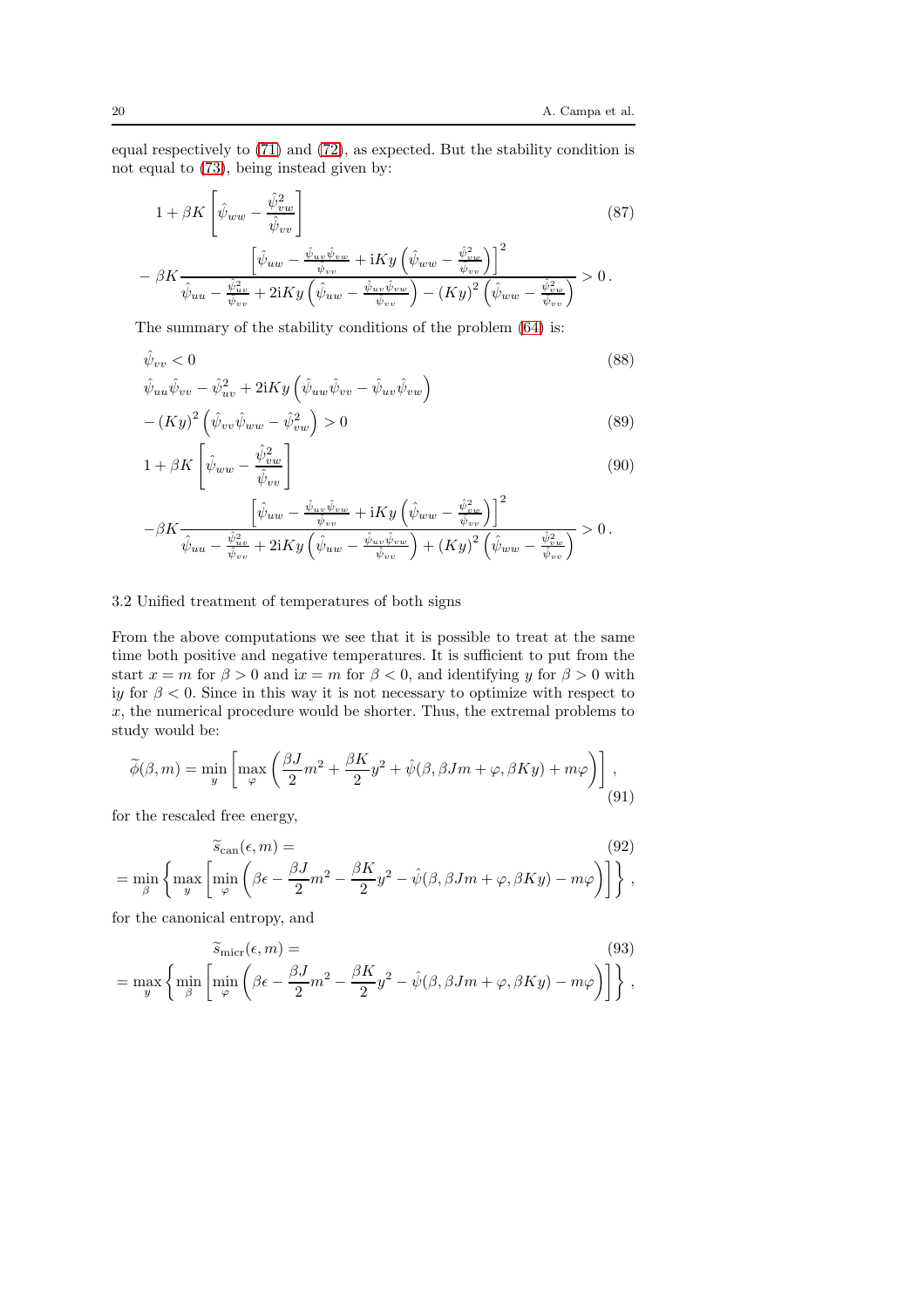for the microcanonical entropy. The search for the extremal points would proceed as before, with the stationary conditions summarized by:

<span id="page-20-2"></span>
$$
\hat{\psi}_v + m = 0 \tag{94}
$$

$$
\hat{\psi}_w + y = 0 \tag{95}
$$

$$
\epsilon - \frac{J}{2}m^2 - \hat{\psi}_u - Jm\hat{\psi}_v - Ky\hat{\psi}_w = 0, \qquad (96)
$$

while the stability conditions would be

<span id="page-20-1"></span>
$$
\hat{\psi}_{vv} < 0 \tag{97}
$$

$$
1 + \beta K \left(\hat{\psi}_{ww} - \frac{\hat{\psi}_{vw}^2}{\hat{\psi}_{vv}}\right) > 0 \tag{98}
$$

$$
\hat{\psi}_{uu}\hat{\psi}_{vv} - \hat{\psi}_{uv}^2 + 2Ky\left(\hat{\psi}_{uw}\hat{\psi}_{vv} - \hat{\psi}_{uv}\hat{\psi}_{vw}\right) + (Ky)^2\left(\hat{\psi}_{vv}\hat{\psi}_{ww} - \hat{\psi}_{vw}^2\right) \n- \beta K \hat{\psi}_{vv} \left[\hat{\psi}_{uw} - \frac{\hat{\psi}_{uv}\hat{\psi}_{vw}}{\hat{\psi}_{vv}} + Ky\left(\hat{\psi}_{ww} - \frac{\hat{\psi}_{vw}^2}{\hat{\psi}_{vv}}\right)\right]^2 > 0, \qquad (99)
$$

for the canonical problem [\(92\)](#page-19-0), and

<span id="page-20-0"></span>
$$
\hat{\psi}_{vv} < 0 \tag{100}
$$
\n
$$
\hat{\psi}_{uu}\hat{\psi}_{vv} - \hat{\psi}_{uv}^2 + 2Ky\left(\hat{\psi}_{uw}\hat{\psi}_{vv} - \hat{\psi}_{uv}\hat{\psi}_{vw}\right)
$$

$$
+(Ky)^{2}(\hat{\psi}_{vv}\hat{\psi}_{ww}-\hat{\psi}_{vw}^{2})>0
$$
\n(101)

$$
1 + \beta K \left[ \hat{\psi}_{ww} - \frac{\hat{\psi}_{vw}^2}{\hat{\psi}_{vv}} \right]
$$
 (102)

$$
-\beta K \frac{\left[\hat{\psi}_{uw} - \frac{\hat{\psi}_{uv}\hat{\psi}_{vw}}{\hat{\psi}_{vv}} + Ky\left(\hat{\psi}_{ww} - \frac{\hat{\psi}_{vw}^2}{\hat{\psi}_{vv}}\right)\right]^2}{\hat{\psi}_{uu} - \frac{\hat{\psi}_{uv}^2}{\hat{\psi}_{vv}} + 2Ky\left(\hat{\psi}_{uw} - \frac{\hat{\psi}_{uv}\hat{\psi}_{vw}}{\hat{\psi}_{vv}}\right) + (Ky)^2\left(\hat{\psi}_{ww} - \frac{\hat{\psi}_{vw}^2}{\hat{\psi}_{vv}}\right)} > 0,
$$

for the microcanonical problem [\(93\)](#page-19-1). However, now the search could be extended also to  $\beta < 0$ .

At this point we can discuss the issue of ensemble inequivalence, on the basis of the comparison between the stability conditions of the two problems. We start by noting what can be deduced from the expression of  $\psi(\beta, \beta Jx +$  $\varphi$ ,  $\beta K y$ ) given in Eq. [\(19\)](#page-8-2). In fact,  $\hat{\psi}(\beta, \beta Jx+\varphi, \beta K y)$  is proportional to minus the logarithm of the right hand side of that equation, and then it is easy to see that for any x, y and  $\varphi$  the total second derivative of  $\hat{\psi}$  with respect to  $\beta$  is negative. From this, in turn, one obtains that the left hand side of Eq. [\(101\)](#page-20-0) is always positive, i.e., it is a stability condition of the microcanonical problem that is always satisfied. The consequences are the following, taking into account that for both problems the first stability condition is  $\hat{\psi}_{vv} < 0$ . Let us first suppose to have a solution of the canonical problem, i.e., to have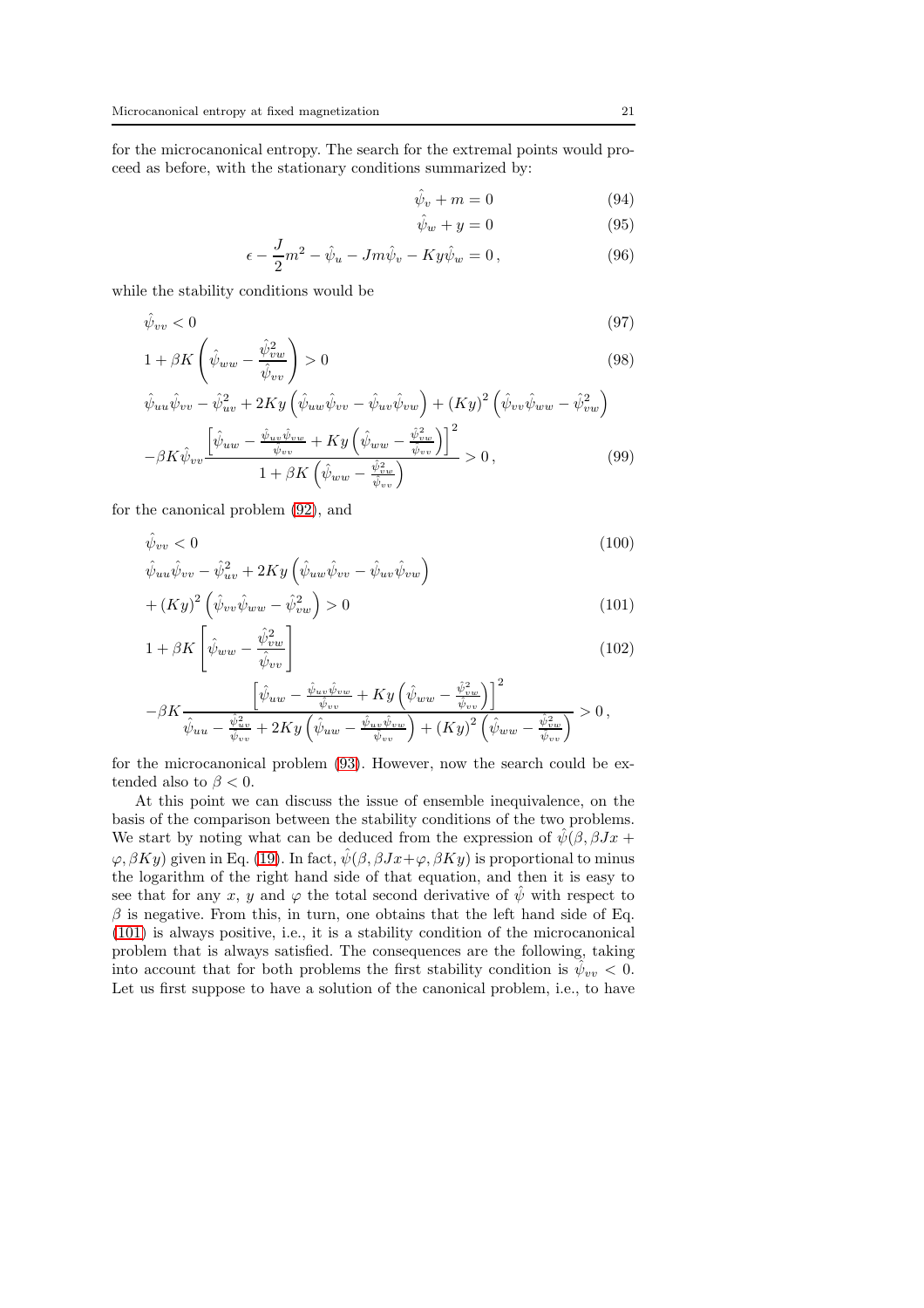a stationary point where the three stability conditions  $(97)-(99)$  $(97)-(99)$  are satisfied<sup>[5](#page-21-0)</sup>. Then also the microcanonical stability condition [\(102\)](#page-20-0) is satisfied. This can be seen, e.g., in the following way: the left hand side of  $(102)$  is equal to the left hand side of [\(99\)](#page-20-1) multiplied by the ratio of the left hand side of [\(98\)](#page-20-1) and the left hand side of [\(101\)](#page-20-0); since this ratio is positive, this implies that [\(102\)](#page-20-0) is satisfied. In other words, any stable canonical equilibrium state is also a stable microcanonical equilibrium state. This is consistent with a general result obtained, e.g., through large deviation techniques [\[3\]](#page-40-0). On the other hand, it is possible to satisfy the stability condition [\(102\)](#page-20-0) of the microcanonical problem without satisfying the stability condition [\(98\)](#page-20-1) of the canonical problem (and then, for what we have seen, neither [\(99\)](#page-20-1) would be satisfied); namely, there can be stable microcanonical equilibrium states that are not stable canonical equilibrium states. Nevertheless, although for the values of  $(\epsilon, m)$  where the latter situation is verified there are not stable canonical equilibrium states, still the extremal problem [\(92\)](#page-19-0) can be satisfied. This occurs since in that case the function  $y(\beta)$  defined by the stationarity condition [\(95\)](#page-20-2) has a point of discontinuity in its derivative with respect to  $\beta$ , given by Eq. [\(38\)](#page-12-0), and for a range of  $\epsilon$  values the minimization problem [\(92\)](#page-19-0) is satisfied by the  $\beta$  value of the point of discontinuity. This is associated with the occurrence of a first order phase transition in the canonical ensemble: there are not stable canonical equilibrium states for the  $\epsilon$  values in that range (but only for the two values at the extremes of the range), and the computed canonical entropy  $\widetilde{s}_{can}(\epsilon, m)$ has a straight line segment for that  $\epsilon$  range. In that range we have strictly  $\widetilde{s}_{\text{micro}}(\epsilon, m) < \widetilde{s}_{\text{can}}(\epsilon, m)^6.$  $\widetilde{s}_{\text{micro}}(\epsilon, m) < \widetilde{s}_{\text{can}}(\epsilon, m)^6.$  $\widetilde{s}_{\text{micro}}(\epsilon, m) < \widetilde{s}_{\text{can}}(\epsilon, m)^6.$ 

In Appendix A we provide an alternative derivation of the expression of the maximization problem [\(93\)](#page-19-1) for the microcanonical entropy, using a procedure based on large deviation techniques.

#### 3.3 The limit  $J \to 0$  and  $K \to 0$

We want to show that in the limit  $J \to 0$  and  $K \to 0$  our expressions go continuously to those one would expect for the Hamiltonian [\(14\)](#page-7-2) in absence of mean-field terms, i.e., when the system becomes a short-range one. We first note that the Hubbard-Stratonovich equality [\(16\)](#page-7-3) is valid also in the limit  $a \to 0$ , as it can be easily checked. This implies that for  $J \to 0$  and  $K \to 0$ the expressions  $(18)$  and  $(20)$  remain valid by simply removing, on the right hand side, the integrations over x and  $y$  with the corresponding prefactors, and by putting  $J = 0$  and  $K = 0$  in the integrand. In particular, now the

<span id="page-21-0"></span><sup>&</sup>lt;sup>5</sup> It is not difficult to see that for  $\beta > 0$  the conditions [\(97\)](#page-20-1) and [\(98\)](#page-20-1), taken together, imply the condition [\(99\)](#page-20-1); this is not true for  $\beta < 0$ .

<span id="page-21-1"></span> $6$  In a system with only short-range interactions, where ensembles are equivalent and the two entropies are always equal,  $\widetilde{s}_{\text{micro}}(\epsilon, m)$  would have the same straight line segment, and for the values of  $\epsilon$  inside the range of the segment the equilibrium states, in both ensembles, would be realized with a phase separation, something that does not occur in long-range systems.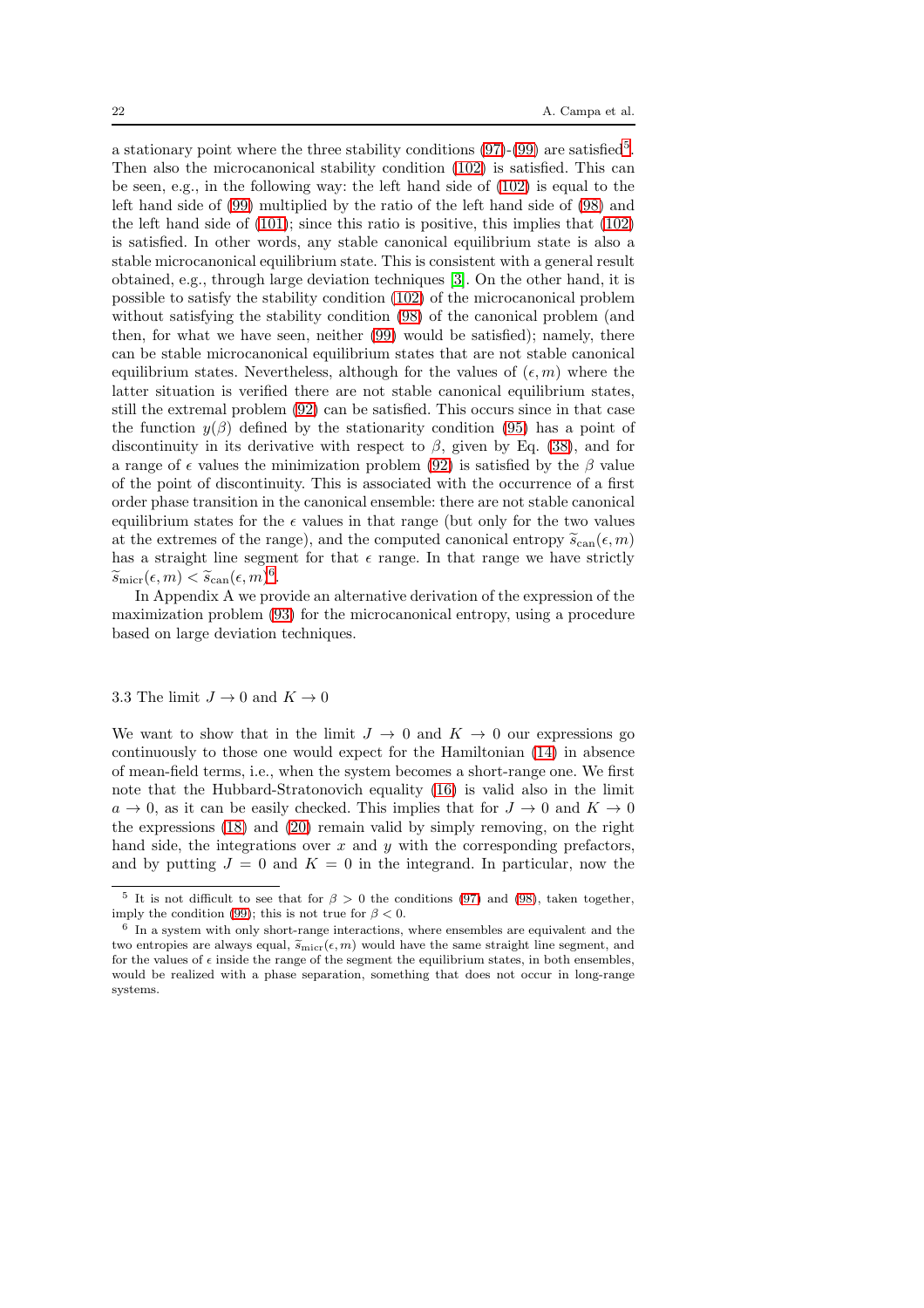function  $\hat{\psi}$  would appear as  $\hat{\psi}(\beta, \varphi, 0)$ , with  $\exp\left[-N\hat{\psi}(\beta, \varphi, 0)\right]$  being equal to the partition function of the short-range system subject to a magnetic field h with  $\varphi$  playing the role of  $\beta h$ . Correspondingly, in the expressions [\(21\)](#page-9-2), [\(22\)](#page-10-0) and  $(23)$  for the rescaled free energy and the entropy, the variables x and y would disappear, and we would get:

$$
\widetilde{\phi}(\beta, m) = \max_{\varphi} \left( \hat{\psi}(\beta, \varphi, 0) + m\varphi \right)
$$
\n(103)

and

$$
\widetilde{s}(\epsilon, m) = \min_{\beta} \left[ \min_{\varphi} \left( \beta \epsilon - \hat{\psi}(\beta, \varphi, 0) - m\varphi \right) \right]. \tag{104}
$$

The latter equation holds for both the canonical and microcanonical cases.

Then, we can conclude this subsection by observing that the method presented in this paper works then both for short-range interactions (when both J and K are equal to 0) and for long-range interactions. For the former the problem of determining the entropy at fixed magnetization is solved once that the partition function in a magnetic field is known, as expected. However, in short-range models there is not the issue whether the microcanonical entropy and the canonical one are different: they are the same in the thermodynamical limit [\[15\]](#page-40-11). Similarly, one can see that microcanonical and canonical entropies at fixed magnetization are also the same in short-range models. For this reason, we devote the section of the implementation to models with  $J \neq 0$ , where ensemble inequivalence can occur and it is interesting to compute and compare canonical and microcanonical entropies at fixed magnetization. As anticipated, in the implementation we consider systems with only one mean-field term, thus with  $K = 0$ .

#### 3.4 The model with only one mean-field term

In the next section we will implement the method in a model where the Hamiltonian contains only one mean-field term, the one proportional to  $-N\hat{m}^2$ . The corresponding expressions would be obtained by the ones derived above by putting  $K = 0$  and in which there would be no integration over the y auxiliary variable and the corresponding optimization with respect to it.

However, we write in the following the optimizations problems and the corresponding stationarity and stability conditions, since an interesting issue arises. From Eq. [\(91\)](#page-19-2) with  $K = 0$  and with no optimization with respect to y, we obtain

$$
\widetilde{\phi}(\beta, m) = \max_{\varphi} \left( \frac{\beta J}{2} m^2 + \hat{\psi}(\beta, \beta J m + \varphi, 0) + m\varphi \right). \tag{105}
$$

In the same way, for the entropies, from Eq. [\(92\)](#page-19-0) and [\(93\)](#page-19-1) we obtain in both cases

<span id="page-22-0"></span>
$$
\widetilde{s}(\epsilon, m) = \min_{\beta} \left[ \min_{\varphi} \left( \beta \epsilon - \frac{\beta J}{2} m^2 - \hat{\psi}(\beta, \beta J m + \varphi, 0) - m \varphi \right) \right], \qquad (106)
$$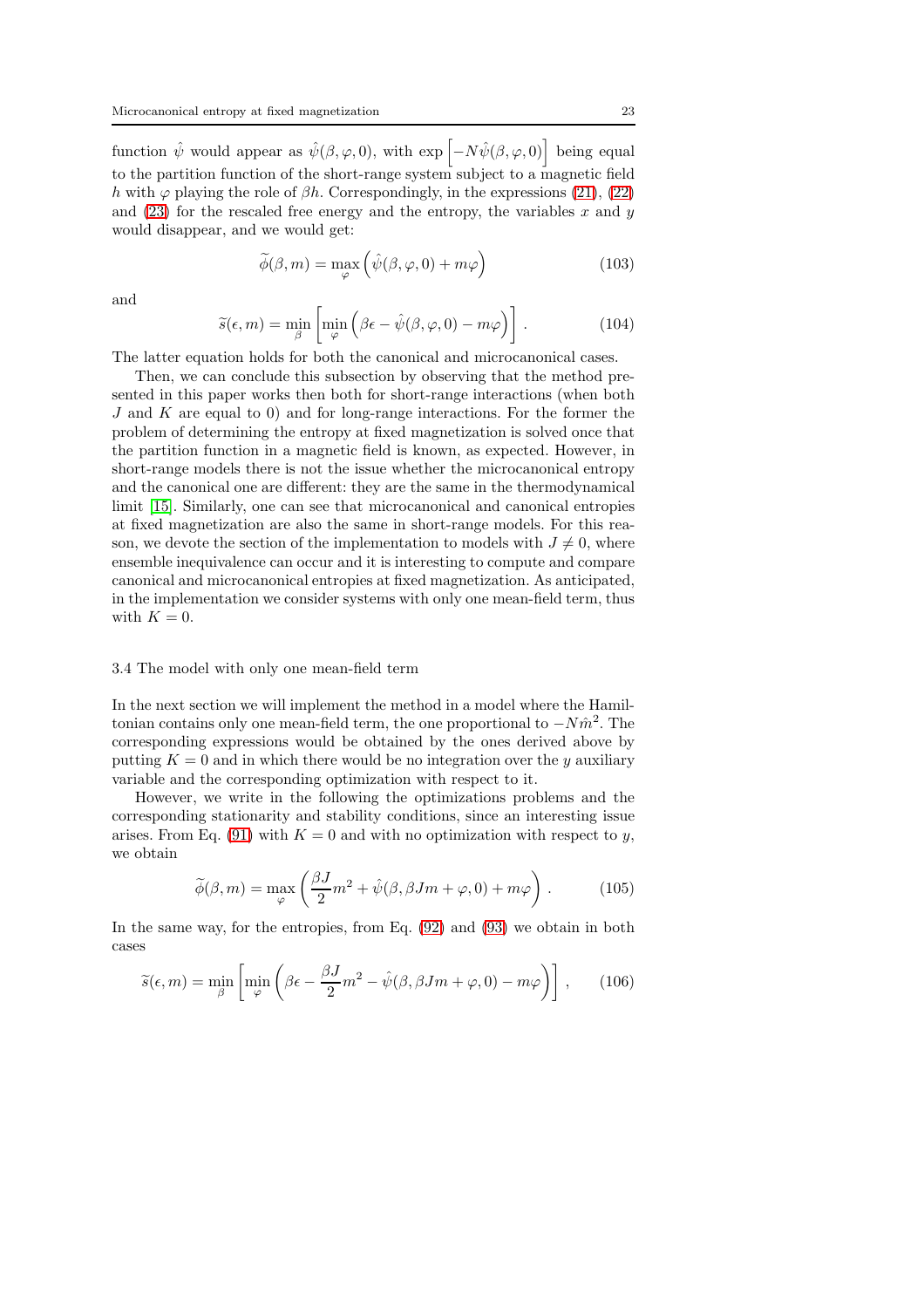expression which is then valid for both ensembles. The stationarity and stability conditions of the latter problem are

$$
\hat{\psi}_v + m = 0 \qquad \hat{\psi}_{vv} < 0 \tag{107}
$$

$$
\epsilon - \frac{J}{2}m^2 - \hat{\psi}_u - Jm\hat{\psi}_v = 0 \qquad \hat{\psi}_{uu}\hat{\psi}_{vv} - \hat{\psi}_{uv}^2 > 0. \qquad (108)
$$

The fact that now we have the same optimization problem for both ensembles, allows to make the following interesting observation. For the class of systems where the long-range interaction is given only by a term proportional to  $-N\hat{m}^2$ , the entropy at fixed magnetization is the same for the canonical and the microcanonical case. From the equality  $\tilde{s}_{\text{micro}}(\epsilon, m) = \tilde{s}_{\text{can}}(\epsilon, m)$ , one might superficially conclude that there is ensemble equivalence. However, equivalence occurs when we have  $s_{\text{micro}}(\epsilon) = s_{\text{can}}(\epsilon)$ , and it is not automatically guaranteed that this latter equality is verified when the former equality,  $\widetilde{s}_{\text{micro}}(\epsilon, m) = \widetilde{s}_{\text{can}}(\epsilon, m)$ , holds. In a moment we provide a concrete example of this fact, but first we describe the mathematical reason that can explain why it is possible to have  $s_{\text{micro}}(\epsilon) < s_{\text{can}}(\epsilon)$  for one or more ranges of the energy<sup>[7](#page-23-0)</sup> even when  $\widetilde{s}_{\text{micro}}(\epsilon, m) = \widetilde{s}_{\text{can}}(\epsilon, m)$ . The microcanonical entropy  $s_{\text{micro}}(\epsilon)$  is obtained by maximizing  $\widetilde{s}_{\text{micro}}(\epsilon, m)$  with respect to m, i.e.,  $s_{\text{micro}}(\epsilon) = \max_{m} |\tilde{s}_{\text{micro}}(\epsilon, m)|$ ; however, the canonical entropy  $s_{\text{can}}(\epsilon)$  is not obtained performing the analogous maximization of  $\tilde{s}_{can}(\epsilon, m)$ . In fact,  $s_{can}(\epsilon)$ is given by the general thermodynamic relation  $s_{can}(\epsilon) = \min_{\beta} [\beta \epsilon - \phi(\beta)],$ where, in our case,  $\phi(\beta) = \min_m \phi(\beta, m)$ , with the latter function obtained in turn from  $\widetilde{s}_{\text{micro}}(\epsilon, m)$  through the minimization problem in Eq. [\(7\)](#page-5-3). These different extremization procedures to obtain  $s_{\text{micro}}(\epsilon)$  and  $s_{\text{can}}(\epsilon)$  can thus lead to different functions. An example can be found in the Blume-Capel model. It is a simplified version of the model cited in footnote [2,](#page-7-0) and in which the general Hamiltonian [\(14\)](#page-7-2) has  $K = 0$  (i.e., the only mean-field term is the one proportional to  $-N\hat{m}^2$  and the function  $U([S_i])$  simply given by  $\Delta S_i^2$  ( $\Delta$  is a positive parameter); the spins take the values -1,0,1. For this simple model direct counting can easily be performed, and in Ref. [\[16\]](#page-40-12) it is shown that ensemble inequivalence occurs, since there are ranges of the energy where  $s_{\text{micro}}(\epsilon) < s_{\text{can}}(\epsilon)$ . However, it is also easy to see explicitly that  $\widetilde{s}_{\text{micro}}(\epsilon, m) = \widetilde{s}_{\text{can}}(\epsilon, m)$ . In fact, a direct computation allows to obtain

<span id="page-23-1"></span>
$$
\widetilde{s}_{\text{micro}}(\epsilon, m) = -[1 - b(\epsilon, m)] \ln [1 - b(\epsilon, m)] - \frac{1}{2} [b(\epsilon, m) + m] \ln [b(\epsilon, m) + m]
$$

$$
-\frac{1}{2} [b(\epsilon, m) - m] \ln [b(\epsilon, m) - m] + b(\epsilon, m) \ln 2, \qquad (109)
$$

where  $b(\epsilon, m) \equiv \frac{\epsilon}{\Delta} + \frac{m^2}{2\Delta}$ . Obviously,  $\epsilon$  and m can vary in ranges for which the argument of all the logarithms in [\(109\)](#page-23-1) are non-negative. For any allowed value of  $\epsilon$  and m, this function is concave in  $\epsilon$ . Therefore the Legendre-Fenchel

<span id="page-23-0"></span><sup>7</sup> We remind that, because of the properties of min-max extremal problems [\[3\]](#page-40-0), in general one has  $s_{\text{micro}}(\epsilon) \leq s_{\text{can}}(\epsilon)$ .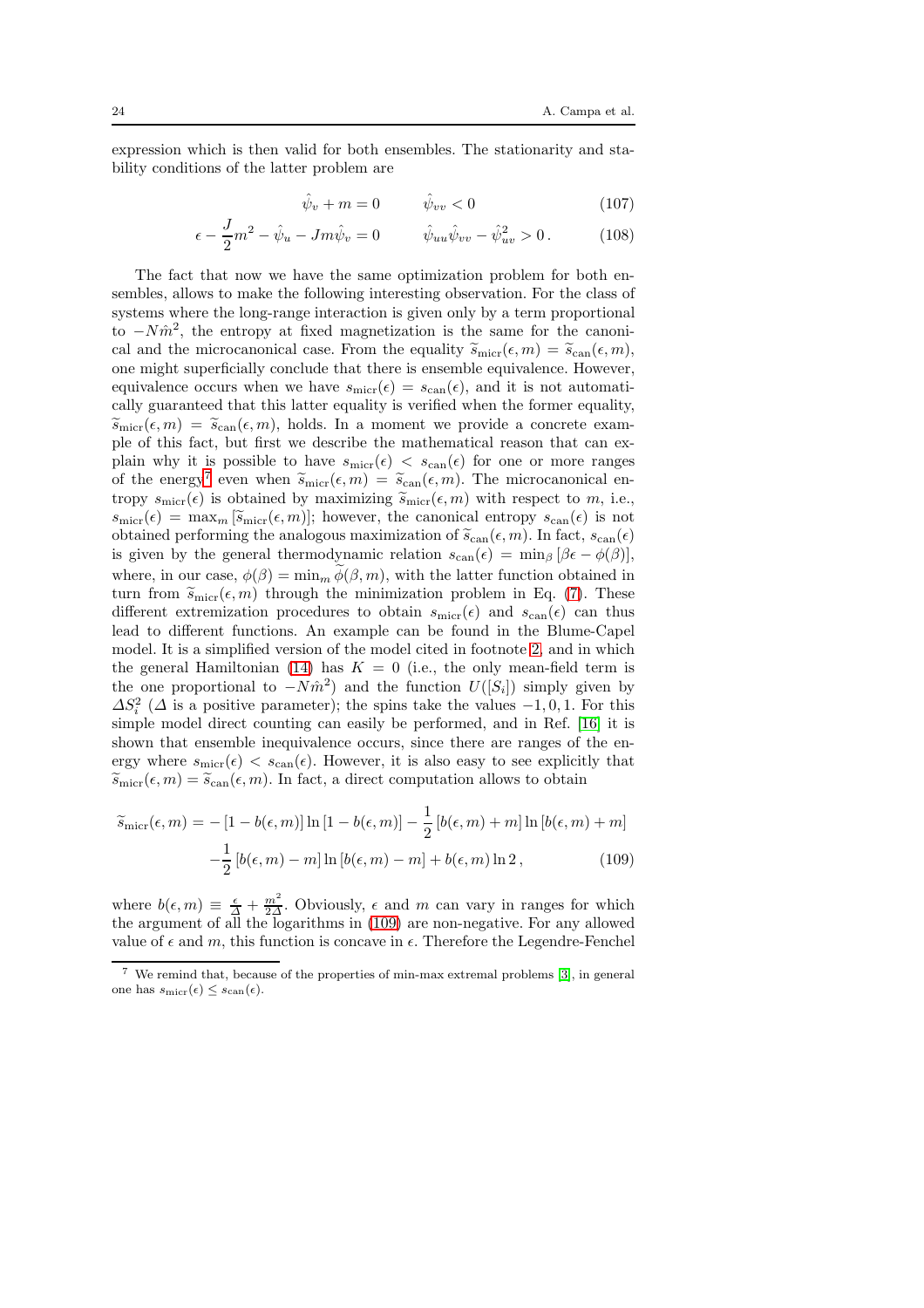transform [\(7\)](#page-5-3) is invertible, assuring that  $\tilde{s}_{\text{micro}}(\epsilon, m) = \tilde{s}_{\text{can}}(\epsilon, m)$ , in agreement with the general result of this section, i.e., that in models with only the mean-field term proportional to  $-N\hat{m}^2$  we have, for both ensembles, the same entropy  $\tilde{s}(\epsilon, m)$  given in Eq. [\(106\)](#page-22-0).

In conclusion, ensemble inequivalence can occur even when  $\widetilde{s}_{\text{micro}}(\epsilon, m)$  and  $\widetilde{s}_{\text{can}}(\epsilon, m)$  are equal; even when  $\widetilde{s}_{\text{micro}}(\epsilon, m)$  is concave in  $\epsilon$  for any m, so that the Legendre-Fenchel transform [\(7\)](#page-5-3) is invertible,  $s_{\text{micro}}(\epsilon)$  can be non-concave, so that the Legendre-Fenchel transform [\(4\)](#page-4-0) is not invertible.

## <span id="page-24-0"></span>4 Implementation of the method

As anticipated above, we implement here our computational method to an Ising spin model  $(S_i = \pm 1)$  on a one-dimensional lattice, described by a Hamil-tonian of the type [\(14\)](#page-7-2) in which the short-range term is given by  $U([S_i]) =$  $-(K_1/2)S_iS_{i+1}-(K_2/2)S_iS_{i+2}$ . Furthermore, the coefficient of the quadrupole term,  $K$ , is set equal to zero (in any case, the quadrupole term for Ising spins would give a constant trivial contribution). Therefore, we are going to treat a system with only the mean-field term proportional to  $-N\hat{m}^2$ . For convenience, we write the explicit form of the Hamiltonian, i.e.:

<span id="page-24-1"></span>
$$
H = -\frac{J}{2N} \left( \sum_{i=1}^{N} S_i \right)^2 - \frac{K_1}{2} \sum_{i=1}^{N} S_i S_{i+1} - \frac{K_2}{2} \sum_{i=1}^{N} S_i S_{i+2} , \qquad (110)
$$

where periodic boundary conditions are assumed. Thus, the short-range part of this Hamiltonian has a nearest-neighbour interaction term (with coefficient  $K_1$ ) and next-nearest-neighbour interaction term (with coefficient  $K_2$ ). It is the simplest Hamiltonian having a long-range interaction term and a shortrange part with an internal structure, with the  $K_1$  and  $K_2$  parts of the model possibly competing.

To show the intricacies of the calculation of microcanonical entropy at fixed magnetization using direct counting, also in relatively simple models like this one, and the convenience of the implementation of the method presented in this work, we adopt the following strategy. Using the results given in Ref. [\[17\]](#page-40-13), we will first describe, in subsection 4.1, what would be the procedure to follow to obtain a direct counting evaluation of  $\widetilde{s}_{\text{micro}}(\epsilon, m)$ . From this description and the expressions to use in such a procedure (the interested reader can find in Appendix B a summary of the results of Ref. [\[17\]](#page-40-13) and of the relevant expressions), it will be evident that the actual numerical computations are quite cumbersome, so that the optimization method introduced in section 3 has to be preferred. Then, in subsection 4.2 we will show the evaluation of  $\tilde{s}_{\text{micro}}(\epsilon, m)$  with the method of this work. This will be done first for the case with  $K_2 = 0$ ; in this case, the direct counting is simple, and it was done in Ref. [\[11\]](#page-40-7), a work that was primarily devoted to the study of ensemble inequivalence. Thus, we will also show the comparison of our computation with that obtained with direct counting. Afterwords, we will show our results for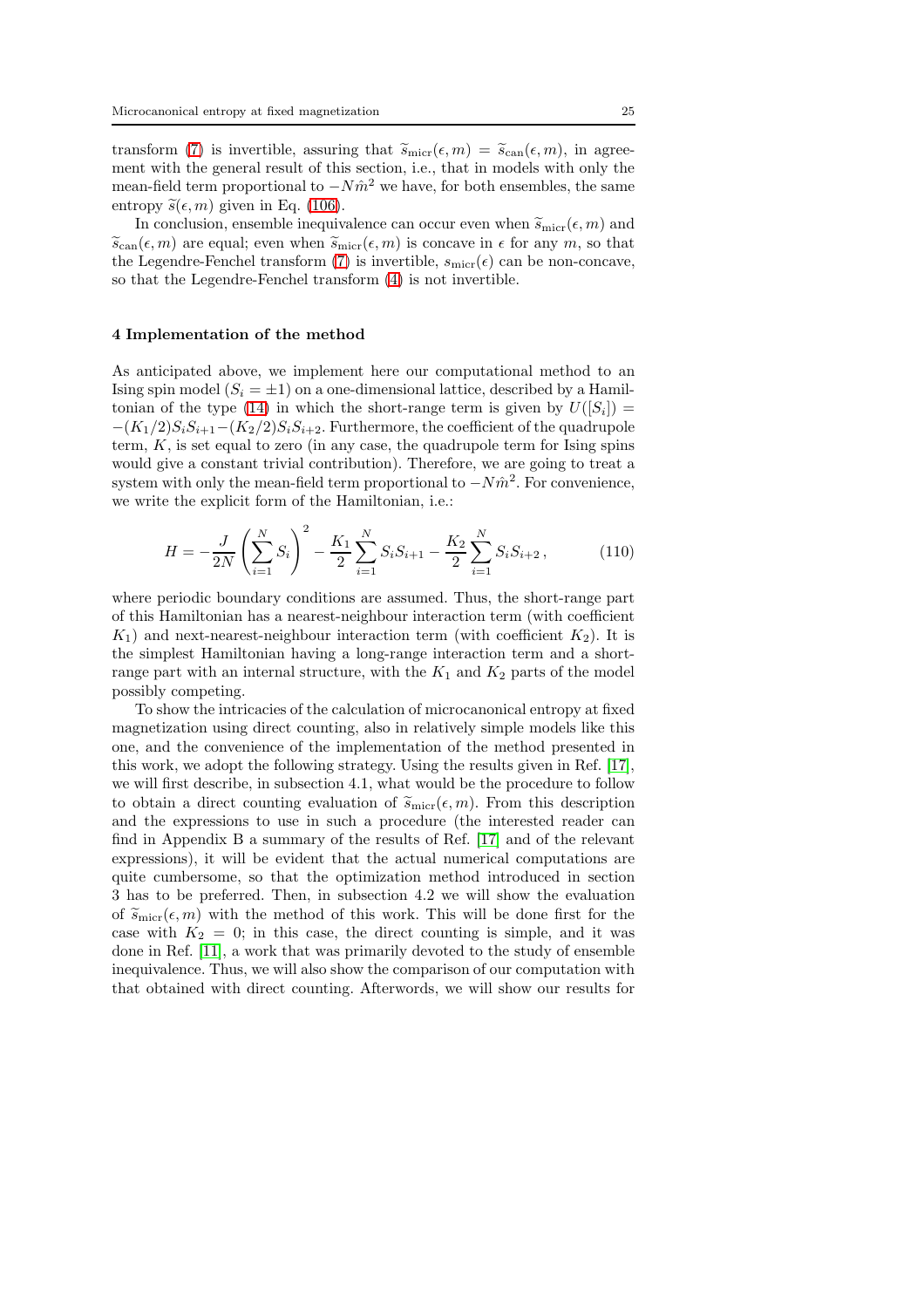some selected values of  $K_2 \neq 0$ . In this case the direct counting becomes rather involved, and has not been done up to now. In order to provide a comparison, we have performed the direct counting evaluation; this is shown in Appendix C.

## 4.1 The procedure for the direct counting evaluation

Ref. [\[17\]](#page-40-13) gives a general procedure for a computation of the microcanonical entropy of translationally invariant one-dimensional Ising spin systems with short-range interactions. Restricting to models with only two-spin interactions, a short-range Hamiltonian should have the form:

<span id="page-25-0"></span>
$$
H_{SR} = -\frac{1}{2} \sum_{r=1}^{R} K_r \sum_{i} S_i S_{i+r} . \tag{111}
$$

The subscript  $(SR)$  denotes that the Hamiltonian describes a short-range system. The procedure can be extended to models where also a long-range interaction, like the first term in the Hamiltonian [\(110\)](#page-24-1), is present. For convenience we will denote this long-range part of the Hamiltonian with  $H_{LR}$ . Therefore in [\(110\)](#page-24-1) we have  $H = H_{LR} + H_{SR}$ , where in this case  $H_{SR}$  is a particular form of [\(111\)](#page-25-0) having  $R = 2$ . Despite the simplicity of the model [\(110\)](#page-24-1), it displays a remarkably rich phase diagrams in the canonical ensemble [\[12\]](#page-40-8).

While more details for the case with generic  $R$  are given in Appendix B, let us here consider the direct counting procedure for the Hamiltonian [\(110\)](#page-24-1). We begin with the simple case in which  $K_2 = 0$ .

## <span id="page-25-2"></span> $4.1.1 K_2 = 0$

It is possible to compute the number of spin configurations that have given values m and  $g_1$  of, respectively, the magnetization  $\hat{m}$  and the nearest-neighbour correlation function  $\hat{q}_1$ :

$$
\hat{m} = \frac{1}{N} \sum_{i=1}^{N} S_i
$$
\n(112)

<span id="page-25-1"></span>
$$
\hat{g}_1 = \frac{1}{N} \sum_{i=1}^{N} S_i S_{i+1} . \tag{113}
$$

The logarithm, divided by  $N$ , of such number of spin configurations can be denoted with  $s(m, q_1)$ , and called the entropy as a function of m and  $q_1$ . In the thermodynamic limit it is given by [\[17\]](#page-40-13):

$$
s(m, g_1) =
$$
  
 
$$
-\frac{1+2m+g_1}{4}\ln\frac{1+2m+g_1}{4} - \frac{1-2m+g_1}{4}\ln\frac{1-2m+g_1}{4}
$$
  
 
$$
-\frac{1-g_1}{2}\ln\frac{1-g_1}{4} + \frac{1+m}{2}\ln\frac{1+m}{2} + \frac{1-m}{2}\ln\frac{1-m}{2}.
$$
 (114)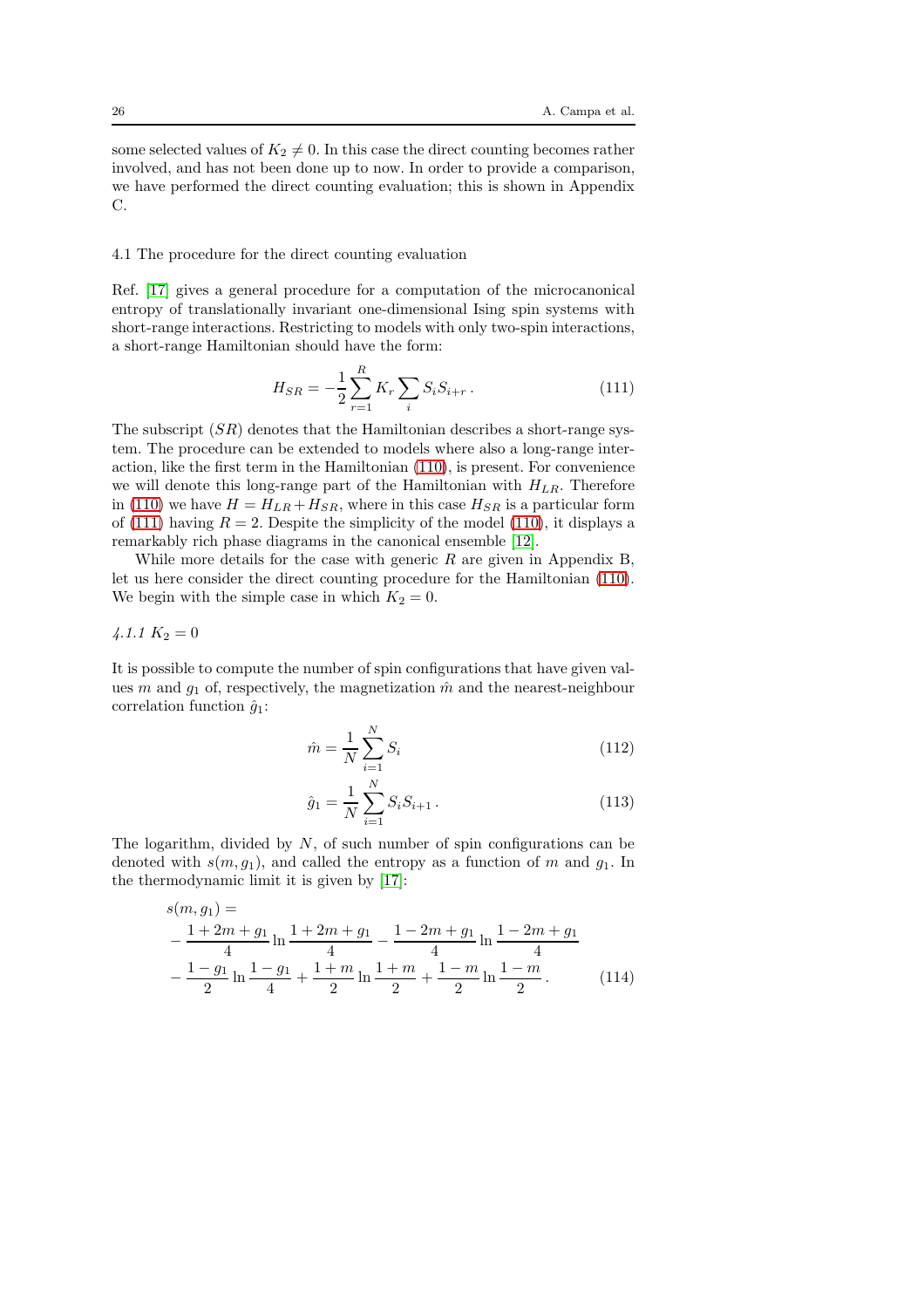It follows that  $s(m, g_1)$  is defined within the convex polytope (polygon) defined by the following constraints:

$$
1 + 2m + g_1 > 0, \qquad 1 - 2m + g_1 > 0, \qquad 1 - g_1 > 0. \tag{115}
$$

As noted above, the expression for  $s(m, g_1)$  was obtained already in Ref. [\[11\]](#page-40-7). It must be emphasized that, although  $s(m, g_1)$  is naturally called an entropy, being given by the logarithm of a number of configurations, it is not the usual thermodynamic entropy, that has to depend on the energy  $\epsilon$ , like the function of our interest,  $\widetilde{s}_{\text{micro}}(\epsilon, m)$ . To obtain the latter from  $s(m, g_1)$ , one has to express the energy as a function of  $m$  and of the correlation  $g_1$ , as we now explain (obviously the same remark is valid also for the more complex case with  $K_2 \neq 0$ , discussed below).

From the Hamiltonian [\(110\)](#page-24-1) with  $K_2 = 0$  one obatins the energy per spin at fixed values m and  $g_1$ . It is given by:

<span id="page-26-0"></span>
$$
e(m, g_1) = -\frac{J}{2}m^2 - \frac{K_1}{2}g_1.
$$
\n(116)

To find  $\widetilde{s}_{\text{micro}}(\epsilon, m)$  one has to fix  $e(m, g_1) \equiv \epsilon$ , express from [\(116\)](#page-26-0)  $g_1$  as a function of  $\epsilon$  and m, and then substitute  $g_1(\epsilon, m)$  in Eq. [\(114\)](#page-25-1). This can be done producing results in agreement with those presented in [\[11\]](#page-40-7).

We now go to the model with  $K_2 \neq 0$ , i.e., the complete Hamiltonian [\(110\)](#page-24-1); the direct counting procedure becomes much more involved.

# $4.1.2 K_2 \neq 0$

Using the procedure described in Appendix B, one finds the number of spin configurations having given values  $m, g_1, g_2$  and t of, respectively, the already defined magnetization  $\hat{m}$  and nearest-neighbour correlation function  $\hat{g}_1$ , and of the other correlation functions  $\hat{g}_2$  and  $\hat{t}$ ; they are given by:

$$
\hat{m} = \frac{1}{N} \sum_{i=1}^{N} S_i
$$
\n
$$
\hat{g}_1 = \frac{1}{N} \sum_{i=1}^{N} S_i S_{i+1}
$$
\n(117)

$$
\hat{g}_2 = \frac{1}{N} \sum_{i=1}^{N} S_i S_{i+2} \qquad \qquad \hat{t} = \frac{1}{N} \sum_{i=1}^{N} S_i S_{i+1} S_{i+2} \,. \tag{118}
$$

The fixed value of one of this quantity can conveniently be denoted with the average of the corresponding spin correlation, e.g.,  $g_2 = \langle S_i S_{i+2} \rangle$ , where translational invariance assures that the average actually does not depend on i. The logarithm, divided by  $N$ , of the number of the configurations at fixed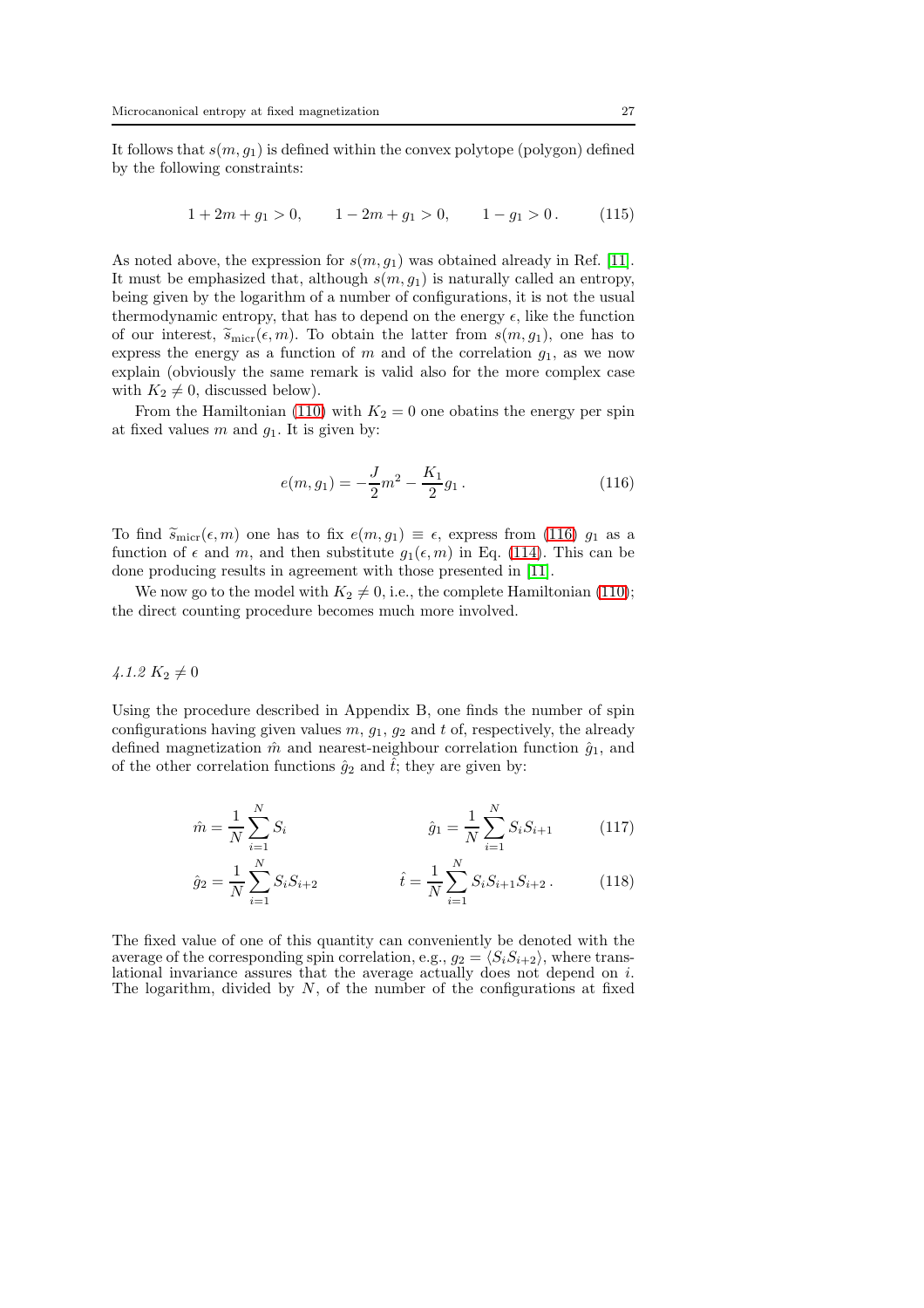$(m, g_1, g_2, t)$ , i.e., the entropy as a function of these variables, in the thermodynamic limit is obtained as the following long expression:

$$
s(m, g_1, g_2, t) =
$$
\n
$$
-\frac{1 + m - g_2 - t}{4} \ln \frac{1 + m - g_2 - t}{8} - \frac{1 + m - 2g_1 + g_2 - t}{8} \ln \frac{1 + m - 2g_1 + g_2 - t}{8}
$$
\n
$$
-\frac{1 - 3m + 2g_1 + g_2 - t}{8} \ln \frac{1 - 3m + 2g_1 + g_2 - t}{8} - \frac{1 - m - g_2 + t}{4} \ln \frac{1 - m - g_2 + t}{8}
$$
\n
$$
-\frac{1 - m - 2g_1 + g_2 + t}{8} \ln \frac{1 - m - 2g_1 + g_2 + t}{8} - \frac{1 + 3m + 2g_1 + g_2 + t}{8} \ln \frac{1 + 3m + 2g_1 + g_2 + t}{8}
$$
\n
$$
+\frac{1 + 2m + g_1}{4} \ln \frac{1 + 2m + g_1}{4} + \frac{1 - 2m + g_1}{4} \ln \frac{1 - 2m + g_1}{4} + \frac{1 - g_1}{2} \ln \frac{1 - g_1}{4}.
$$
\n(119)

From this entropy, which is a function of the four quantities  $(m, g_1, g_2, t)$ , we can obtain the entropy as a function of  $(m, g_1, g_2)$  by maximizing  $s(m, g_1, g_2, t)$ with respect to  $t$ , i.e.

<span id="page-27-3"></span><span id="page-27-1"></span><span id="page-27-0"></span>
$$
s(m, g_1, g_2) = s(m, g_1, g_2, t_0)
$$

$$
\frac{\partial s(m, g_1, g_2, t)}{\partial t} = 0 \Big|_{t=t_0}.
$$
(120)

An explicit expression for this entropy is still obtainable, involving the real solution of the third order equation in  $t_0$ :

$$
t_0^3 - m(2g_1 + g_2)t_0^2 + [(1 - 2g_1^2 + 2g_1^2g_2 - g_2^2) + m^2(-3 + 4g_1 + 2g_2)]t_0
$$
  
+ 
$$
m[-2g_1 + 2g_1^2 - g_2 + 4g_1g_2 - 2g_1^2g_2 - 2g_1g_2^2 + g_2^3 + m^2(2 - 2g_1 - g_2)] = 0,
$$
  
(121)

maximizing  $s(m, q_1, q_2, t)$ .

One finds from [\(119\)](#page-27-0) that  $s(m, g_1, g_2)$  is defined within the convex polytope (polyhedron) defined by the following constraints:

$$
1 + 2m + g_1 > 0 \t 1 - 2m + g_1 > 0 \t 1 - g_1 > 0 \t (122)
$$

$$
1 + 2m + g_2 > 0 \t 1 - 2m + g_2 > 0 \t 1 - g_2 > 0 \t (123)
$$

$$
1 + 2g_1 + g_2 > 0 \qquad 1 - 2g_1 + g_2 > 0 \,. \tag{124}
$$

Notice that for certain ranges of the parameters  $m, g_1, g_2$  there are three real roots of [\(121\)](#page-27-1), but in these ranges direct inspection shows that for only one of these three roots the entropy is defined  $-$  i.e., all arguments of the logarithms in [\(119\)](#page-27-0) are positive.

The energy per spin at fixed values of  $m$ ,  $g_1$ ,  $g_2$  and  $t$  is given by:

<span id="page-27-2"></span>
$$
e(m, g_1, g_2, t) = -\frac{J}{2}m^2 - \frac{K_1}{2}g_1 - \frac{K_2}{2}g_2, \qquad (125)
$$

that actually does not depend on  $t$ , since the Hamiltonian  $(110)$  has no contribution coming from three spin terms  $\propto S_i S_{i+1} S_{i+2}$  (the extension to this case is straightforward). At this point, to find  $\tilde{s}_{\text{micro}}(\epsilon, m)$  one has to fix  $e \equiv \epsilon$ where  $e = e(m, g_1, g_2, t = t_0)$ . Then from [\(125\)](#page-27-2) one has to express, say,  $g_2$ [or, if one wants so,  $g_1$ ] as a function of  $\epsilon$ , m and  $g_1$  [or, respectively, as a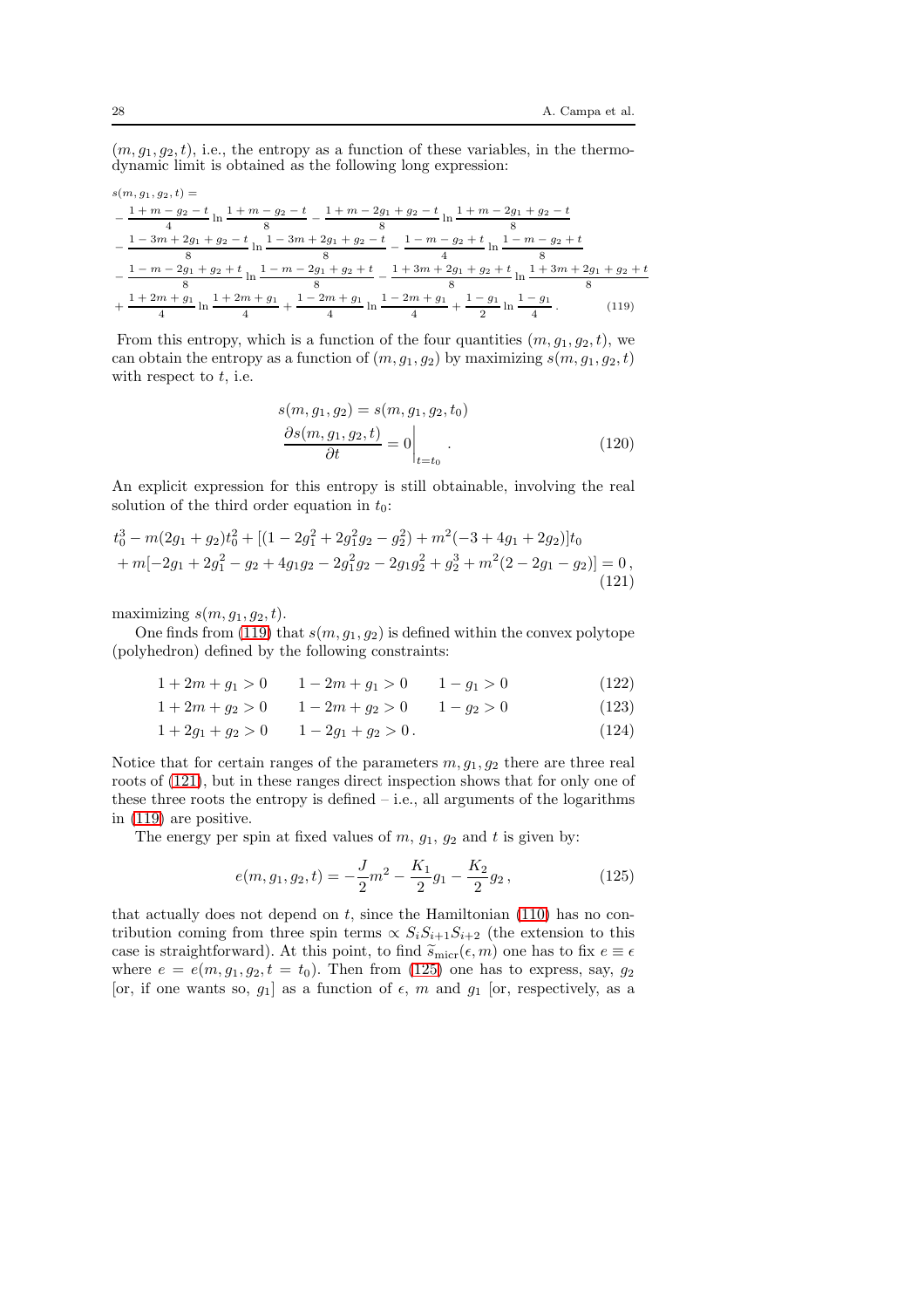function of  $\epsilon$ , m and  $g_2$ . Then one has to substitute  $g_2(\epsilon, m; g_1)$  in Eq. [\(119\)](#page-27-0). The entropy will now depend on  $\epsilon$ , m and  $g_1$ : maximizing with respect to  $g_1$ will give  $\widetilde{s}_{\text{micro}}(\epsilon, m)$ .

It is then clear that, despite the expression of the entropy is known, already in this simple case one can (painfully) realize that the computations from expression [\(119\)](#page-27-0) is quite cumbersome. The analysis also clearly shows how difficult is to generalize it to more complicated forms of coupling, where the equations fixing the further correlation functions and the expression of the entropy become rapidly very involved, e.g. when a next-to-next-nearestneighbour coupling is added. For example, assuming an Hamiltonian of the form

$$
H = -\frac{J}{2N} \sum_{i,j} S_i S_j - \frac{K_1}{2} \sum_i S_i S_{i+1} - \frac{K_2}{2} \sum_i S_i S_{i+2} - \frac{K_3}{2} \sum_i S_i S_{i+3} ,
$$

one has an energy  $e = e(m, g_1, g_2, g_3)$  with  $g_3 = \langle S_i S_{i+3} \rangle$ . The entropy  $s = s(m, g_1, g_2, g_3, t, q_1, q_2, q_3)$  is a function of the already introduced quantities m,  $g_1$ ,  $g_2$ ,  $g_3$  and t, and of the other quantities  $q_1 = \langle S_i S_{i+1} S_{i+3} \rangle$ ,  $q_2 = \langle S_i S_{i+2} S_{i+3} \rangle$ , and  $q_3 = \langle S_i S_{i+1} S_{i+2} S_{i+3} \rangle$ , Despite having a quite convoluted expression, it can be determined using the method of Appendix B. Now, to arrive at  $\widetilde{s}_{\text{micro}}(\epsilon, m)$ , one has first to fix  $t, q_1, q_2, q_3$  by maximizing  $s(m, g_1, g_2, g_3, t, q_1, q_2, q_3)$  with respect to these variables from the conditions  $\partial s/\partial t = \partial s/\partial q_1 = \partial s/\partial q_2 = \partial s/\partial q_3 = 0$ . Then fixing the energy to a certain value  $\epsilon$ , from  $\epsilon = e(m, g_1, g_2, g_3)$  one gets, say,  $g_3 = g_3(m, g_1, g_2)$  and then an entropy s as a function of  $(m, g_1, g_2)$ . Maximizing with respect to  $g_1$  and  $g_2$  one finally obtains the microcanonical entropy at fixed magnetization,  $\widetilde{s}_{\text{micro}}(\epsilon, m)$ . So, one sees that increasing the range of the couplings and/or adding multispin interactions, one has first to eliminate the couplings not present in the Hamiltonian, and then  $-$  after using the expression of the energy  $-$  maximize over the remaining, which is of course a complicated task. This can be seen as a "direct counting", since the explicit expression of the entropy is used; but one concludes that the method presented in the section 3 is more practical, since it involves only the extremization with respect to a given number of variables (depending on the number of auxiliary variables), independent from the range of the short-range interactions. What is actually increasing when more couplings are included is the size of the transfer matrix, whose only the largest eigenvalue is needed. Of course, the use of the transfer matrix would be present also in the computation of only canonical quantities. At variance, in the direct counting one has to maximize with respect to a growing number of variables, as the example now discussed shows. We have however to observe that the direct counting, as shown in Appendix B, gives not only the microcanonical entropy at fixed magnetization but also the values – at given energy and magnetization – of all independent correlation functions in the unit cell, e.g., in the considered case with  $K_1, K_2$ , the correlation functions  $g_1(\epsilon, m) = \langle S_iS_{i+1} \rangle, g_2(\epsilon, m) = \langle S_iS_{i+2} \rangle,$  and  $t(\epsilon, m) = \langle S_iS_{i+1}S_{i+2} \rangle.$ 

After this exposition of the reasons that make the method presented in in section [3](#page-6-2) much more preferable with respect to a direct counting, already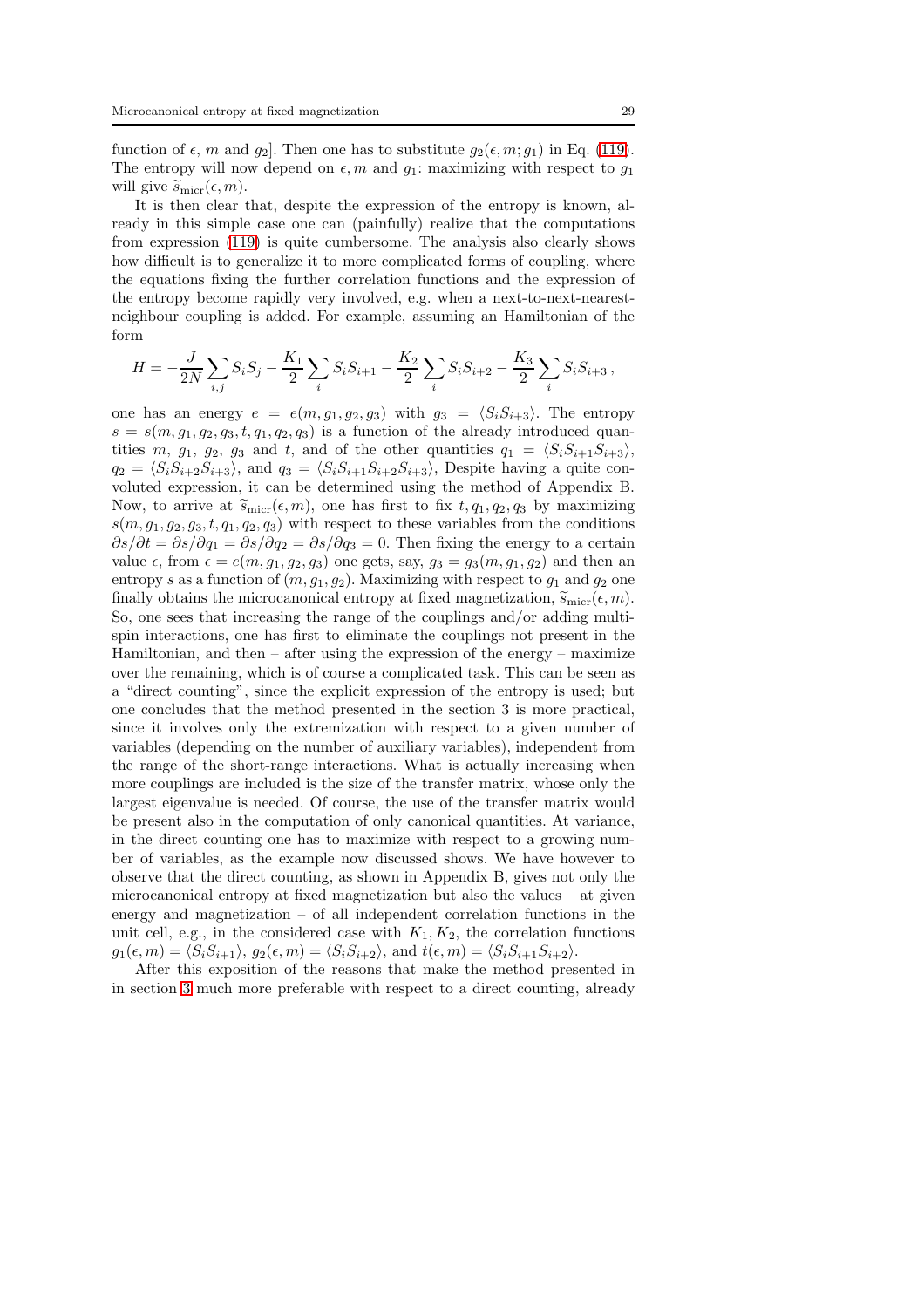

<span id="page-29-0"></span>Fig. 1  $\widetilde{s}_{\text{micro}}(\epsilon, m)$  vs. m at the fixed value of the energy  $\epsilon = -0.12$  (in units of  $J = 1$ ) for  $K_1 = -0.4$  and  $K_2 = 0$ . We plot the results from the minimization procedure discussed in sections [2](#page-3-0) and [3](#page-6-2) and from the direct counting [\[11\]](#page-40-7) (see as well subsection [4.1.1\)](#page-25-2).

for a simple Hamiltonian like [\(110\)](#page-24-1), in the next subsection we give the results obtainable with our method for this Hamiltonian. We find it useful to begin with the simple case with  $K_2 = 0$ , and then to proceed with the results obtained for selected values of  $K_2 \neq 0$ . The comparison with the direct counting evaluation will also be shown, although, as anticipated above, for  $K_2 \neq 0$  the comparison is deferred to Appendix C.

## 4.2 Results for the microcanonical entropy  $\widetilde{s}_{\text{micro}}(\epsilon, m)$

As a first benchmark, in Fig. [1](#page-29-0) we plot the microcanonical entropy for the model with  $K_2 = 0$  discussed in subsection [4.1.1.](#page-25-2) The comparison of the method presented in section [3](#page-6-2) with the findings obtained by direct counting confirms the validity of our results. Notice that in this section for simplicity we will set  $J = 1$ . Indeed, our interest as previously discussed is on the case  $J \neq 0$ and moreover we remind that the model [\(110\)](#page-24-1) does not exhibit magnetic order at finite temperature if J is negative (see [\[12\]](#page-40-8) and references therein).

Let us pass now to the model with  $K_2 \neq 0$ . First, we remind that as a consequence of the nonadditivity of systems with long-range interactions, intermediate values of the extensive variables may be not accessible. So a first important information is to determine the accessible region in the  $m-\epsilon$  plane. This is done in Fig. [2](#page-30-0) for fixed values of  $K_1$  and  $K_2$ , chosen to be  $K_1 = -0.4$ ,  $K_2 = -0.08$ . Note that this pair of values corresponds in the  $K_1$ - $K_2$  plane to a point in a region which, despite the presence of a non-vanishing  $K_2$ , has a phase diagram in the canonical ensemble in the space  $K_1 - T$  at fixed  $K_2$ qualitatively similar to the phase diagram in the space  $K_1 - T$  with  $K_2 = 0$ . Since for  $K_1 = -0.4$ ,  $K_2 = -0.08$  one knows that in the canonical ensemble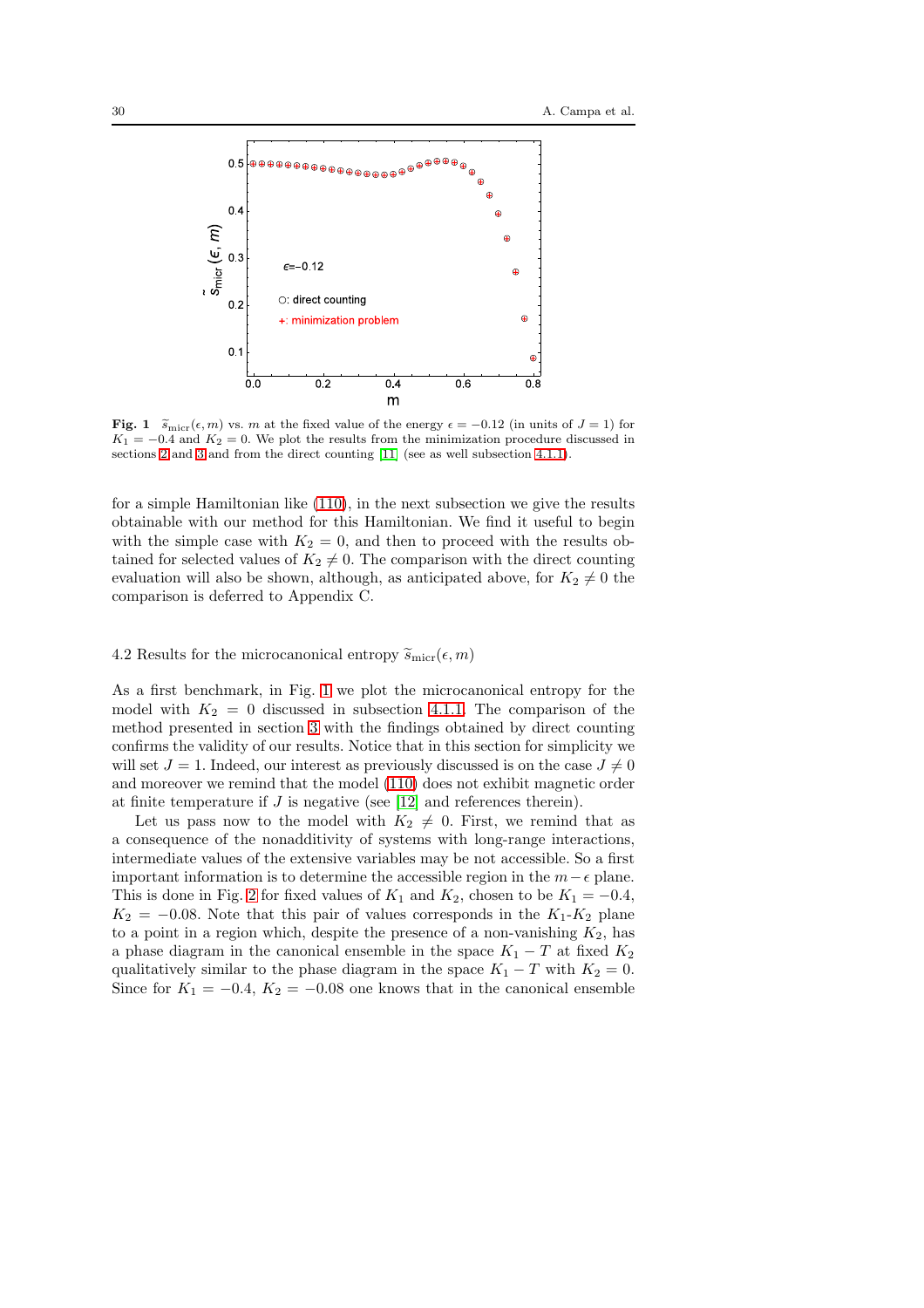

<span id="page-30-0"></span>Fig. 2 Accessible region in the  $m-\epsilon$  plane for  $K_1 = -0.4$  and  $K_2 = -0.08$ . Blue dashed line shows the value of the energy at which the first-order transition takes place ( $\epsilon \simeq -0.100$ ).

there is a first order phase transition line, as one can see from Fig. 2(left) of [\[12\]](#page-40-8), we also plot in Fig. [2](#page-30-0) the value of the energy at which the first-order phase transition occurs. More details on the behaviour of the entropy function at fixed magnetization after the minimization on the variable  $\varphi$  are given in Fig. [3,](#page-30-1) where the same values of  $K_1$ ,  $K_2$  of Fig. [2](#page-30-0) are chosen. As seen in Fig. [2,](#page-30-0) for  $m = 0.5$  the possible energy values are in the range  $[-0.125, 0.115]$ . Correspondingly, in Fig. [3](#page-30-1) we see that for energy values outside this range, i.e., 0.135 in the left panel and -0.135 in the right panel, the entropy function (precisely, the function of  $\beta$  obtained from Eq. [\(106\)](#page-22-0) after minimizing only with respect to  $\varphi$ ) does not have a minimum as a function of  $\beta$ , i.e., the microcanonical extremal problem has no solution.



<span id="page-30-1"></span>Fig. 3 Entropy from Eq. [\(106\)](#page-22-0) as a function of  $\beta$  after minimizing only with respect to  $\varphi$ at  $K_1 = -0.4$ ,  $K_2 = -0.08$  and  $m = 0.5$  for different values of  $\epsilon$ . The left and right panels show that for values of the energy outside the allowed range for this value of  $m$  (see Fig. [2\)](#page-30-0), the entropy function has no minimum as a function of  $\beta$ .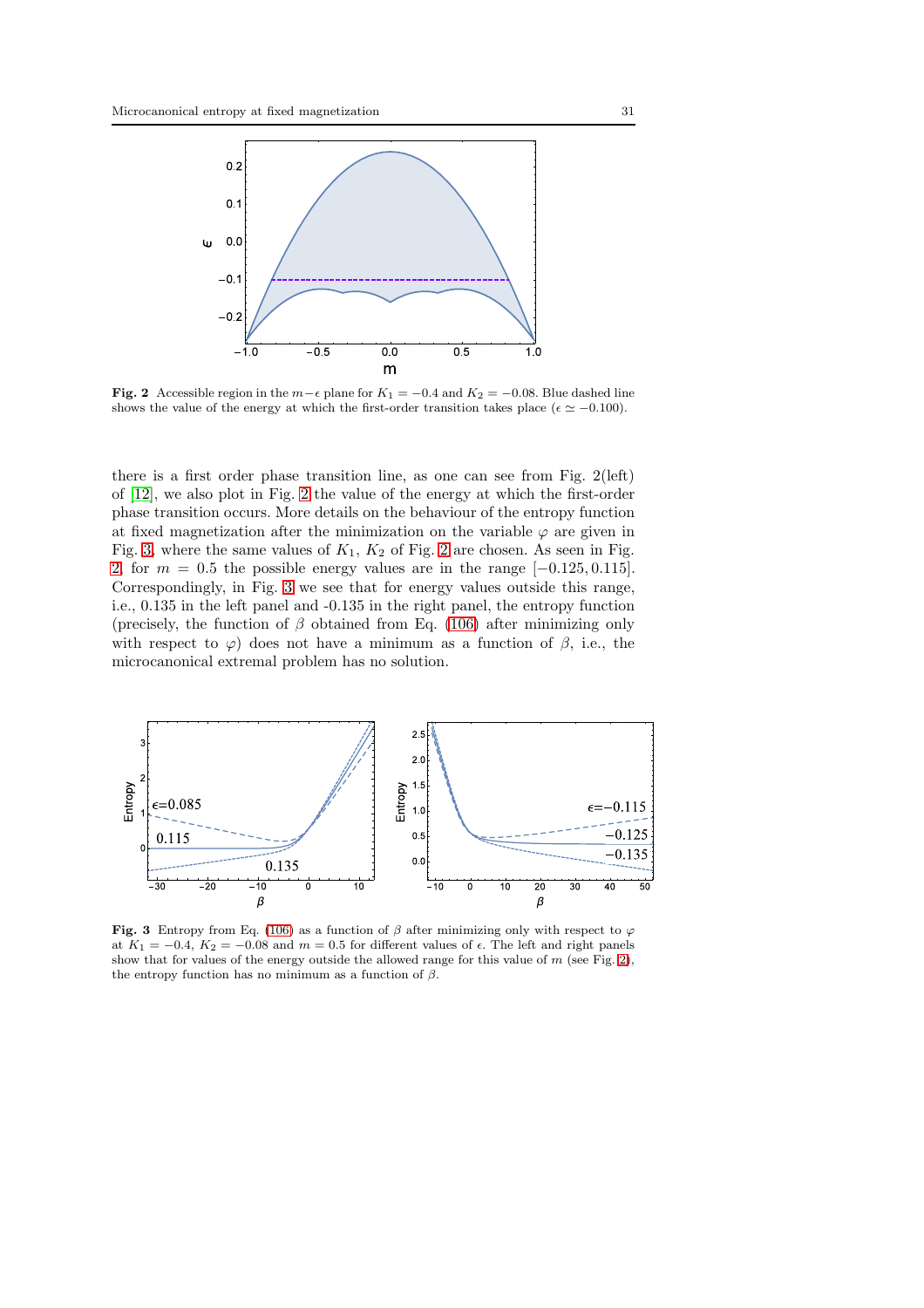

<span id="page-31-0"></span>Fig. 4 Accessible region in the  $m - \epsilon$  plane at  $K_1 = -0.4$  and  $K_2 = -0.16$ . Red (blue) dashed lines show the value of the energies at which the first-order (second-order) transition takes place: they are given respectively by  $\epsilon \simeq -0.109$  ( $\epsilon \simeq -0.082$ ).

To illustrate the effectiveness of our method, let us consider a pair of values of  $K_1, K_2$  for which the model [\(110\)](#page-24-1) is known to have both a first-order and a second-order phase transitions in the canonical phase diagram. For this reason we consider  $K_1 = -0.4, K_2 = -0.16$ . As one can see from Fig. 3(left) of [\[12\]](#page-40-8), when the temperature T is increased at these particular values of  $K_1, K_2$ , one meets a first-order transition at a certain temperature, and then at a larger temperature a second-order transition. It is then very interesting to see what happens in the microcanonical ensemble when the energy is varied. Our main results are summarized in Figs. [4](#page-31-0)[-5](#page-32-0)[-6.](#page-32-1) In Fig. [4](#page-31-0) we plot the accessible region in the  $m-\epsilon$  plane, and we mark the energies at which the first- and second-order transitions occur. One observes that the shape of the accessible region acquires further structure at low energies. Details on the behaviour of the microcanonical entropy near the first- and second-order transitions are given respectively in Fig. [5](#page-32-0) and [6,](#page-32-1) from which one sees that the proposed method could be used to work out the phase diagram in the microcanonical ensemble. In order to have a comparison, in Appendix C we provide an explicit example of the determination of the microcanonical entropy at fixed magnetization corresponding to a particular point in Fig. [5](#page-32-0) using direct counting, i.e. the expression of the entropy as a function of  $(m, g_1, g_2)$  for a given energy. Agreement is found with the results of Fig. [5.](#page-32-0)

#### 5 Conclusions

In this paper we presented a method to determine the microcanonical entropy at fixed magnetization starting from the canonical partition function. We applied our results to the case of systems having long- and short-range (possibly competing) interactions. The rationale behind this choice is that for models with only short-range interactions the canonical and microcanonical entropies,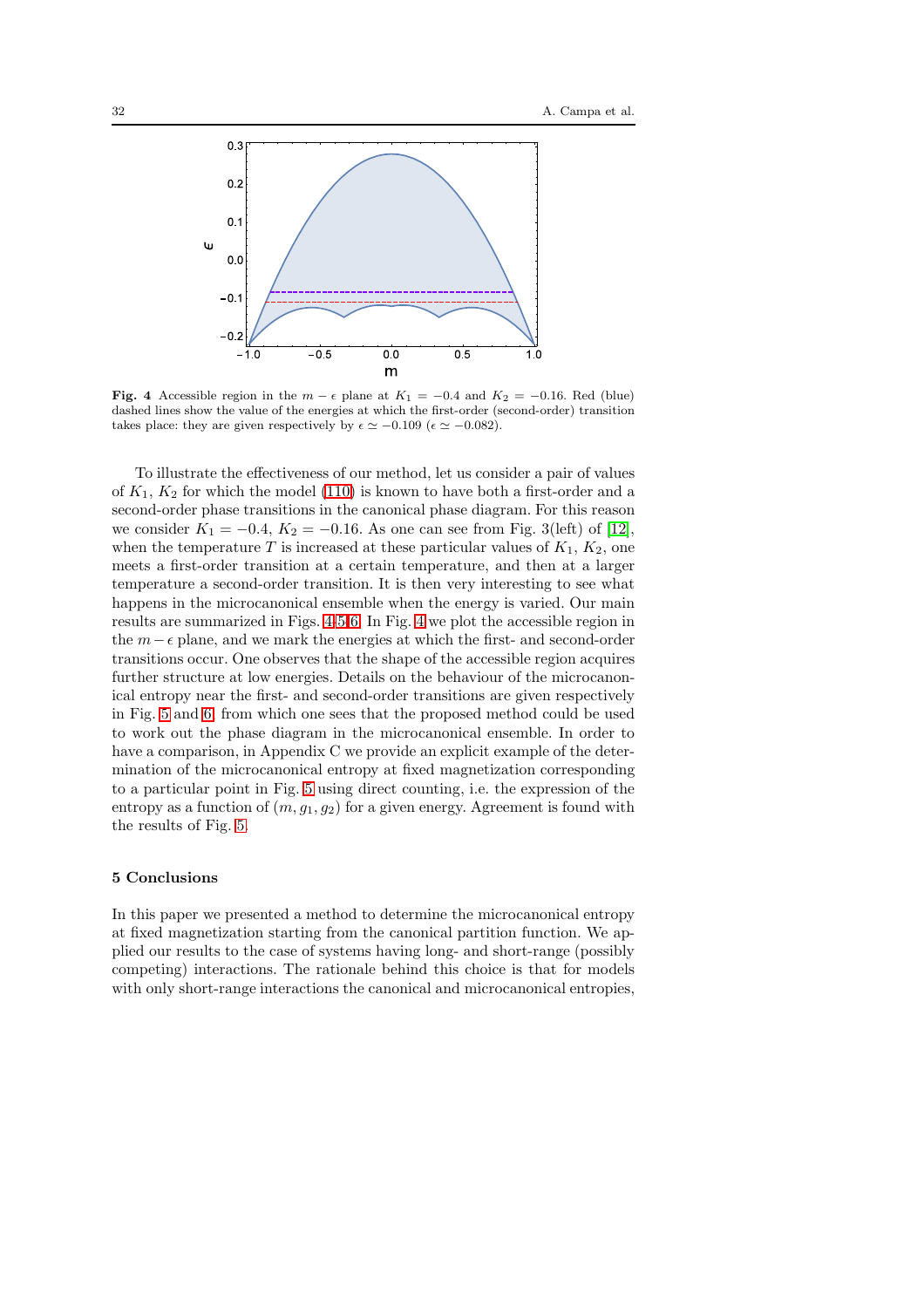

<span id="page-32-0"></span>Fig. 5  $\widetilde{s}_{\text{micro}}(\epsilon, m)$  vs. m at the fixed value of the  $K_1 = -0.4$ ,  $K_2 = -0.16$  and few different values of  $\epsilon$  near the first-order transition.



<span id="page-32-1"></span>Fig. 6  $\tilde{s}(\epsilon, m)$  vs. m at the fixed value of the  $K_1 = -0.4$ ,  $K_2 = -0.16$  and few different values of  $\epsilon$  near the second-order transition.

and in particular the canonical and microcanonical entropies at fixed magnetization, do coincide, while this is not the case for models with long-range interactions, as our construction explicitly shows. We also discussed in the Appendix A the connection with large-deviation theory.

The presented method is based on the introduction of one (or more) auxiliary variables and on a min-max procedure, where the minimization is per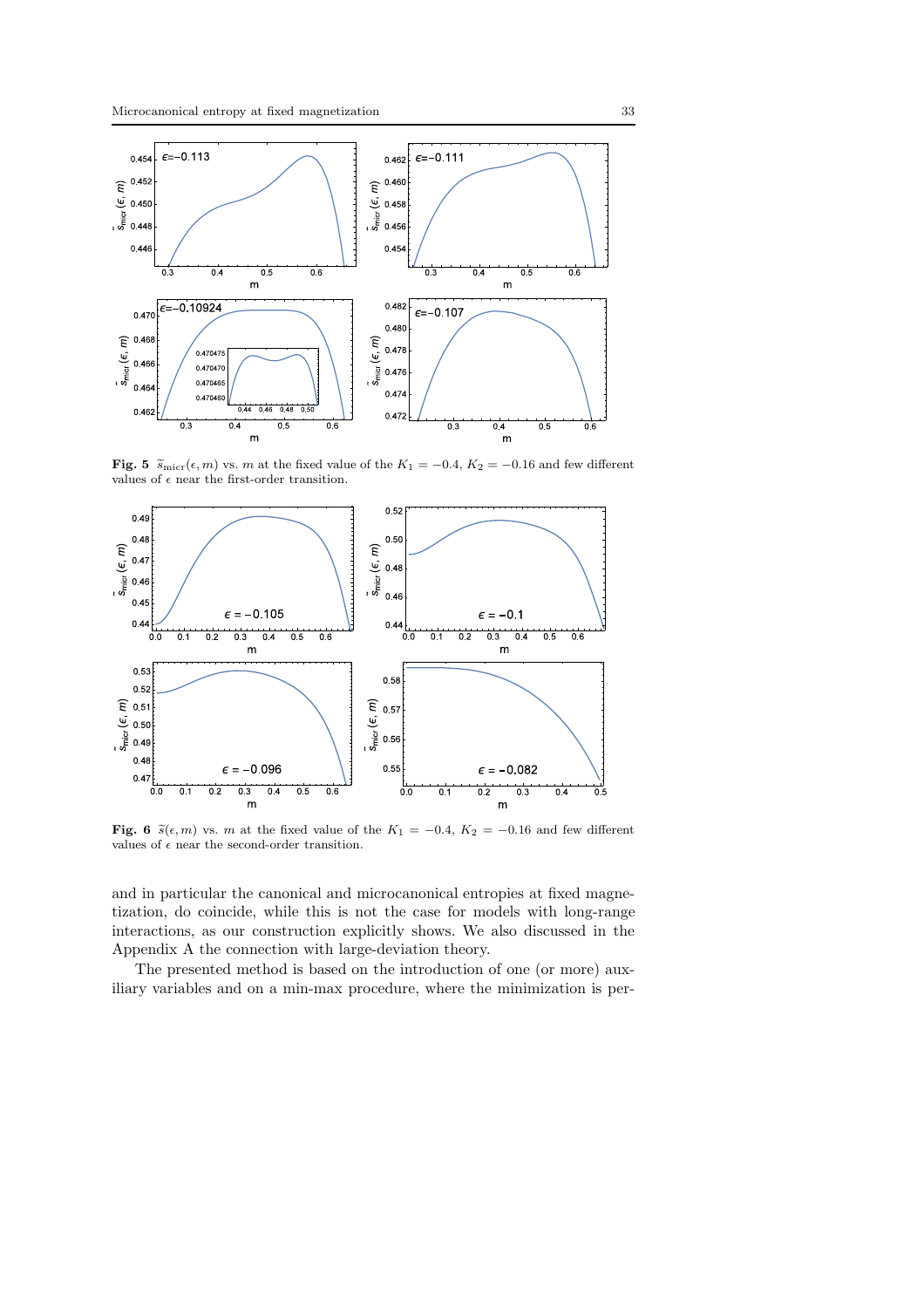formed on the variable  $\beta$ , which can be both positive or negative. We emphasized that the method can be very useful where direct counting is not applicable or very difficult/convoluted.

We studied a model in which there is a long-range, all-to-all term in the presence of nearest-neighbour  $(K_1)$  and next-nearest-neighbour  $(K_2)$  couplings. Results for the microcanonical entropy at fixed magnetization of this model were presented, including a case in which the canonical phase diagram exhibits first- and second-order phase transitions. The discussion clearly shows that increasing the range of couplings (or including multi-spin interactions), even though an expression for the entropy in terms of all possible couplings can be derived, the determination of the microcanonical entropy at fixed magnetization by direct counting requires the maximization over a number of variables increasing with the range of the short-range interaction, while the method presented in section [3](#page-6-2) – once that one has determined the partition function, which can be done by determining the largest eigenvalue of the transfer matrix – requires the extremization on a given number of variables equal to one plus the number of auxiliary variables, which, e.g., is just one for the model [\(110\)](#page-24-1), independently form the range of the short-range interaction. A discussion of advantages and disadvantages of the presented method with the direct counting has been provided and a comparison with direct counting both with  $K_2 = 0$  and  $K_2 \neq 0$  for illustration purposes has also been presented.

In the considered model the long-range interaction is of mean-field form, and it would be interesting as a future work to study the model in which the interaction decays in space as a power-law. One could also consider more complicated short-range terms, such as involving more than two spin interactions or couplings between spins up to a finite general  $R$  larger than 2. Moreover, our results show that the presented scheme can be used to determine the phase diagram in the microcanonical ensemble, and a deserving application would be to work out in detail the microcanonical phase diagram of Hamiltonian [\(110\)](#page-24-1) in the whole  $K_1 - K_2$  space, and compare it with the corresponding results in the canonical ensemble determined in [\[12\]](#page-40-8).

Acknowledgements Discussions with N. Defenu, D. Mukamel and N. Ananikian are gratefully acknowledged. A.C. acknowledges financial support from INFN (Istituto Nazionale di Fisica Nucleare) through the projects DYNSYSMATH and ENESMA. G.G. is supported by the Deutsche Forschungsgemeinschaft (DFG, German Research Foundation) under Germany's Excellence Strategy EXC 2181/1 - 390900948 (the Heidelberg STRUCTURES Excellence Cluster). The authors acknowledge support by the RA MES Science Committee and National Research Council of the Republic of Italy in the frames of the joint research project No. SCS 19IT-008 and "Statistical Physics of Classical and Quantum Non Local Hamiltonians: Phase Diagrams and Renormalization Group". This work is part of MUR-PRIN2017 project "Coarse-grained description for non- equilibrium systems and transport phenomena (CO-NEST)" No. 201798CZL whose partial financial support is acknowledged.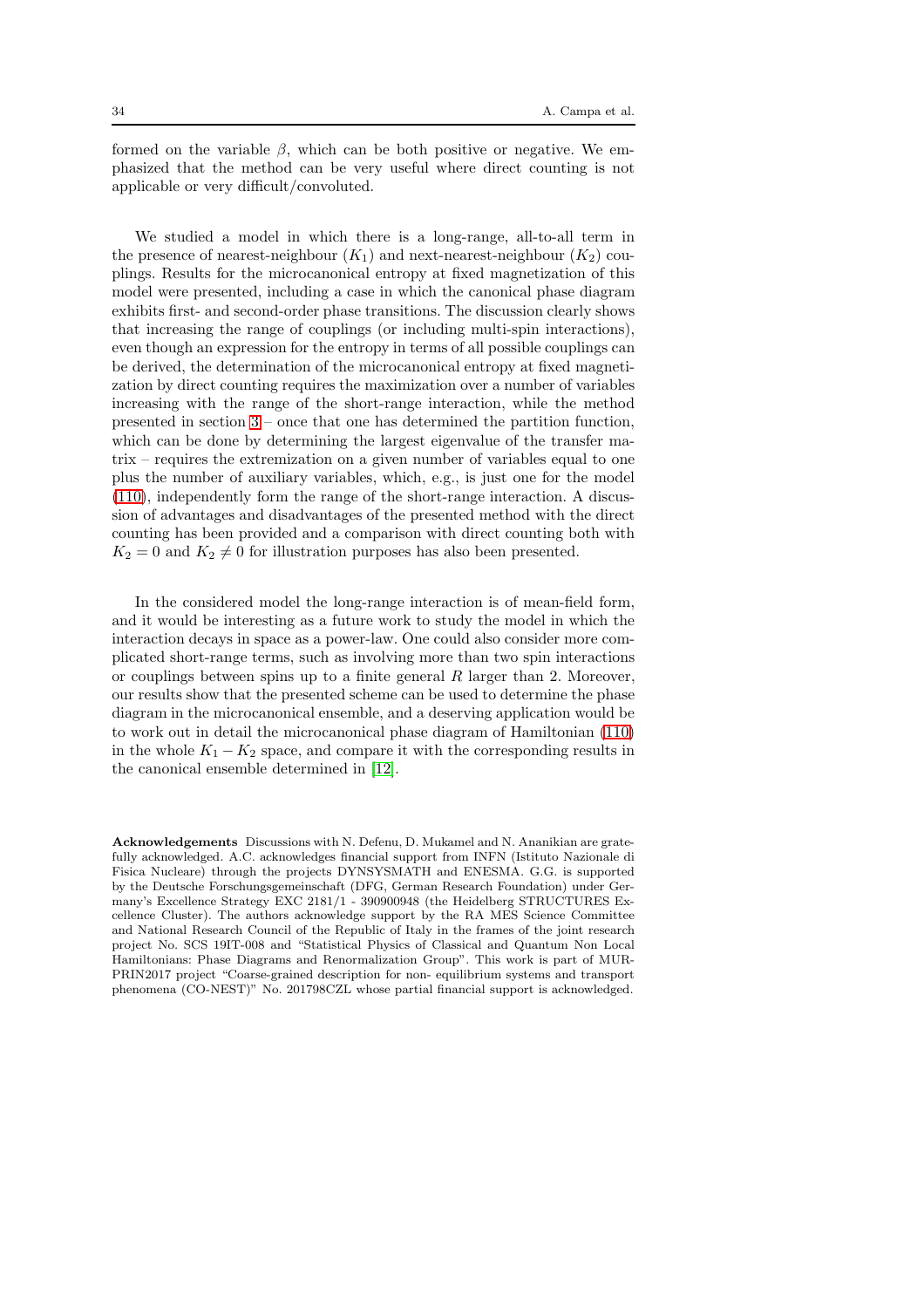## Appendix A: Derivation using large deviation techniques

The basic expressions of this paper, i.e., Eqs.  $(21)$ ,  $(22)$  and  $(23)$ , or equivalently Eqs. [\(91\)](#page-19-2), [\(92\)](#page-19-0) and [\(93\)](#page-19-1), for the rescaled free energy and the canonical and microcanonical entropies, respectively, have been obtained starting from the formal expressions [\(8\)](#page-5-1) and [\(9\)](#page-5-2). The latter have been adapted to the models with Hamiltonian of the type [\(14\)](#page-7-2) obtaining the expressions [\(18\)](#page-8-1) and [\(20\)](#page-9-1). In this Appendix we show how one can arrive at the basic expressions by using an approach based on large deviation techniques. Of course, since one arrives at the same basic expressions for the rescaled free energy and the entropies, the analysis presented in section [3](#page-6-2) remains identical. Here, for brevity, we show the procedure by starting directly from models with Hamiltonian of the type [\(14\)](#page-7-2), therefore, without writing the more general expressions and then adapting them to that kind of Hamiltonian.

Using the definitions [\(1\)](#page-4-2) and [\(15\)](#page-7-4) of the magnetization  $\hat{m}$  and the quadrupole moment  $\hat{q}$ , respectively, and introducing the definition

$$
\hat{r} = \frac{1}{N} \sum_{i=1}^{N} U([S_i])
$$
\n(126)

the Hamiltonian [\(14\)](#page-7-2) can be written as

$$
H(\{S_i\}) = N \left[ -\frac{J}{2} \hat{m}^2 - \frac{K}{2} \hat{q}^2 + \hat{r} \right].
$$
 (127)

At this point one formally defines

$$
\widehat{\Omega}(m, q, r, N) \equiv \exp[N\widehat{s}_{\text{micro}}(m, q, r)] =
$$
\n
$$
= \sum_{\{S_i\}} \delta\left(N\widehat{m} - Nm\right) \delta\left(N\widehat{q} - Nq\right) \delta\left(N\widehat{r} - Nr\right).
$$
\n(128)

One also defines the following kind of partition function

<span id="page-34-0"></span>
$$
\hat{Z}(\lambda_1, \lambda_2, \lambda_3, N) \equiv \exp\left[-N\hat{\phi}(\lambda_1, \lambda_2, \lambda_3)\right] =
$$
\n
$$
= \sum_{\{S_i\}} \exp\left[-\lambda_1 \hat{m} - \lambda_2 \hat{q} - \lambda_3 \hat{r}\right].
$$
\n(129)

In analogy with what we have noted for  $\beta$  in the main text, the fact that the energy is upper bounded allows to consider both signs for the parameters  $\lambda_1$ ,  $\lambda_2$  and  $\lambda_3$ . It is not difficult to see that in the thermodynamic limit the function  $\widehat{s}_{\text{micro}}(m, q, r)$  and  $\widehat{\phi}(\lambda_1, \lambda_2, \lambda_3)$  are related by the Legendre-Fenchel transformation

$$
\widehat{\phi}(\lambda_1, \lambda_2, \lambda_3) = \min_{m, q, r} \left[ \lambda_1 m + \lambda_2 q + \lambda_3 r - \widehat{s}_{\text{micro}}(m, q, r) \right]. \tag{130}
$$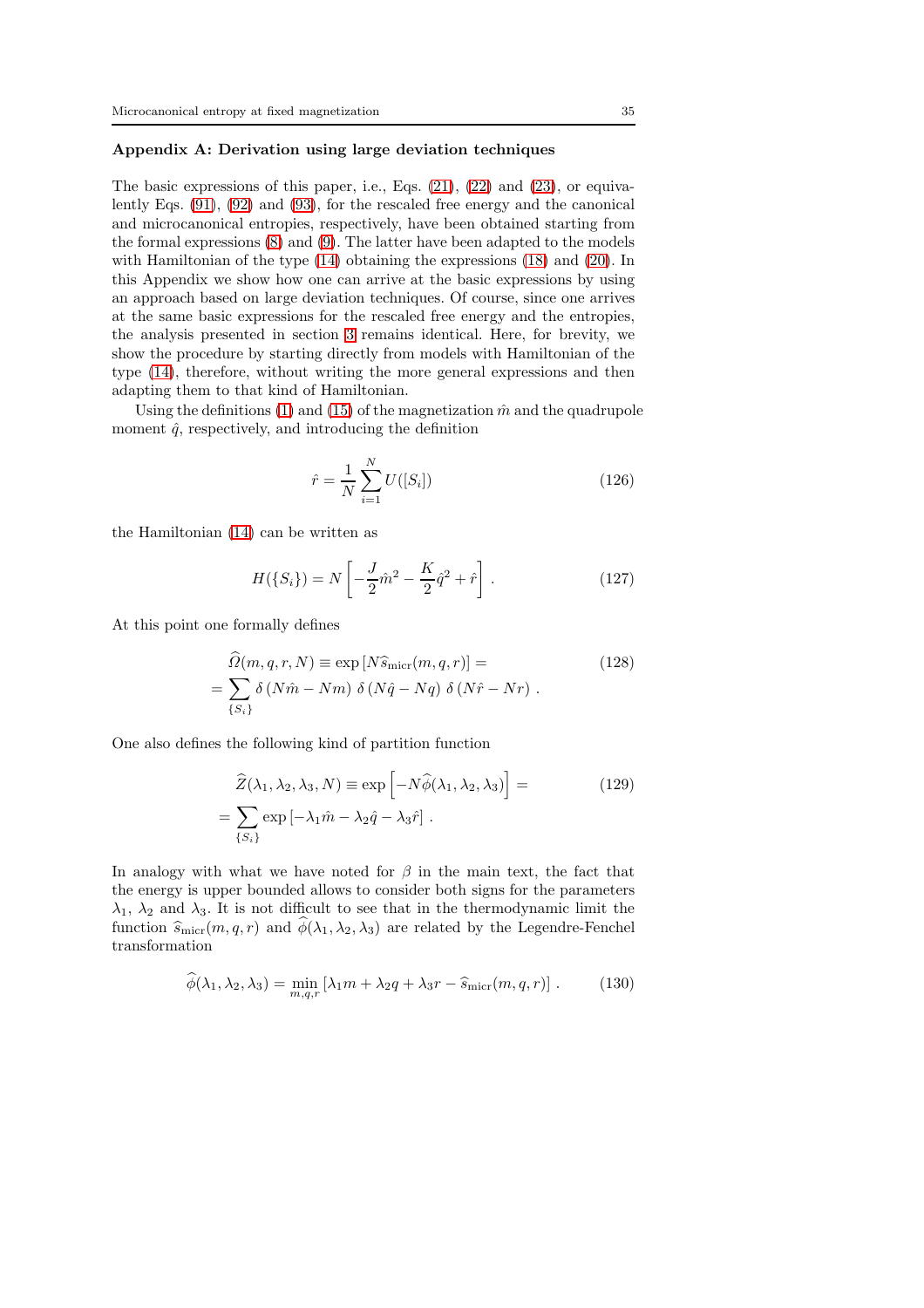In principle this transformation is not invertible. However, if  $\hat{\phi}$  is everywhere differentiable, the inversion is possible, so to have

<span id="page-35-0"></span>
$$
\widehat{s}_{\text{micro}}(m,q,r) = \min_{\lambda_1, \lambda_2, \lambda_3} \left[ \lambda_1 m + \lambda_2 q + \lambda_3 r - \widehat{\phi}(\lambda_1, \lambda_2, \lambda_3) \right]. \tag{131}
$$

It can be seen, in analogy with the function  $\hat{\psi}$  defined in Eq. [\(19\)](#page-8-2), that the function  $\hat{\phi}(\lambda_1, \lambda_2, \lambda_3)$  is differentiable (basically, this is assured from the fact that the expressions in the exponent in the right hand side of Eq. [\(129\)](#page-34-0) are sums of one-particle functions). Then, Eq. [\(131\)](#page-35-0) is verified. Once  $\widehat{s}_{\text{micro}}(m, q, r)$ is given, our function of interest,  $\widetilde{s}_{\text{micro}}(\epsilon, m)$  is obtained from

$$
\widetilde{s}_{\text{micro}}(\epsilon, m) = \max_{\left[q, r\right] - \frac{J}{2}m^2 - \frac{K}{2}q^2 + r = \epsilon \right]} \widehat{s}_{\text{micro}}(m, q, r).
$$
\n(132)

It remains to see that from the last expression we can derive Eq. [\(93\)](#page-19-1). Substituting Eq. [\(131\)](#page-35-0) and expressing r as a function of  $\epsilon$ , m and q, we have

$$
\widetilde{s}_{\text{micro}}(\epsilon, m) =
$$
\n
$$
= \max_{q} \left\{ \min_{\lambda_1, \lambda_2, \lambda_3} \left[ \lambda_1 m + \lambda_2 q + \lambda_3 \left( \epsilon + \frac{J}{2} m^2 + \frac{K}{2} q^2 \right) - \widehat{\phi}(\lambda_1, \lambda_2, \lambda_3) \right] \right\}.
$$
\n(133)

The four stationarity conditions of this problem are:

$$
m - \frac{\partial \widehat{\phi}}{\partial \lambda_1} = 0 \tag{134}
$$

$$
q - \frac{\partial \phi}{\partial \lambda_2} = 0 \tag{135}
$$

$$
\epsilon + \frac{J}{2}m^2 + \frac{K}{2}q^2 - \frac{\partial \phi}{\partial \lambda_3} = 0 \tag{136}
$$

$$
\lambda_2 + \lambda_3 Kq = 0. \tag{137}
$$

Eliminating  $\lambda_2$  from the problem by implementing immediately the last stationarity condition, we have

$$
\widetilde{s}_{\text{micro}}(\epsilon, m) =
$$
\n
$$
= \max_{q} \left\{ \min_{\lambda_1, \lambda_3} \left[ \lambda_1 m + \lambda_3 \left( \epsilon + \frac{J}{2} m^2 - \frac{K}{2} q^2 \right) - \widehat{\phi}(\lambda_1, -\lambda_3 K q, \lambda_3) \right] \right\}.
$$
\n(138)

After the notation changes  $\lambda_3 \to \beta$  and  $q \to y$ , and defining  $\varphi$  by  $\lambda_1 =$  $-\beta Jm - \varphi$ , the last expression becomes

$$
\widetilde{s}_{\text{micro}}(\epsilon, m) =
$$
\n
$$
= \max_{y} \left\{ \min_{\beta, \varphi} \left[ \lambda_1 m + \beta \epsilon - \beta \frac{J}{2} m^2 - \beta \frac{K}{2} q^2 - \widehat{\phi}(-\beta J m - \varphi, -\beta K y, \beta) \right] \right\}.
$$
\n(139)

This is recognized to be the same as Eq. [\(93\)](#page-19-1), once one realizes from the definitions [\(19\)](#page-8-2) and [\(129\)](#page-34-0) that  $\hat{\phi}(-\beta Jm-\varphi, -\beta Ky, \beta) = \hat{\psi}(\beta, \beta Jm+\varphi, \beta Ky)$ .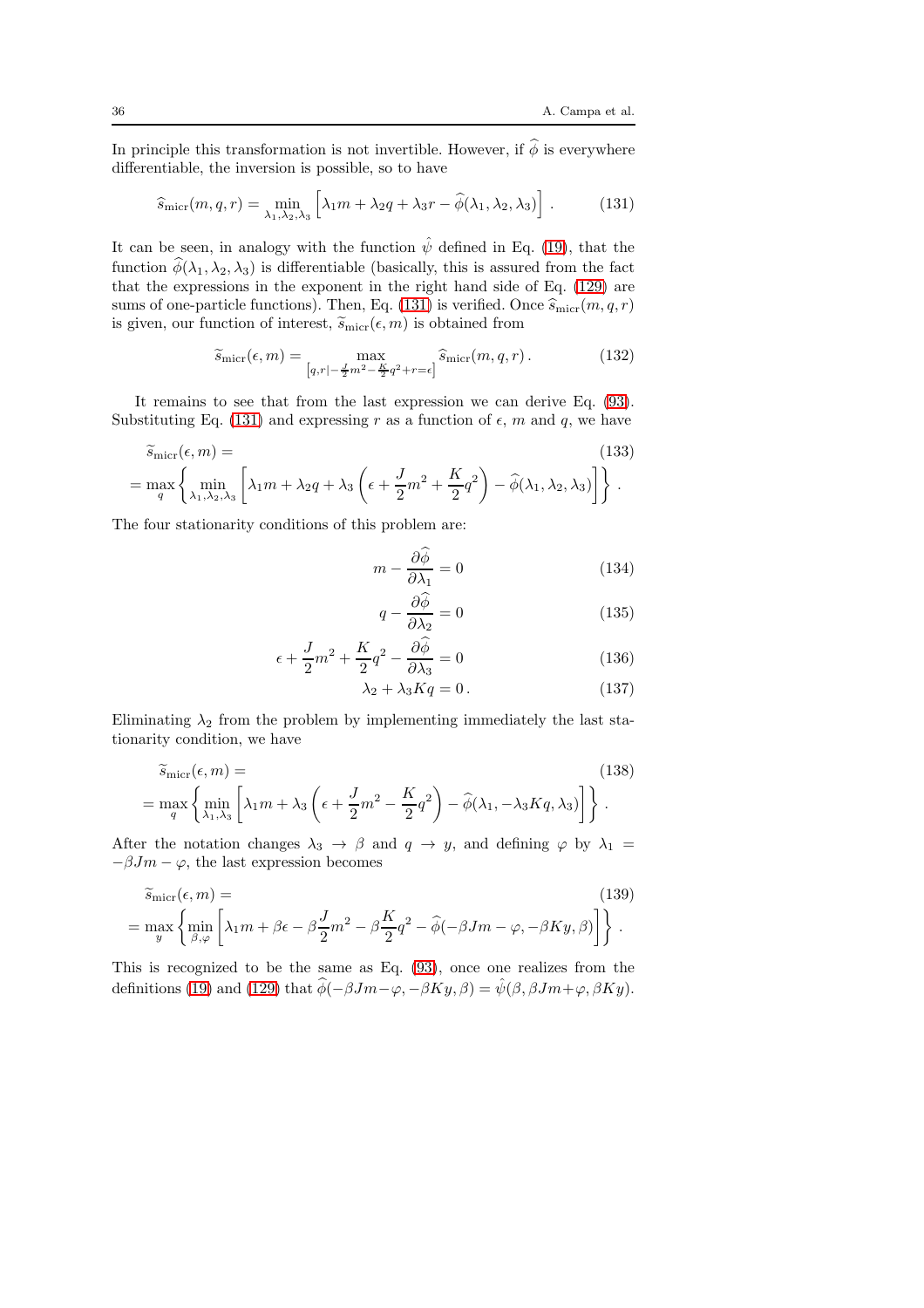# Appendix B: General expressions for the entropy obtained with direct counting

In this Appendix we provide a summary of the general expressions, obtained with direct counting, for the entropy of one-dimensional Ising spin models having the form  $H = H_{LR} + H_{SR}$ , where  $H_{LR} = -\frac{J}{2N} \left( \sum_i S_i \right)^2$  is the longrange, mean-field term, and  $H_{SR}$  is the short-range part of the Hamiltonian. The interested reader can find full details in Ref. [\[17\]](#page-40-13). We emphasize that we are referring to the expressions of the entropy defined as the logarithm of the number of configurations for given values of the magnetization and of the spin correlations, like, e.g., the function  $s(m, g_1, g_2, t)$  in [\(119\)](#page-27-0). From these expressions one can obtain the microcanonical entropy  $\tilde{s}_{\text{micro}}(\epsilon, m)$  with the long optimization procedure described in subsection 4.1.

In the main text we confined ourselves to the form [\(111\)](#page-25-0), where only twospin terms are included. The short-range Hamiltonian [\(111\)](#page-25-0) is a sub-case of the general one-dimensional short-range Ising model with multispin interactions defined by

<span id="page-36-0"></span>
$$
H_{SR} = -\sum_{i} j_i^{(1)} S_i - \sum_{i,j} j_{i,j}^{(2)} S_i S_j - \sum_{i,j,k} j_{i,j,k}^{(3)} S_i S_j S_k - \sum_{i,j,k,l} j_{i,j,k,l}^{(4)} S_i S_j S_k S_l - \dots
$$
\n(140)

where the sums run over distinct couples, triples, quartets and so on up to a certain finite range. Periodic boundary conditions are assumed and the couplings  $j^{(n)}$  are assumed to be invariant under translation by  $\rho$  spins:

$$
j_{i_1, i_2, \dots, i_n}^{(n)} = j_{i_1 + \rho, i_2 + \rho, \dots, i_n + \rho}^{(n)}.
$$
\n(141)

As in the main text,  $N$  denotes the number of sites and  $R$  the finite-range of the interaction. For example, the Hamiltonian  $H_{SR} = -(K_1/2) \sum_i S_i S_{i+1}$ has  $\rho = 1$  and  $R = 2$ , while  $H_{SR} = -(K_1/2) \sum_i S_i S_{i+1} - (K_2/2) \sum_i S_i S_{i+2}$ has  $\rho = 1$  and  $R = 3$ . In the general case, for simplicity we assume  $N/\rho$  is an integer.

Following the notation and the procedure presented in [\[17\]](#page-40-13), let us start from the case  $J = 0$ , for which  $H = H_{SR}$ . To simplify the notation let us rewrite [\(140\)](#page-36-0) as

<span id="page-36-1"></span>
$$
H_{SR} \equiv -\sum_{\text{Rg}(\mu) \le R}^{\prime} \sum_{n=1}^{N/\rho} j_{\mu} O_{\mu + n\rho}(\{S_i\}), \tag{142}
$$

where  $\mu$  is a subset of  $\{1, \ldots, R\}$ . The notation  $\text{Rg}(\mu) \leq R$ , stands for "the range of the interaction is less than or equal to R". Moreover,  $O_{\mu+n\rho}$  is an operator associated to the subset  $\mu \equiv \{n_1, n_2, \ldots n_{|\mu|}\}$ , where  $|\mu|$  is the number of elements of  $\mu$ , and translated by  $i\rho$  so that it acts on the spins as

$$
O_{\mu + i\rho}(\{S_i\}) = S_{n_1 + n\rho} S_{n_2 + n\rho} \dots S_{n_{|\mu|} + n\rho}.
$$
 (143)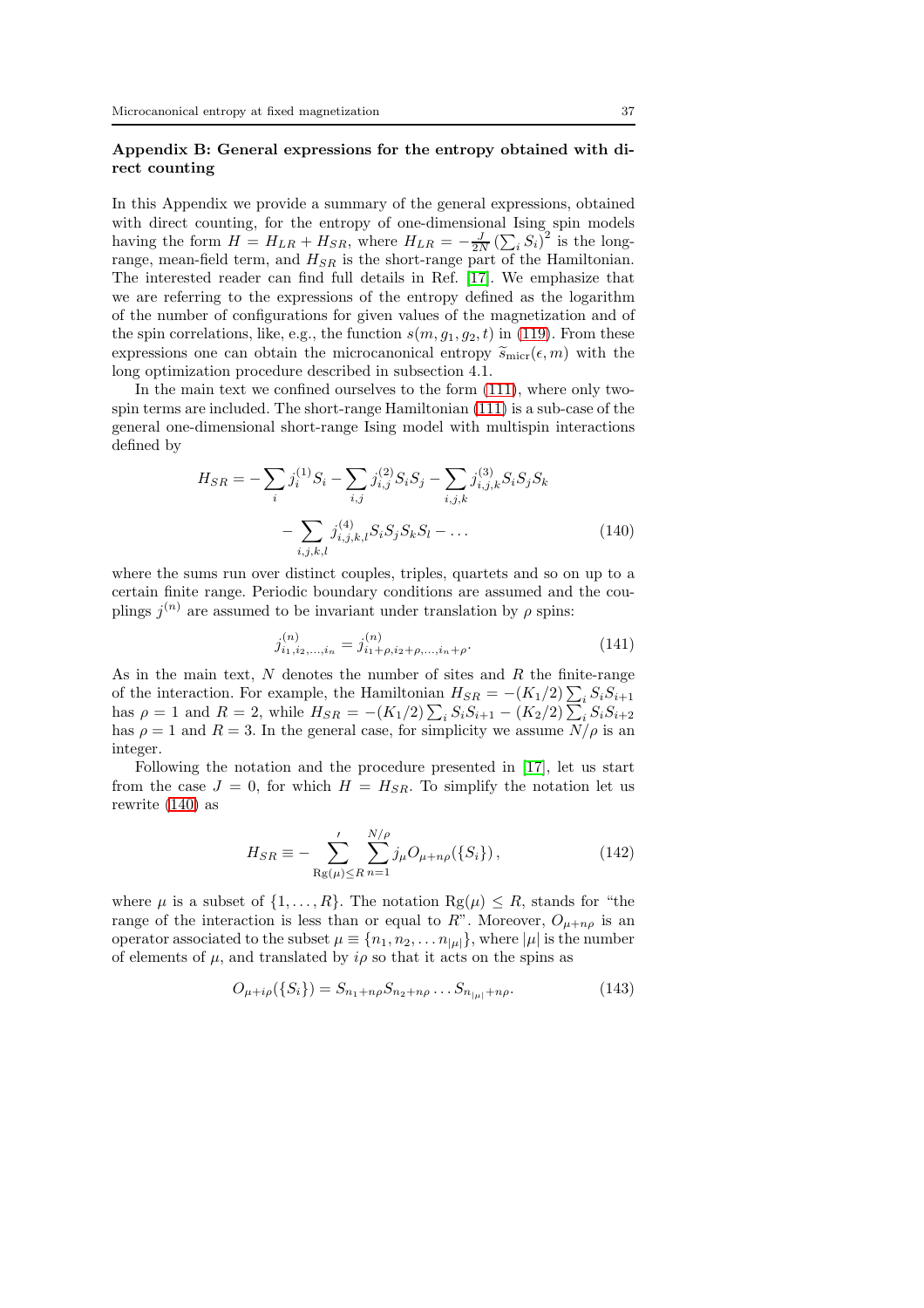For the null subset  $\emptyset$  we define  $O_{\emptyset} = 1$  and the prime ' in the sum over  $\mu$  in [\(142\)](#page-36-1) denotes that the null subset is not included and that the terms related by a translation of a multiple of  $\rho$  are counted only once. The correlation functions are denoted by  $g_{\mu}$ . They are associated to the operator  $O_{\mu}$  and defined according to

$$
g_{\mu} = \langle O_{\mu}(\{S_i\}) \rangle = \langle S_{n_1} S_{n_2} \dots S_{n_{|\mu|}} \rangle \tag{144}
$$

(by definition,  $g_{\emptyset} = 1$ ). For example, for the Hamiltonian considered in subsection 4.1 we would have the correlation functions  $g_{\{1\}}$ ,  $g_{\{1,2\}}$ ,  $g_{\{1,3\}}$  and  $g_{\{1,2,3\}}$ , that in the lighter notation of the main text were denoted, respectively, with  $m, g_1, g_2$  and  $t$ .

The main result of Ref. [\[17\]](#page-40-13) concerns the entropy  $s(\lbrace g_{\mu}\rbrace)$  for the model with interactions up to range  $R$ ; it is given by:

<span id="page-37-0"></span>
$$
s({g_{\mu}}) = s^{(R)}({g_{\mu}}) - s^{(R-\rho)}({g_{\mu}}), \qquad (145)
$$

where in the left side and in the first term in the right hand side  ${g<sub>\mu</sub>}$  stands for the set of all possible correlations of range up to  $R$ , while in the seond term in the right hand side it stands for all correlations of range up to  $(R - \rho)$ . It is written in terms of the functions  $s^{(Q)}(\lbrace g_{\mu}\rbrace)$ . The quantity  $s^{(Q)}$  can be seen as the "entropy at range  $Q$ ", and is given by

$$
s^{(Q)}(\{g_{\mu}\}) = -\sum_{\tau_Q} p(\tau_Q) \ln p(\tau_Q), \qquad (146)
$$

where

$$
p(\tau_Q) = 2^{-Q} \sum_{\mathrm{Rg}(\mu) \le Q} g_{\mu} O_{\mu}(\tau_Q), \qquad (147)
$$

and  $\tau_Q \equiv \{t_1, t_2, \ldots, t_Q\}$  denotes the configuration of Q Ising spins, with the sum over  $\mu$  is on every subset (including the null one). Finally, from [\(142\)](#page-36-1) one gets the energy per unit cell as:

$$
e({g_{\mu}}) = -\sum_{1 \le \text{Rg}(\mu) \le R} g_{\mu} j_{\mu}.
$$
 (148)

When the mean-field term  $H_{LR}$  is turned on, only the energy  $e$  is affected, while the dependence of the entropy  $s({g_\mu})$  on the correlations  $g_\mu$  is not. One then has to add the corresponding contribution to e. In this way one finds the results  $(114)$  and  $(116)$ , respectively for s and for e, for the model  $(110)$  with  $K_2 = 0$ ; and the results [\(119\)](#page-27-0) and [\(125\)](#page-27-2) for the same model with  $K_2 \neq 0$ . In particular, specializing [\(145\)](#page-37-0) to our model with  $K_2 = 0$  one has that Eq. [\(114\)](#page-25-1) is obtained from  $s(m, g_1) = s^{(2)}(m, g_1) - s^{(1)}(m)$ , while Eq. [\(119\)](#page-27-0) for the model with  $K_2 \neq 0$  is obtained from  $s(m, g_1, g_2, t) = s^{(3)}(m, g_1, g_2, t) - s^{(2)}(m, g_1)$ .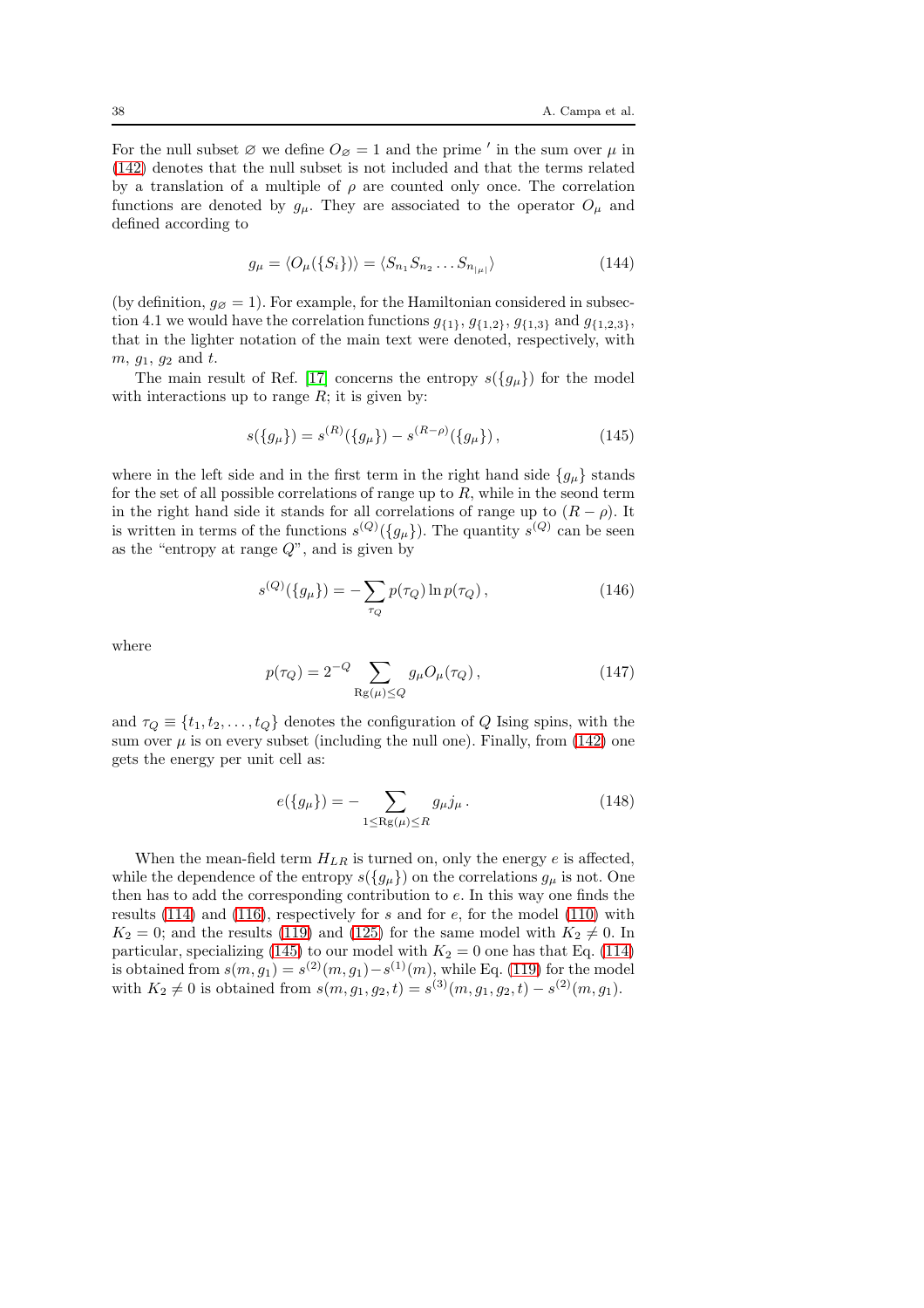# Appendix C: Comparison of the microcanonical entropy at fixed magnetization for  $K_2 \neq 0$

In this Appendix we consider an example of explicit determination of the microcanonical entropy at fixed magnetization directly from the entropy  $s =$  $s(m, g_1, g_2, t)$ , given in Eq. [\(119\)](#page-27-0), for the model [\(110\)](#page-24-1). To compare the findings with the results obtained with the method presented in section [3,](#page-6-2) we choose the same values of  $K_1$  and  $K_2$  used in Fig. [5:](#page-32-0)  $K_1 = -0.4, K_2 = -0.16$  (with  $J = 1$ ). The energy is chosen as  $\epsilon = -0.107$ , as in the bottom right panel of Fig. [5.](#page-32-0)

As discussed in the main text, one has to determine  $t$  via Eqs. [\(120\)](#page-27-3)-[\(121\)](#page-27-1). Once this is done, one has to express  $g_2$  as a function of  $m, g_1$  using the energy expression [\(125\)](#page-27-2). One has then s as a function of m and  $q_1$  and it is possible to plot in the  $m-g_1$  plane the allowed regions. Of course the same procedure can be performed by studying the entropy in the  $m - g_2$  plane. The final point in both cases is to find the maximum of the microcanonical entropy maximizing with respect to, respectively,  $g_1$  or  $g_2$ .

Notice that in this procedure finding the maximum with respect to  $g_1, g_2$ and  $t$  is the easier part since the entropy is concave along these directions on the constant energy surface. In the remaining variable  $m$  instead, within the constant energy surface, the entropy is not concave and many entropy maxima can and do appear and compete resulting in the emergence of the different phases and transitions among them. This is obviously to be traced to the special role of  $m$  in the Hamiltonian, in which it appears nonlinearly and thus can spontaneously break the  $m \to -m$  symmetry. Restricting to fixed magnetization indeed relieves many of the difficulties. The procedure is described in Figs. [7-](#page-39-2)[8,](#page-39-3) where we consider the value  $m = 0.55$ , and one finds that the maximum entropy is  $s \approx 0.47828$ , in agreement with the results presented in the bottom right panel of Fig. [5,](#page-32-0) obtained with the procedure described in section [3.](#page-6-2) Note that in the course of the process we also determine the macroscopic observables fully characterizing the thermodynamic state. Fig. [9](#page-40-14) also shows that if we decide to eliminate  $g_2$  in favour of  $(m, g_1)$  or, alternatively,  $g_1$  in favour of  $(m, g_2)$ , we obtain the same result for the microcanonical entropy at fixed magnetization when the maximum in, respectively,  $g_1$  or  $g_2$  is taken, as of course it has to be. For completeness we also plot the entropy as a function of the correlation t after maximizing with respect to one among  $g_1$  and  $g_2$ .

The direct counting method outlined shows some technical difficulties due to the already moderately large number of variables over which the entropy has to be optimized. Of course these extra variables are interesting in their own right being macroscopic observables fully characterising the thermodynamic state. On the other hand direct counting possesses the virtue of making very clear the geometric origin of (microcanonical) phase transitions in long-range systems as the study of the maxima of the entropy restricted on the nonlinear energy surface. This makes interesting also short-range one-dimensional systems, whose entropy is concave in all variables, yielding normally no phase transition. The gained insight could prove useful in the understanding of and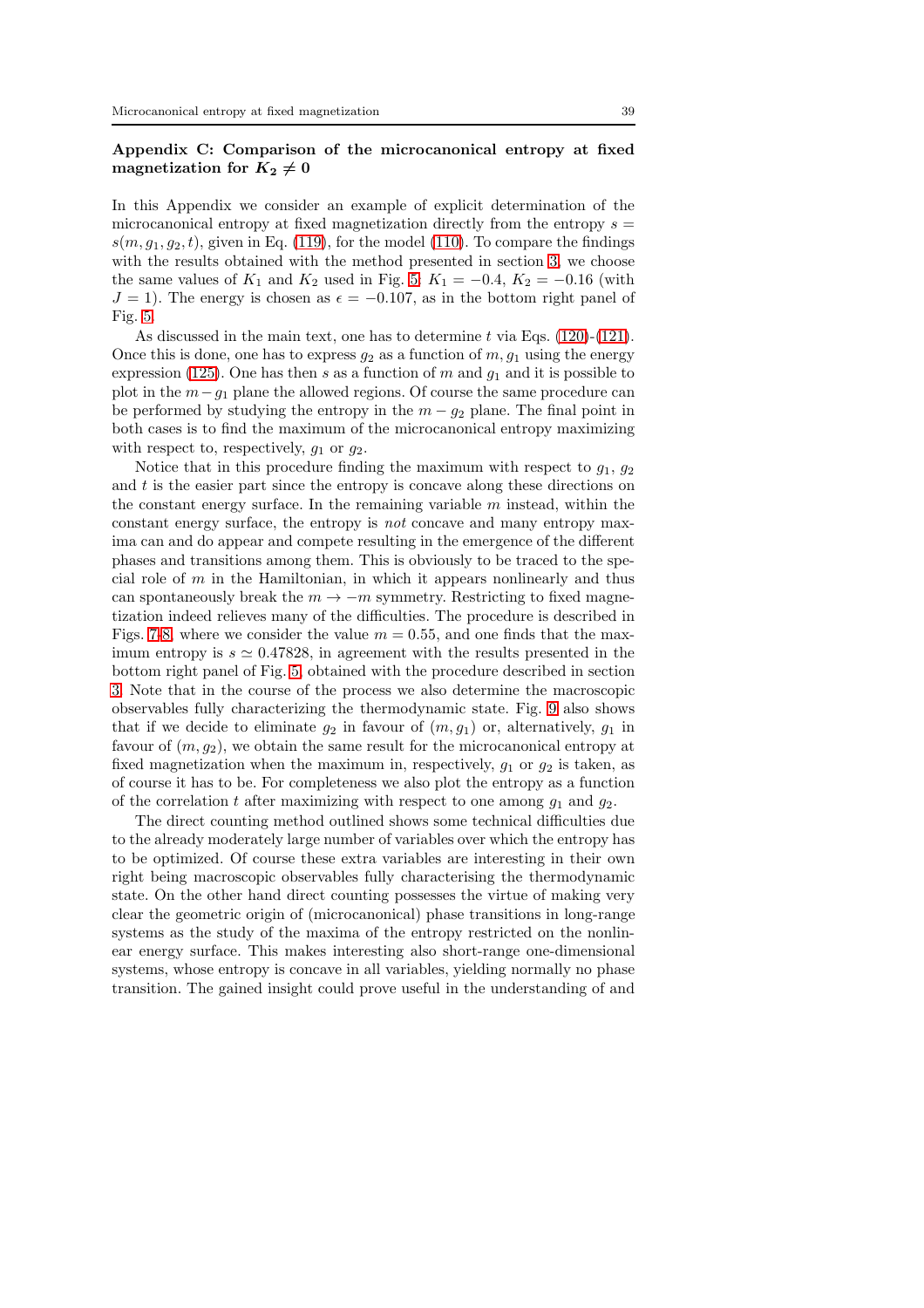

<span id="page-39-2"></span>Fig. 7 Three-dimensional plot of the allowed region in the  $(m, g_1, g_2)$  space (left). On the right the allowed region has been cut with the constant energy surface (a parabolic cylinder) given by  $\epsilon = -\frac{1}{2}(Jm^2 + K_1g_1 + K_2g_2)$ . The green surface is thus the accessible region in the microcanonical ensemble. The chosen values are  $\epsilon = -0.107$ ,  $K_1 = -0.4$  and  $K_2 = -0.16$ . Please note that in order to improve visibility the  $g_2$  axis has been reversed.



<span id="page-39-3"></span>Fig. 8 Entropy as a function of m and  $g_1$  (left) and m and  $g_2$  (right) for the parameter values  $\epsilon = -0.107$ ,  $K_1 = -0.4$  and  $K_2 = -0.16$ . The line with magnetization  $m = 0.55$ (chosen to have an example of comparison with Fig. [5\)](#page-32-0) is denoted with a black line. The maximum of the entropy s in this fixed magnetization sector is denoted with a black dot. It is characterised by the observables  $m = 0.55$ ,  $g_1 \simeq 0.13235$ ,  $g_2 \simeq 0.22226$  and  $t \simeq -0.16384$ . The global maxima of s are also shown with a red dot. These points are characterized by the following observables:  $m \approx \pm 0.39839$ ,  $g_1 \approx -0.15375$ ,  $g_2 \approx 0.03885$ , and  $t \approx -0.46475$ .

the hunt for the many exotic critical points expected in the microcanonical ensemble [\[18\]](#page-40-15).

#### Conflict of interest

The authors declare that they have no conflict of interest.

#### References

- <span id="page-39-1"></span><span id="page-39-0"></span>1. K. Huang, Statistical mechanics. Wiley, New York (1987).
- 2. R. K. Pathria, Statistical mechanics. Butterworth-Heinemann, Oxford (1996).